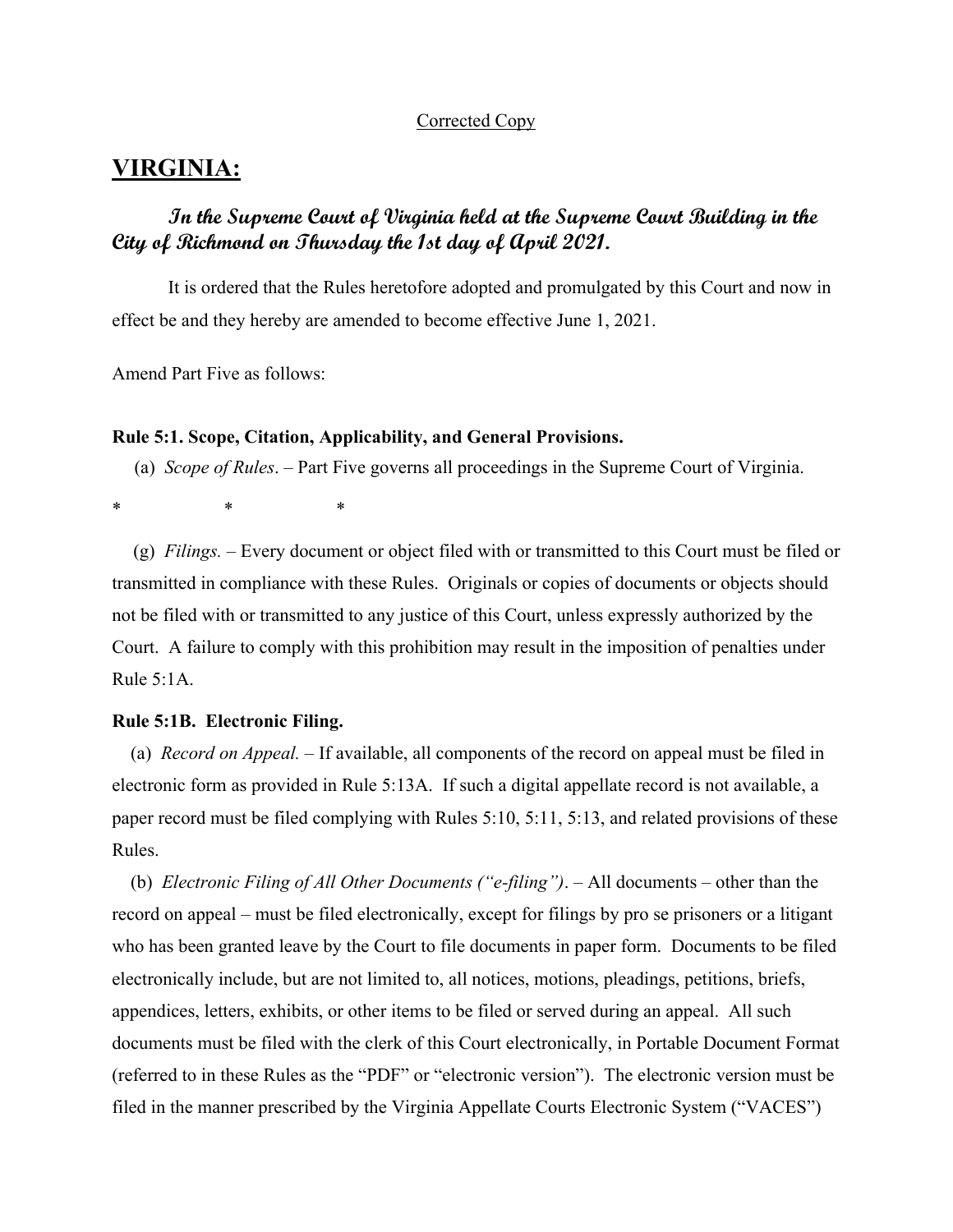Guidelines and User's Manual, located on the Court's website at https://eapps.courts.state.va.us/help/robo/vaces/index.htm#t=VACES.htm.

 (c) *Service on Other Parties by Email. –* An electronic version of any document filed in this Court pursuant to Rule 5:1B(b) must be served via email on all other parties on the date the document is filed with the Court or immediately thereafter, unless excused by this Court for good cause shown. An e-filed document must contain a certificate stating the date(s) of filing and of email service of the document. For any litigant exempted under Rule 5:1B from the requirement to file documents electronically, a paper copy of each document filed with the Court must be served upon all other parties – by mailing, delivery, or another means authorized in Rule 1:12 – on or before the date of filing, and must contain a certificate stating the date(s) and method(s) of service.

 (d) *Technical Problems with Electronic Filing.* – A person who files a document electronically has the same responsibility as a person filing a document in paper form to ensure that the document is timely and properly filed, complete, and readable. However, if a technical problem in the operation of the VACES system results in a failure to timely file an electronic document, counsel must provide to the clerk of this Court on the next business day all documentation that exists demonstrating the attempt to electronically file the document in the VACES system, any error message received in response to the attempt, documentation that the document was later successfully resubmitted, and a motion requesting that the Court accept the resubmitted document. In the event that filing was not available due to a VACES technical problem during the last filing hours of a business day, the office of the clerk of the Court is deemed to have been closed on that day solely with respect to that attempted filing and the provisions of Virginia Code § 1-210(B) and (C) apply to that particular attempted filing for purposes of computing the last day for performing any act in the judicial proceeding or the filing of any legal action.

 (e) *Copies.* – No paper copies are to be filed for any e-filed documents. Where a paper document is filed by a party who is exempt from e-filing requirements pursuant to Rule 5:1B(b), only the original document need be filed, and no additional copies thereof may be filed.

 (f) *Signatures. –* All documents filed pursuant to Part Five of these Rules must be signed by counsel for the filing party, or personally signed if the party is proceeding pro se. Documents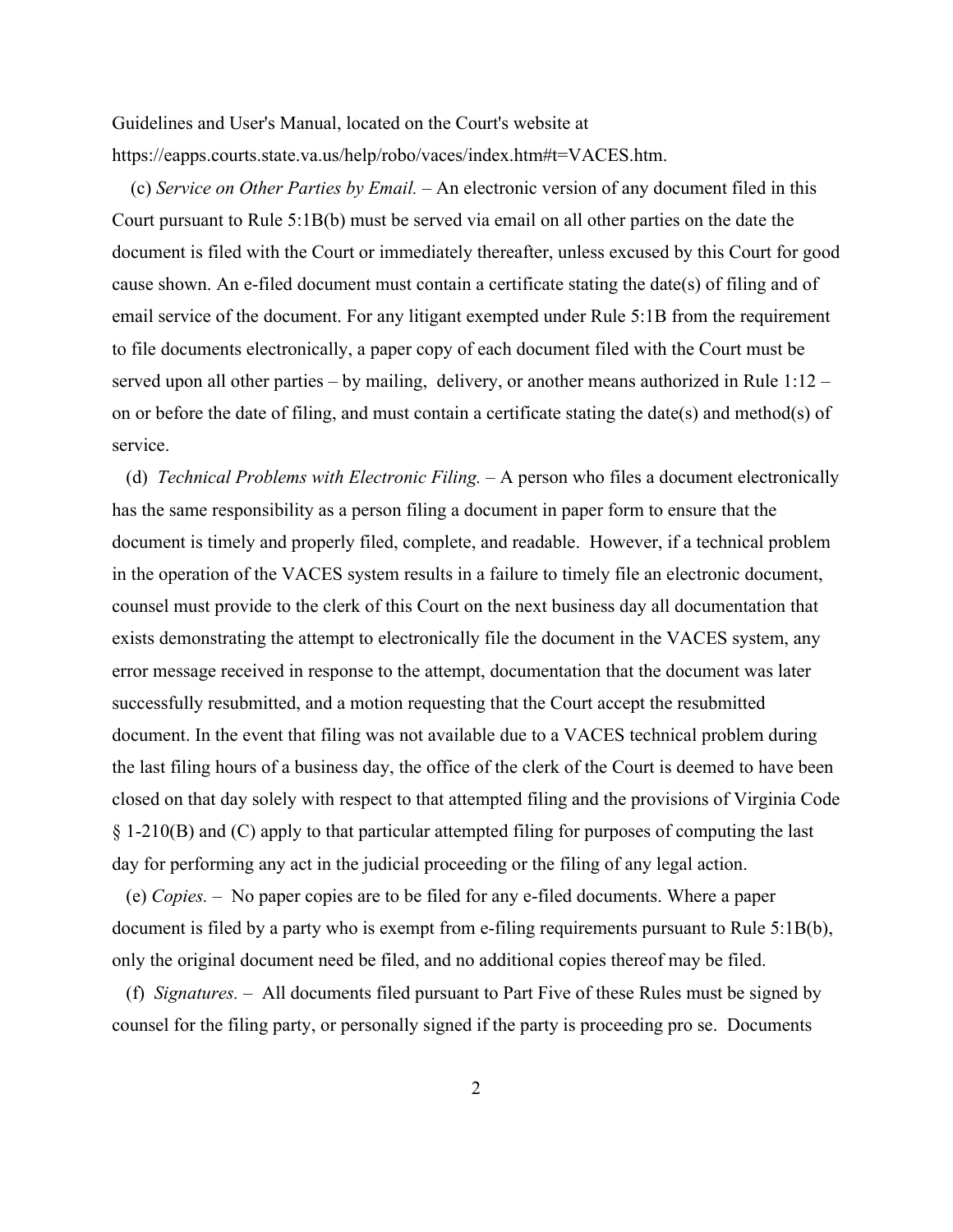that are filed electronically may be digitally signed using an electronic signature. Otherwise, documents must contain a handwritten signature.

**\* \* \***

#### **Rule 5:4. Motions and Responses; Orders.**

(a) *Motions and Responses*. – (1) Motions. All motions, except motions for the qualification of attorneys at law to practice in this Court, must be in writing and filed with the clerk of this Court, as provided for in Rule 5:1B. All motions must contain a statement by the movant that the other parties to the appeal have been informed of the intended filing of the motion. For all motions in cases in which all parties are represented by counsel – except motions to dismiss petitions for a writ of habeas corpus – the statement by the movant must also indicate whether the other parties consent to the granting of the motion, or intend to file responses in opposition.

(2) Responses. Opposing counsel may have 10 days after such motion is filed to file with such clerk a response to such motion, but this Court may act before the 10 days expire, if necessary. Once such a response is filed, no further pleadings in support of or in opposition to a motion may be filed without leave of Court.

(3) Oral Argument. No motion will be argued orally except by leave of this Court.

(b) *Orders.* ‒ Promptly after this Court has entered an order, the clerk of this Court must send a copy of the order to all counsel.

Advisory Note. – This rule is not intended to limit the scope of motions that may be filed in the Supreme Court. Such motions may be filed in any pending or contemplated appeal, and may request from the Court any form of relief that is available to the movant. The practitioner should consult individual rules relating to the filing of motions in particular matters; for example, Rule 5:12 (trial judge authorized to act on matters pertaining to record); Rule  $5:30(a)(3)$  (motion for leave to file brief amicus curiae). Rehearings are not within the scope of this rule, but are governed by Rules 5:20 and 5:37.

# **Rule 5:5. Filing Deadlines; Post Trial Proceedings Below; Timely Filing by Mail; Inmate Filing; Extension of Time.**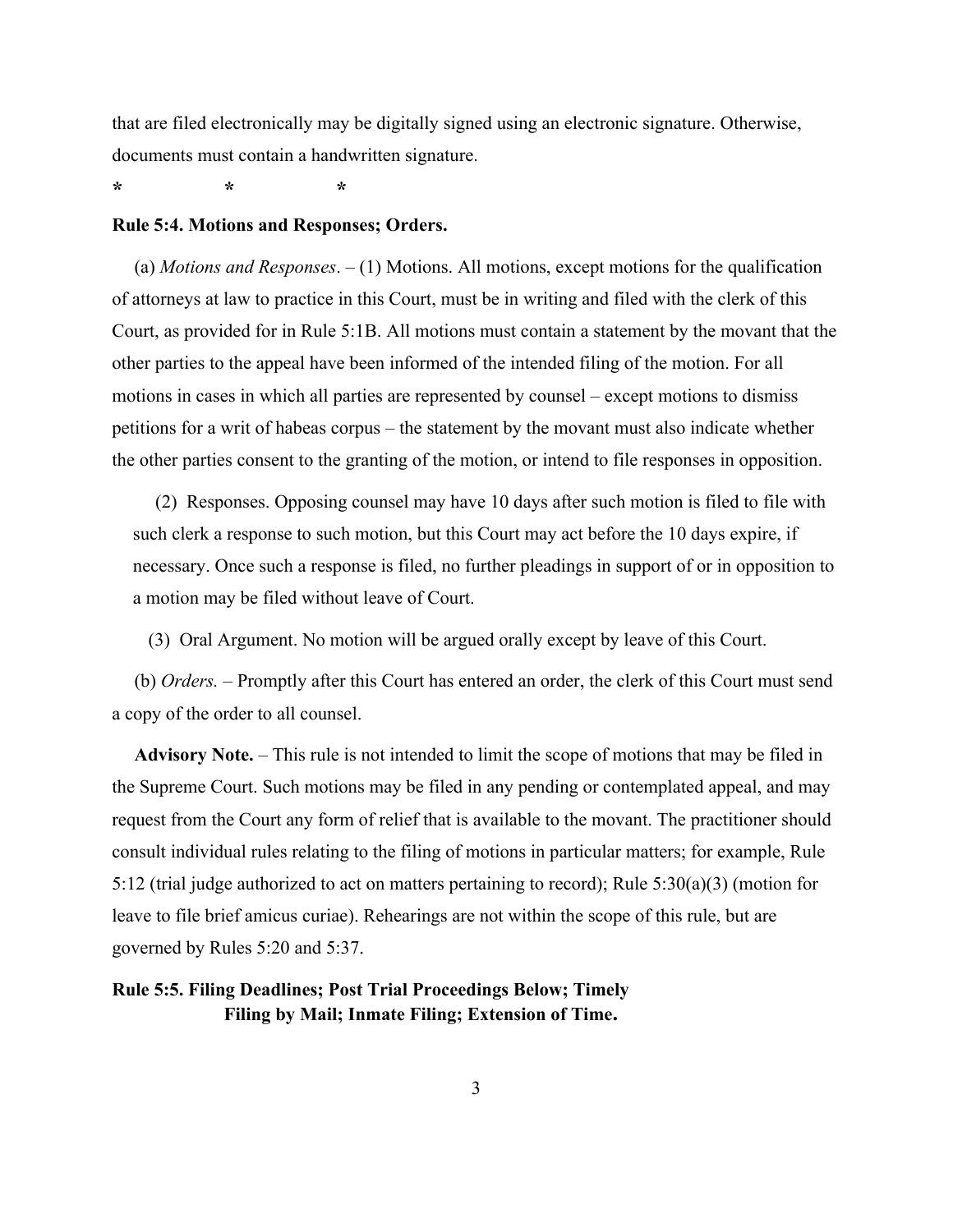(a) *Filing Deadlines.*  $-$  The times prescribed for filing the notice of appeal (Rules 5:9(a), 5:14(a), 5:21(a)(3), and 5:21(b)(2)), a petition for appeal (Rules 5:17(a) and 5:21(a)(6)), a petition for review pursuant to Code § 8.01-626 (Rule 5:17A) and a petition for rehearing (Rules 5:20 and 5:37), are mandatory. A single extension not to exceed thirty days may be granted if at least two Justices of the Supreme Court of Virginia concur in a finding that an extension for papers to be filed is warranted by a showing of good cause sufficient to excuse the delay.

(b) *Post-Trial Proceedings Below and Their Effect on the Notice of Appeal*. ‒ The time period for filing the notice of appeal and the petition for appeal is not extended by the filing of a motion for a new trial, a petition for rehearing, or a like pleading unless the final judgment is modified, vacated, or suspended by the trial court pursuant to Rule 1:1 or a timely petition for rehearing is filed in the Court of Appeals. In any such case, the time for filing the notice of appeal and the petition for appeal is computed from the date of final judgment entered following such modification, vacation, or suspension, or from the date the Court of Appeals refuses a timely petition for rehearing or enters final judgment following the granting of such a petition.

(c) *How to File in a Timely Manner. ‒* Filing must be accomplished electronically as provided in Rule 5:1B. For any party exempt from the e-filing requirements under Rule 5:1B(b), any document required to be filed with the clerk of this Court is deemed to be timely filed if (1) it is transmitted expense pre-paid to the clerk of this Court by priority, express, registered, or certified mail via the United States Postal Service, or by a third-party commercial carrier for next-day delivery, and (2) if the official receipt therefor be exhibited upon demand of the clerk of this Court or any party and it shows such transmission or mailing within the prescribed time limits. This rule does not apply to documents to be filed in the office of the clerk of the trial court or clerk of the Virginia Workers' Compensation Commission or clerk of the State Corporation Commission.

\* \* \*

## **Rule 5:6. Forms of Briefs and Other Papers.**

(a) *Paper Size, Line Spacing, Font, and Margins*. ‒ (1) Application. Electronic filing requirements, and exemptions therefrom, are specified in Rule 5:1B. Provisions of this Rule 5:6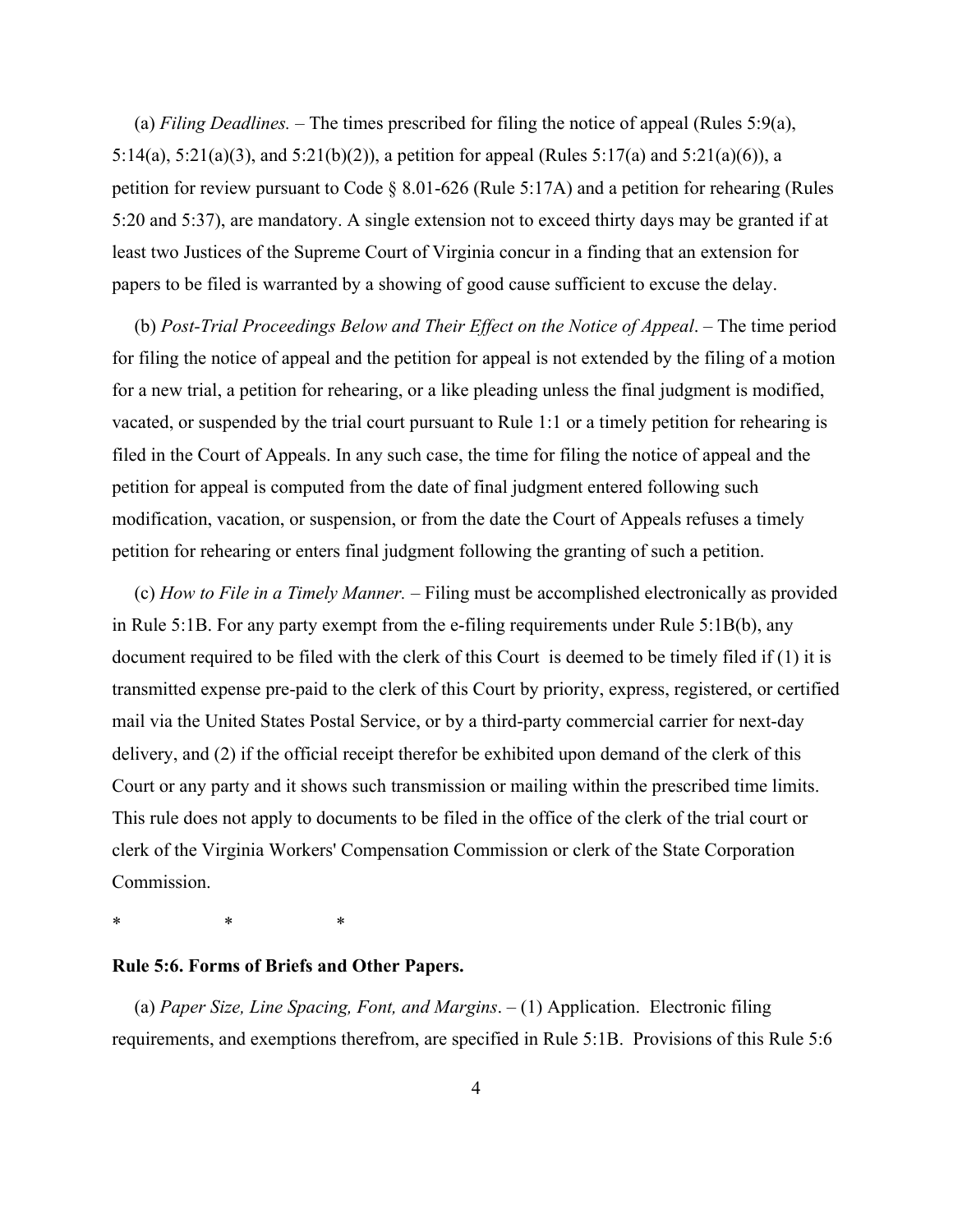apply to electronically filed documents, and to paper documents filed by persons exempted from e-filing requirements under Rule 5:1B(b).

(2) General Rules. Briefs, appendices, motions, petitions, and other documents must be formatted to appear on an 8-1/2 by 11-inch page with a clear black image on a white background. Margins must be at least one inch on all four sides of each page.

(3) Specific Rules for Motions, Petitions, and Briefs.Except by leave of Court, all motions, petitions, and briefs, including footnotes, must use one of the font styles listed on the Court's website in at least 14-point type and must be printed on only one side of the page. Text may not be reduced and must be double spaced except for headings, assignments of error, quotations that exceed 49 words, and footnotes, which must be single spaced. Page numbers are required and may appear in either the top or bottom margin, but no text, including footnotes, is permitted in the one-inch margins. Page or word limits for motions, petitions, and briefs do not include the cover page, table of contents, table of authorities, or certificate.

(4) Specific Rules for the Appendix. The appendix may be printed using both sides of the page. Any transcript, including a deposition transcript, that is made a part of the appendix must be in 12-point type or larger. Any transcript contained in the appendix that fails to conform to the 12-point type requirement may be returned to counsel, and counsel will be required to promptly comply with this requirement in accordance with the instruction of this Court. The use of condensed or multi-page transcripts is prohibited. Page numbers are required and may appear in either the top or bottom margin.

(b) *Cover Contents; Printing. ‒* The style of the case (with the name of the appellant stated first) and the record number of the case must be stated on the front cover of all briefs and appendices and, in addition, the name, Virginia State Bar number, mailing address, telephone number (including any applicable extension), facsimile number (if any), and e-mail address of counsel submitting the brief must be placed on the front cover of all briefs. For parties exempted from electronic filing requirements under Rule 5:1B(b), all documents to be filed must be printed with black text on 8-1/2 x 11-inch white paper. All briefs and appendices filed in paper form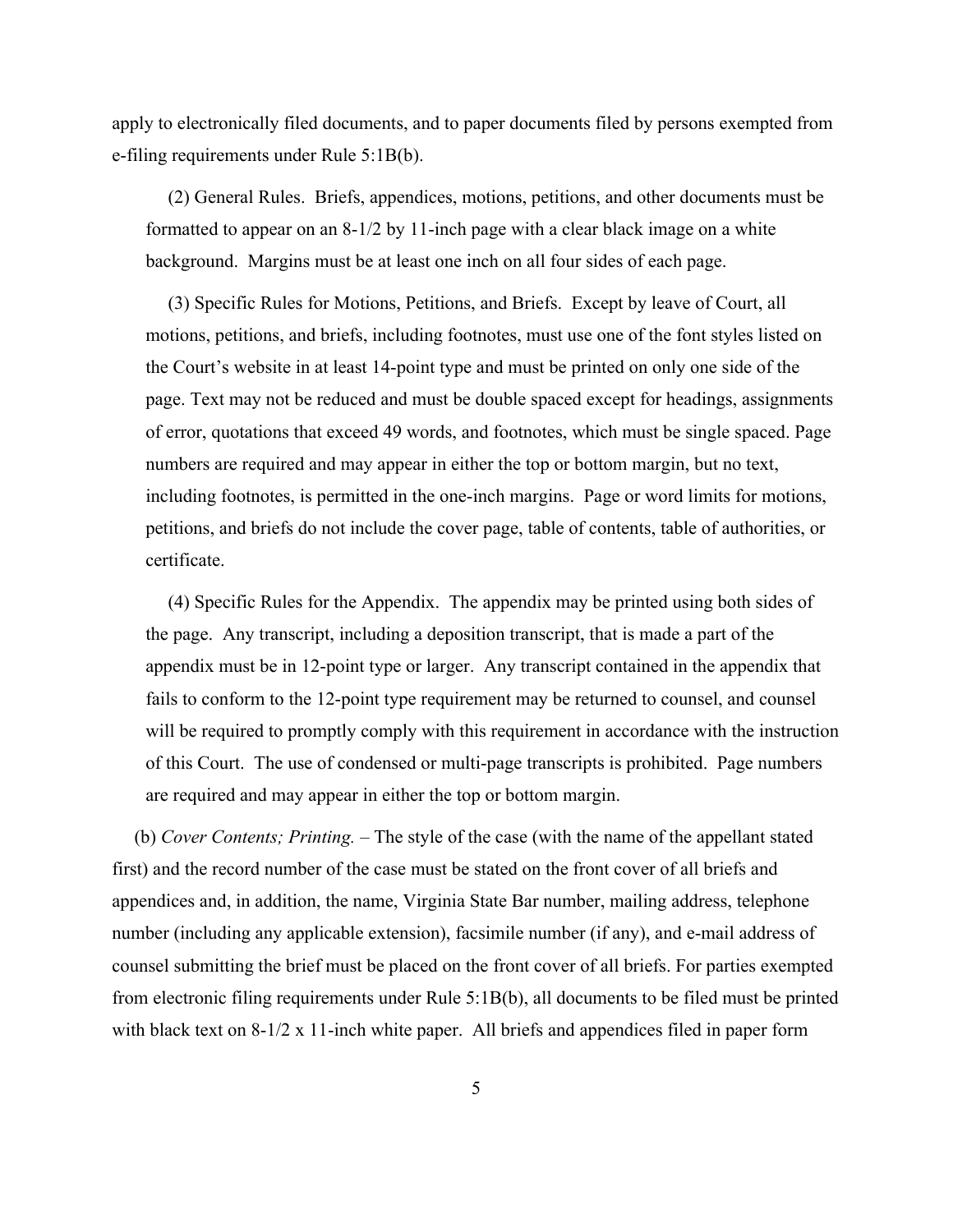must be bound on the left margin in such a manner as to produce a flat, smooth binding. The covers of documents filed in paper form must comply with the color requirements of Rule 5:31.

(c) *Effect of Non-compliance. ‒* No appeal will be dismissed for failure to comply with the provisions of this Rule; the clerk of this Court may, however, require that a document be redone in compliance with this Rule. Failure to comply after notice of noncompliance, however, may result in the dismissal of the case.

\* \* \*

## **Rule 5:7. Petitions for Writs of Habeas Corpus, Mandamus, and Prohibition.**

(a) *Petition for Writ of Habeas Corpus*. *‒* An application to this Court for a writ of habeas corpus under its original jurisdiction must be by petition filed in the office of the clerk of this Court, as provided for in Rule 5:1B.

(1) When Petition Must be Filed. The petition for a writ of habeas corpus challenging a criminal conviction or sentence, except as provided in Rule 5:7A for cases in which the death penalty has been imposed, must be filed within two years from the date of the final judgment in the trial court or within one year from either final disposition of the direct appeal in state court or the time for filing such appeal has expired, whichever is later. All other petitions for a writ of habeas corpus must be filed within one year after the cause of action accrues.

(2) What the Petition Must Contain. The petition must be notarized and must state whether the petitioner believes that the taking of evidence is necessary for the proper disposition of the petition. A memorandum of law citing relevant authorities must accompany each petition. All petitions must comply with the requirements of Code § 8.01-655. Where a petition for a writ of habeas corpus is filed by counsel, counsel must file as an exhibit a single copy of the complete record of the proceedings that resulted in the detention the petition challenges. The record must comply with the form and content requirements of Rule  $5:7(a)(5)$ , and counsel may seek leave to provide less than the complete record as provided for in Rule 5:7(a)(6).

\* \* \*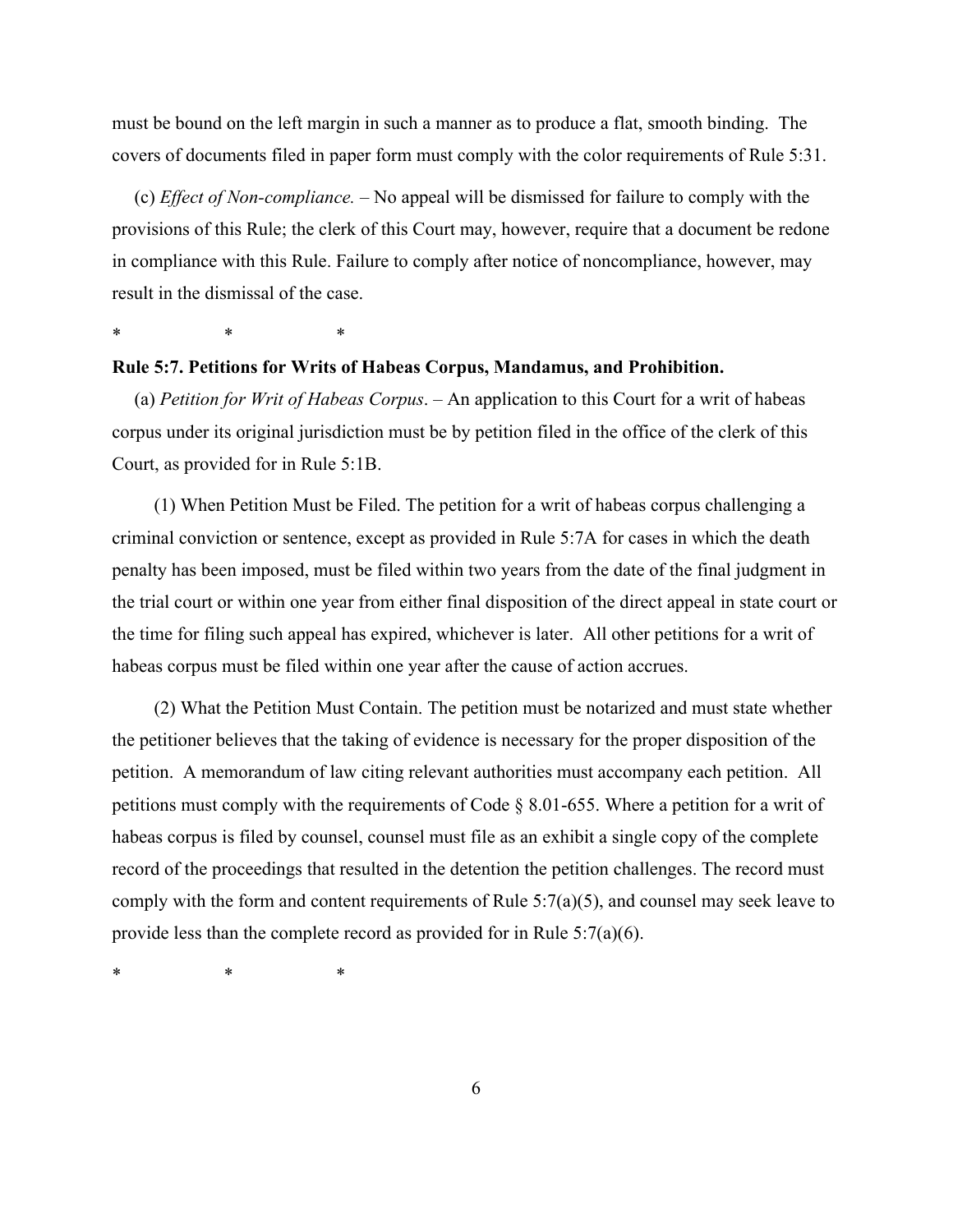(5) Contents of the Response. In one responsive pleading, the respondent may move to dismiss on any appropriate ground, including the failure to state facts upon which relief should be granted, and, in the alternative, may set forth grounds of defense as in an action at law. The answer must state whether, in the opinion of the respondent, the taking of evidence is necessary for the proper disposition of the petition. A memorandum of law citing the relevant authorities must accompany each responsive pleading. In any case in which the respondent states an opinion that the taking of evidence is not necessary for the proper disposition of a petition for a writ of habeas corpus, the respondent must file as separate exhibits:

\* \* \*

 (7) Length. Except by permission of a Justice of this Court, no petition, including the accompanying memorandum of law, or a response thereto, including its accompanying memorandum of law, may exceed the longer of 50 pages or 8,750 words. No reply filed to a responsive pleading may exceed the longer of 10 pages or 1,750 words. Page and word limits do not include appendices, exhibits, cover page, table of contents, table of authorities, and certificate.

 (8) Number of Copies. For prisoners filing pro se and other petitioners exempted from the electronic filing requirements under Rule 5:1B(b), only one paper copy of a petition and any other document need be filed.

(9) Calling up the Record. If this Court determines that any portion of the underlying trial or appellate record is necessary for a proper determination of the merits of the petition, the clerk of this Court is authorized to request the record and, to the extent necessary, the preparation of any transcripts, and the clerk of the trial court, commission, or the Court of Appeals as appropriate must prepare the requested transcripts and transmit it forthwith upon request without the necessity of an order.

(b) *Petitions for Writs of Mandamus and Prohibition. ‒* An application for a writ of mandamus or a writ of prohibition under the original jurisdiction of this Court must be by petition filed in the office of the clerk of this Court, as provided for in Rule 5:1B.

\* \* \*

7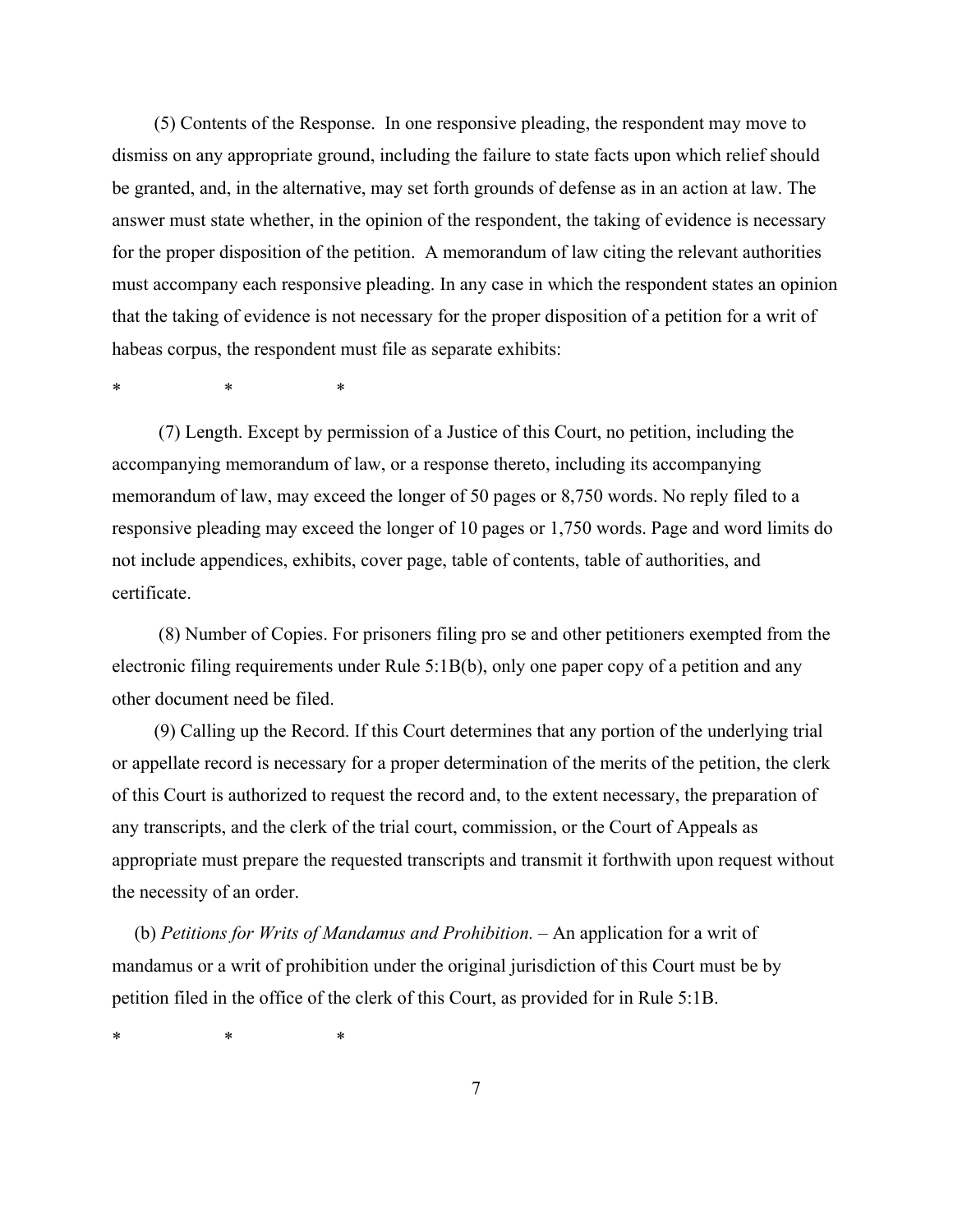(7) Length. Except by permission of a Justice of this Court, no petition, including the accompanying memorandum of law, or a response thereto, including its accompanying memorandum of law, may exceed the longer of 50 pages or 8,750 words. No reply filed to a responsive pleading may exceed the longer of 10 pages or 1,750 words. This page or word limit does not include appendices, exhibits, cover page, table of contents, table of authorities, and certificate.

 (8) Number of Copies. For prisoners filing pro se and other petitioners exempted from the electronic filing requirements under Rule 5:1B(b), only one paper copy of a petition and any other document need be filed.

(c) *When this Court May Act on a Petition. ‒* This Court may act on any petition for a writ of habeas corpus, mandamus, or prohibition before a responsive pleading or reply of the petitioner is filed. This Court may by order shorten the period within which a responsive pleading must, or reply may, be filed.

(d) *Further Proceedings on Petitions*. *‒* Further proceedings will be in accordance with the orders of this Court or a Justice thereof to whom this Court may delegate authority to determine all procedural matters. If this Court or the designated Justice determines that evidence is desirable, (1) depositions may be taken according to a schedule agreed upon by counsel and filed in the office of the clerk of this Court or, in the absence of agreement, according to a schedule determined by this Court or the designated Justice, or (2) the Court may order the circuit court in which the judicial proceeding resulting in petitioner's detention occurred to conduct an evidentiary hearing. Such hearings will be limited in subject matter to the issues enumerated in the order. The circuit court must conduct such a hearing within 90 days after the order has been received and must report its findings of fact to this Court within 60 days after the conclusion of the hearing. The Court may extend these deadlines upon a motion filed by either party and supported by good cause. Any objection to the report must be filed in this Court within 30 days after the report is filed.

(e) *Amendment of Petition*. *‒* If the statute of limitations has not expired, a petitioner may move – at any time before a ruling is rendered on the merits of the petition as initially filed – for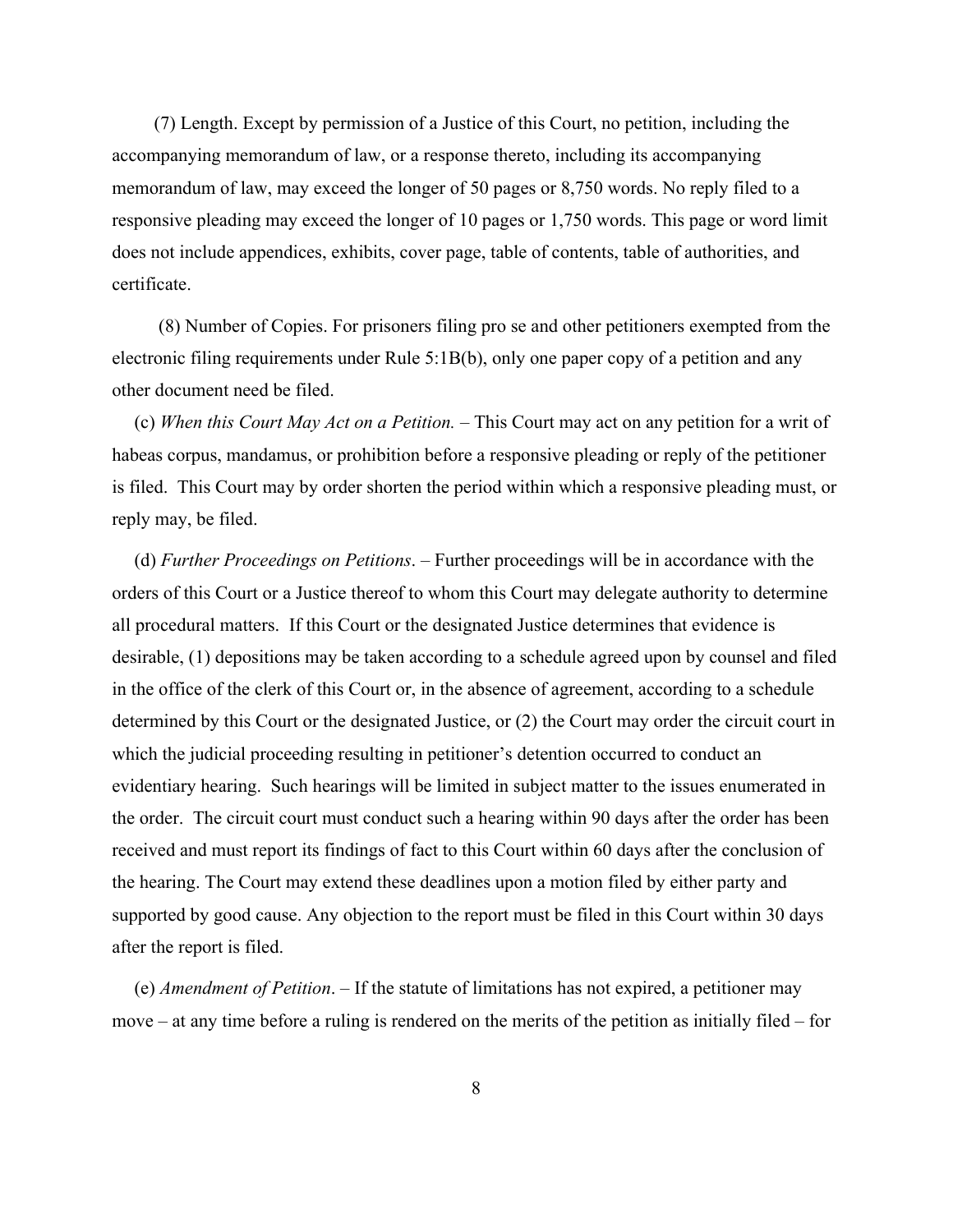leave of this Court to substitute an amended petition. This amendment can include additional claims not presented in the petition as initially filed. Any such motion must attach a copy of the proposed amended petition.

(f) *Filing Fee.*  $-$  The petition must be accompanied by either (i) the filing fee required by statute, or (ii) an in forma pauperis affidavit demonstrating that the petitioner cannot afford the filing fee. For mandamus petitions filed by pro se inmates, the Court may require the petitioner to provide a certified copy of the petitioner's inmate trust account for the preceding 12 months.

# **Rule 5:7A. Petitions for Writs of Habeas Corpus in Cases in Which the Sentence of Death Has Been Imposed.**

In cases in which the sentence of death has been imposed:

(a) *Petition for the Writ.* – A petition for a writ of habeas corpus must be filed as provided for in Rule 5:1B in the office of the clerk of this Court within 60 days after the earliest of: (i) the denial by the Supreme Court of the United States of a petition for a writ of certiorari to the judgment of this Court on direct appeal, (ii) an order of the Supreme Court of the United States affirming imposition of the sentence of death in a case in which that Court granted a writ of certiorari to review the judgment of this Court on direct appeal, or (iii) the expiration of the period for filing a petition for a writ of certiorari in the Supreme Court of the United States without such a petition being filed.

(b) *Contents of Petition for Writ.* – Each petition for a writ of habeas corpus must be verified and must include an enumerated list of the grounds asserted for relief together with all supporting facts upon which the petitioner relies. The petition must contain citation to the relevant legal authorities and an enumeration of all previous petitions and their disposition. The petition must state whether, in the opinion of the petitioner, the taking of evidence is necessary for the proper disposition of the petition. The petition must be accompanied by a return of service executed by the appropriate officer evidencing service of a copy thereof upon the Attorney General of Virginia or by an acceptance of service signed by the Attorney General or an Assistant Attorney General.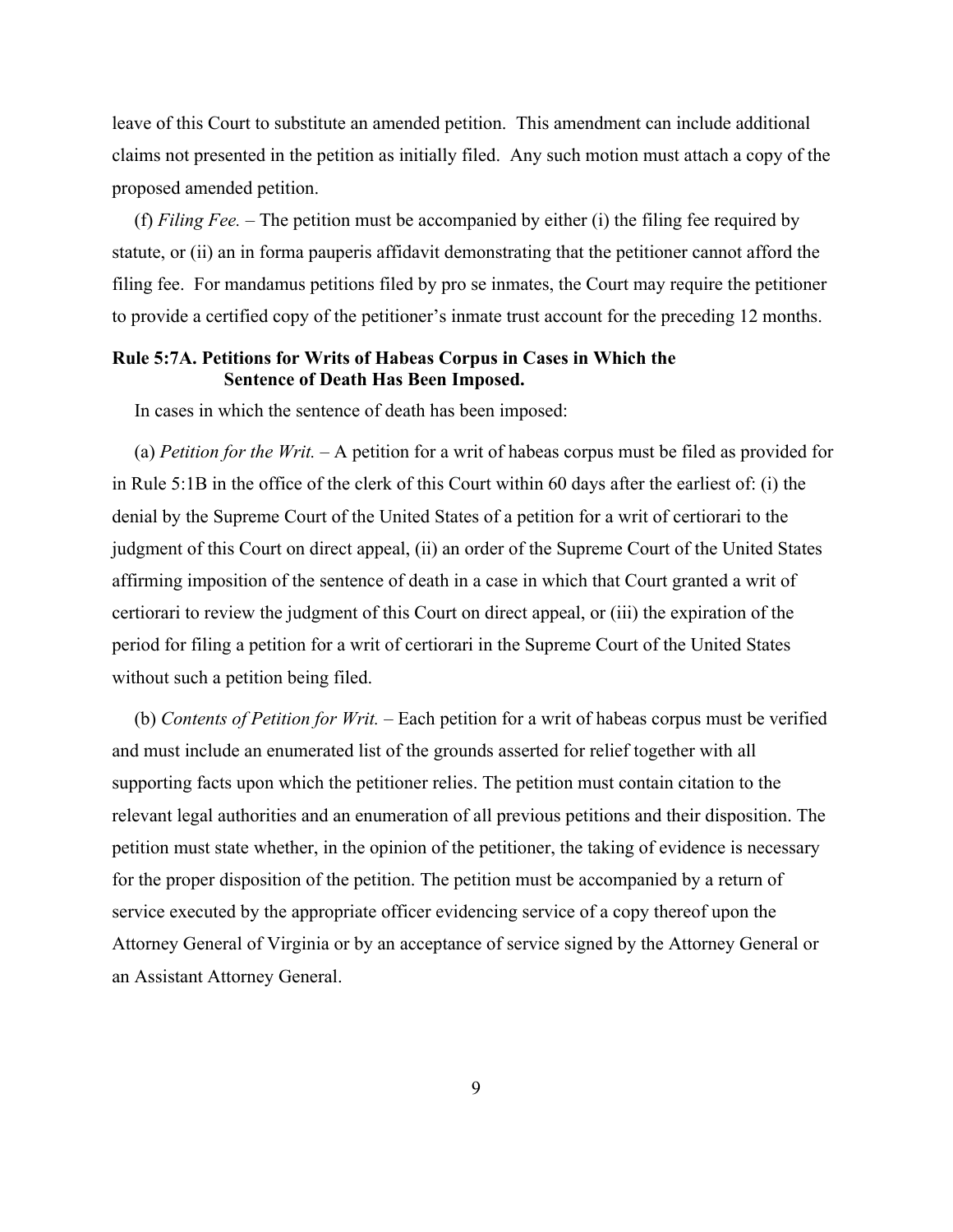(c) *Response. ‒* Within 30 days after service of the petition, the Attorney General must file with the clerk of this Court a responsive pleading, which may include a motion to dismiss. The response should include citation to the relevant legal authorities and must state whether, in the opinion of the Attorney General, the taking of evidence is necessary for the proper disposition of the petition.

(d) *Reply. ‒* Within 20 days after the Attorney General's responsive pleading is filed pursuant to subparagraph (c), the petitioner may file a reply.

 (e) *Motions. ‒* Upon the filing of any motion other than a motion to dismiss included in a responsive pleading filed pursuant to subparagraph (c) of this Rule, or upon the filing of an objection pursuant to Code § 8.01-654(C)(3), the opposing party may file a response within ten days of the filing of the motion or objection, or within such time as this Court may order.

(f) *Length*. ‒ Except by permission of a justice of this Court, no petition for a writ of habeas corpus or a response thereto may exceed the longer of 100 pages or 17,500 words, and no reply to a response may exceed the longer of 50 pages or 8,750 words. Page or word limits under this Rule do not include appendices, the cover page, table of contents, table of authorities, and certificate. All petitions, responses, replies, motions, and other papers filed pursuant to this Rule must conform to the provisions of Rule 5:6(a). If counsel wishes to file a petition or response in excess of the page or word limit prescribed in this paragraph, a motion to exceed the page or word limit must be filed with the clerk of this Court at least 10 days before the due date for the petition or response. If the motion is denied, or if no timely motion to exceed the page or word limit is filed, any pages in the petition or response that exceed the page or word limit, except the signature and certificate of service, will be stricken and not considered by this Court.

(g) *Further Proceedings by Order of this Court.* – Further proceedings will be conducted in accordance with the orders of this Court. If it is determined that an evidentiary hearing is necessary for the proper disposition of the petition, this Court will enter an order directing the circuit court that entered the judgment imposing the sentence of death to conduct such a hearing in accordance with the provisions of Code  $\S$  8.01-654(C)(1), (2), and (3).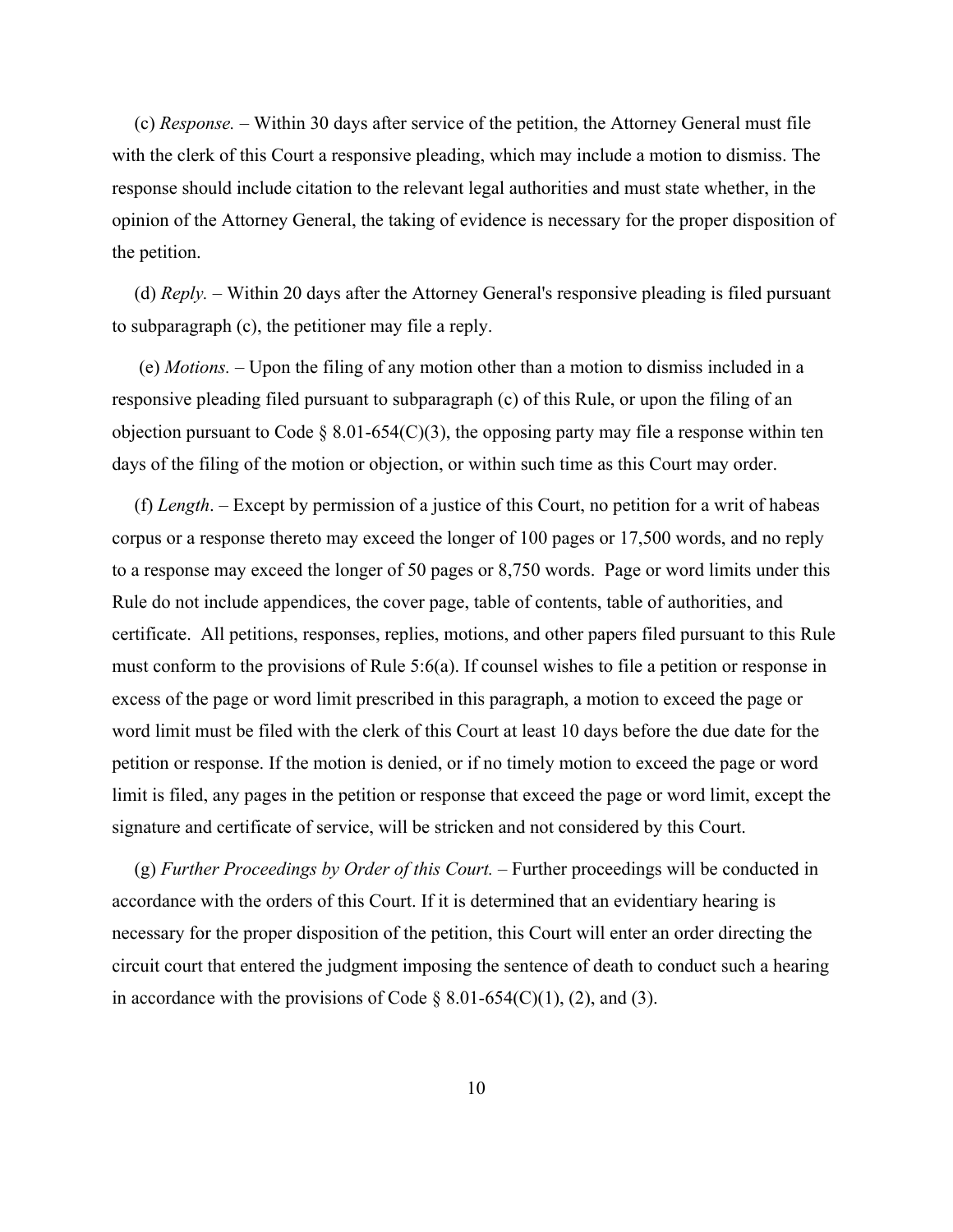(h) *Amendment of Petition*. ‒ If the statute of limitations has not expired, a petitioner may move – at any time before a ruling is rendered on the merits of the petition as initially filed – for leave of this Court to substitute an amended petition. This amendment can include additional claims not presented in the petition as initially filed. Any such motion must attach a copy of the proposed amended petition.

(i) *Filing Fee. ‒* If the petitioner is not represented by court-appointed counsel, the petition must be accompanied by the filing fee required by statute, or (ii) an in forma pauperis affidavit demonstrating that the petitioner cannot afford the filing fee.

#### **Rule 5:7B. Petition for a Writ of Actual Innocence.**

(a) *Who may File a Petition.* – A petition for a writ of actual innocence based upon previously unknown or untested human biological evidence may be filed by any person who has been convicted of a felony upon a plea of not guilty, or who was adjudicated delinquent upon a plea of not guilty by a circuit court of an offense that would be a felony if committed by an adult, or by any person, regardless of plea, who has been sentenced to death, or convicted or adjudicated delinquent of a class 1 felony, a class 2 felony or any felony for which the maximum penalty is imprisonment for life.

(b) *Time for Filing*. ‒ A petition under this Rule must be filed in the office of the clerk of this Court, as provided for in Rule 5:1B, within 60 days after the date upon which exculpatory test results are obtained by the petitioner or his counsel of record from the Department of Forensic Science for any tests conducted on human biological evidence pursuant to Code § 19.2-327.1.

\* \* \*

(e) *Filing Fee. ‒* The petition must be accompanied by either (i) the filing fee required by statute, or (ii) an in forma pauperis affidavit demonstrating that the petitioner cannot afford the filing fee.

(f) *Response. ‒* The Attorney General must respond to the petition as follows:

(1) Within 30 days after service of the petition, the Attorney General must file with the clerk of this Court, as provided for in Rule 5:1B, a pleading in the form of a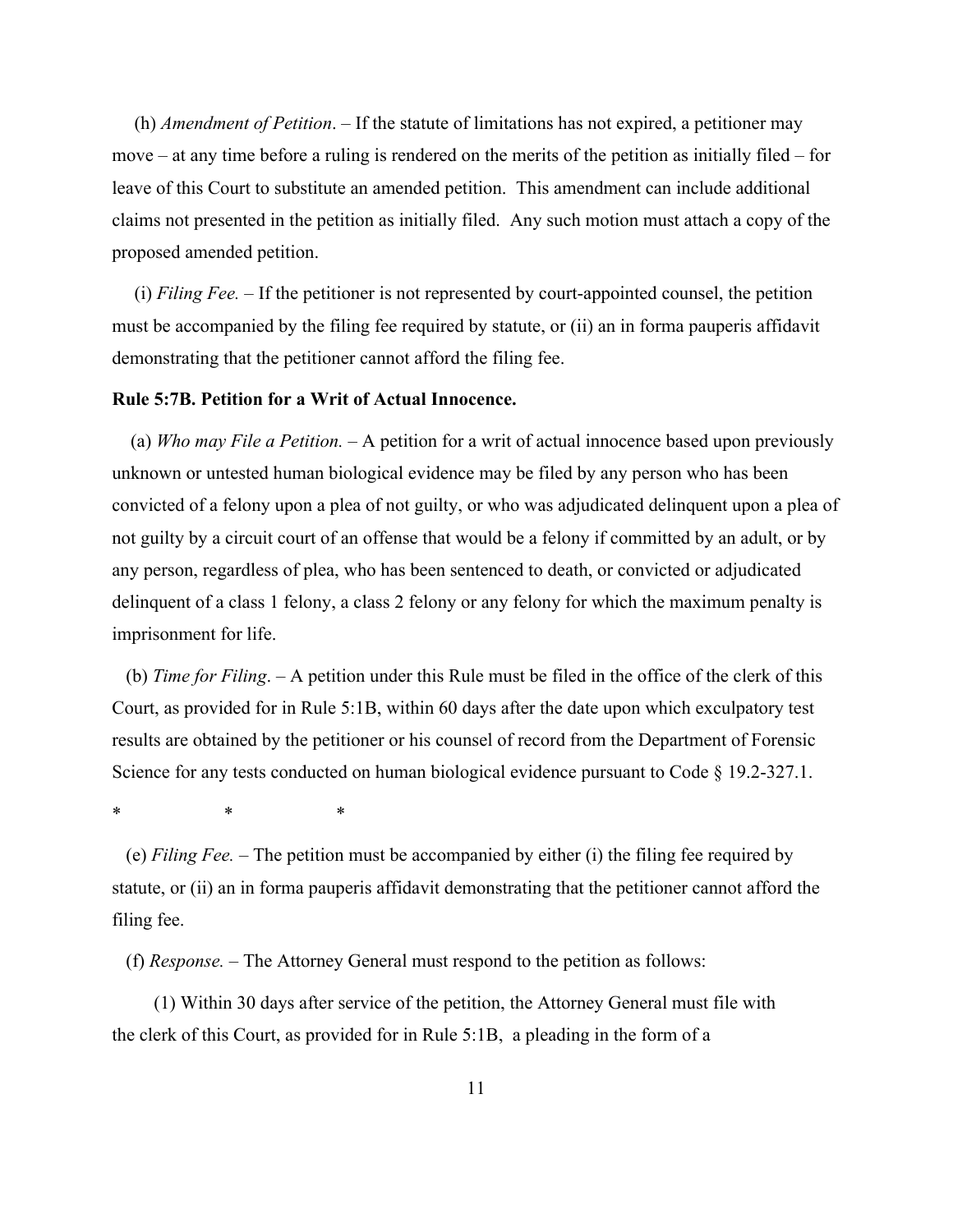declaration stating, in the opinion of the Attorney General, with an explanation of the reasons therefor, whether the record of any trial or appellate proceedings involving the conviction or convictions, or adjudication or adjudications of delinquency, or of any proceedings under Code § 19.2-327.1, is necessary for preparation of a response to the petition. If the Attorney General asserts that the record, or any part thereof, of any trial or appellate court proceedings is necessary, the Attorney General should request the production of such record by this Court, and must describe with specificity, including the court, docket number and date of judgment, each and every record or part thereof which is requested.

(2) If the Attorney General asserts in the declaration required by subparagraph  $(f)(1)$  of this Rule that no trial or appellate court record, or any part thereof, is necessary for the preparation of a responsive pleading to the petition, the Attorney General must file with the clerk of this Court within 30 days thereafter a pleading in response to the petition. Any pleading in response filed by the Attorney General may include a motion to dismiss. The response must include citation to any relevant legal authorities, and may contain a proffer of any evidence pertaining to the guilt of the petitioner that is not included in the record of the case, including any evidence that was suppressed at trial.

(3) If the Attorney General asserts in the declaration required by subparagraph  $(f)(1)$  of this Rule that a trial or appellate court record, or any part thereof, is necessary for the preparation of a response to the petition, the Court must issue the writ of certiorari described in Code § 19.2-327.3(D) to the clerk of the respective court below for the production of the record forthwith to the clerk of this Court. Upon receipt of the record by the clerk of this Court, the clerk must immediately notify in writing the petitioner, any attorney for the petitioner, the Attorney General, and the attorney for the Commonwealth of the jurisdiction where the conviction or convictions or adjudication or adjudications of delinquency occurred, of the date of receipt of the record. Within 30 days after receipt of the record by the clerk of this Court, the Attorney General must file the responsive pleading described in subparagraph (f)(2) of this Rule.

12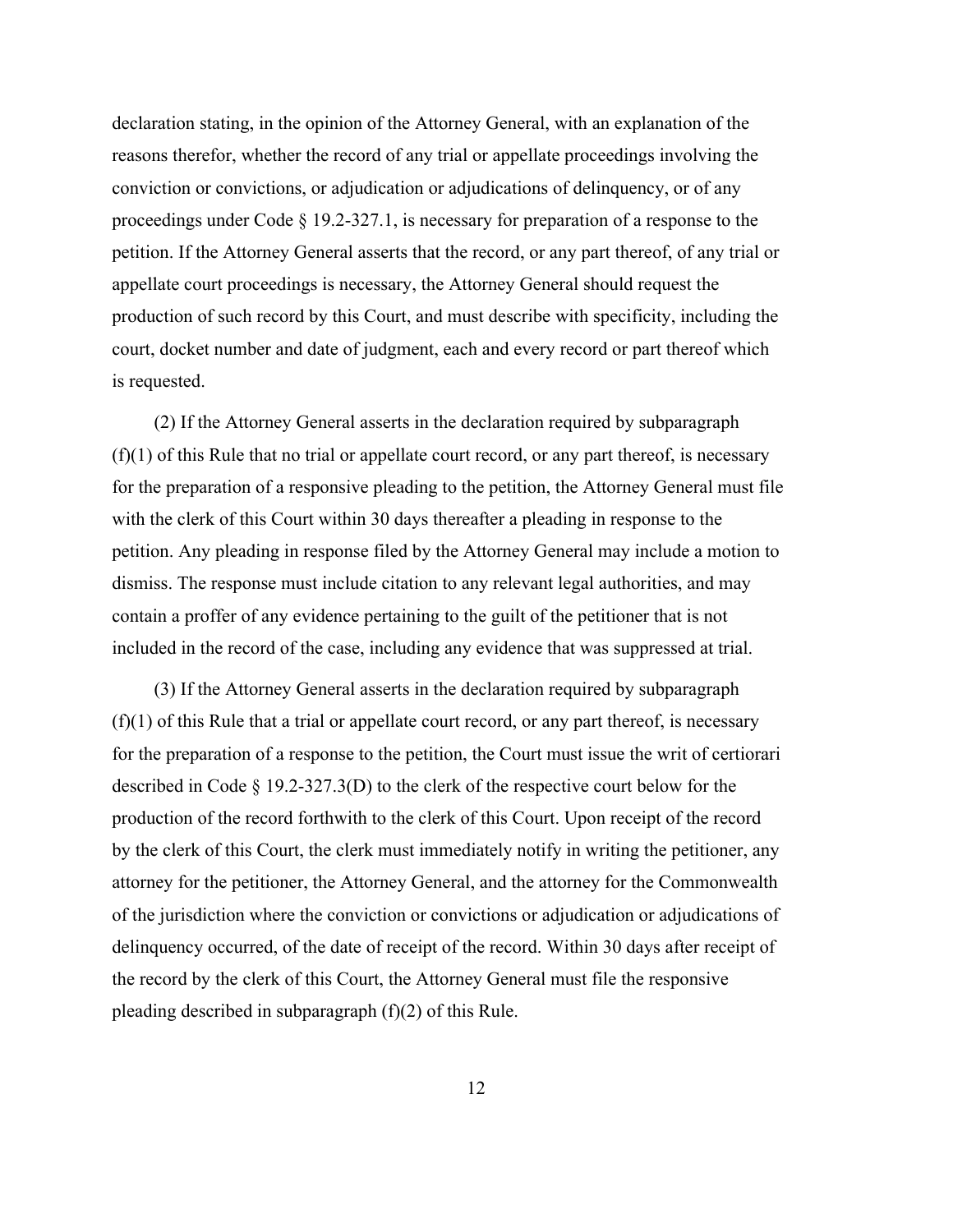(g) *Reply. ‒* Within 20 days after the Attorney General's responsive pleading is filed pursuant to subparagraph (f) of this Rule, the petitioner may file a reply.

(h) *Copies to be Filed. ‒* For prisoners filing pro se and other petitioners exempted from the electronic filing requirements under Rule 5:1B(b), only one paper copy of the petition and reply need be filed.

(i) *Further Proceedings by Order of this Court.* – Further proceedings will be conducted in accordance with the orders of this Court. If this Court determines that an evidentiary hearing is necessary for the proper disposition of the petition, this Court may order that the circuit court conduct a hearing within 90 days after the order has been issued to certify findings of fact with respect to such issues as this Court directs. The record and certified findings of fact of the circuit court must be filed with the clerk of this Court within 30 days after the hearing is concluded. The Court may extend these deadlines upon a motion filed by either party and supported by good cause.

(j) *Appointment of Counsel*. ‒ In any petition filed pursuant to and in compliance with this Rule, petitioner is entitled to the appointment of counsel subject to the provisions of Code § 19.2-157 et seq. Any request for counsel in this Court must be made on the form provided by this Court, entitled REQUEST FOR COUNSEL – PETITION FOR A WRIT OF ACTUAL INNOCENCE, and must include: (i) all the information required by the in forma pauperis affidavit attached to the request for appointment of counsel, and (ii) an attested copy of the order of the circuit court ordering that testing of human biological evidence on the petitioner's behalf be conducted by the Department of Forensic Science pursuant to Code § 19.2-327.1.

(k) *Duty of Counsel.* ‒ Any attorney(s) appointed to represent a petitioner pursuant to Code § 19.2-327.1 is deemed to be counsel of record for petitioner for all purposes and proceedings under this Rule until a final order of this Court is issued pursuant to Code § 19.2-327.5, or until counsel is relieved or replaced by other counsel by leave of this Court.

\* \* \*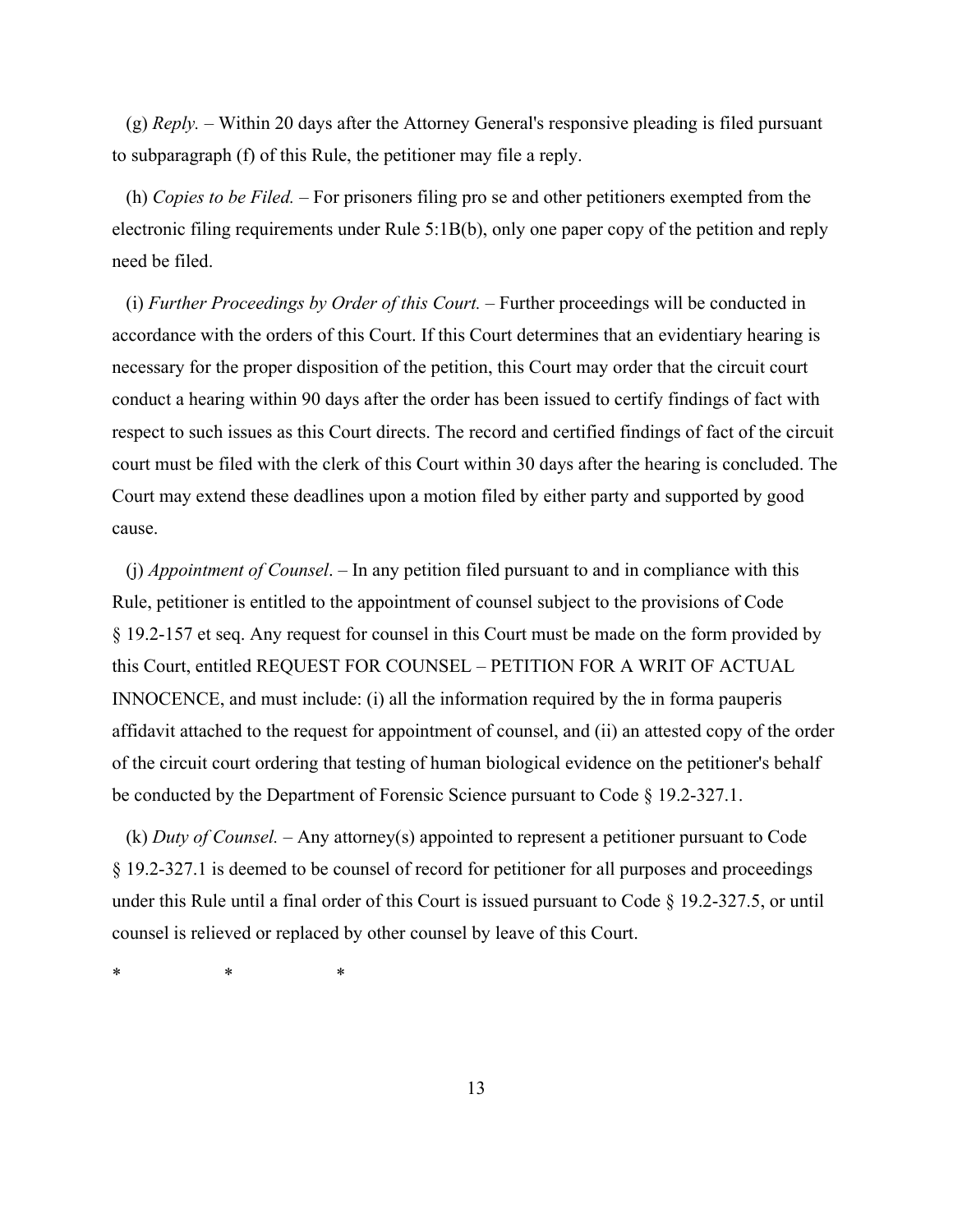#### **Rule 5:14. Notice of Appeal; Certification.**

(a) *Notice of Appeal. ‒* No appeal from a judgment of the Court of Appeals which is subject to appeal to this Court will be allowed unless, within 30 days after entry of final judgment or order denying a timely petition for rehearing, a notice of appeal is filed with the clerk of the Court of Appeals, as provided for in Rule 5A:1.

(b) *Notice of Certification.* ‒ Whenever this Court may certify a case pending in the Court of Appeals for review by this Court, notice of certification will be given by the clerk of this Court to all counsel and to the clerk of the Court of Appeals. A case certified for review by this Court will proceed as if a petition for appeal had been granted by this Court on the date of the certification for review, except as otherwise ordered.

(c) *Bail Pending Appeal in Criminal Cases*. ‒ In criminal cases, either party may appeal an order of the Court of Appeals affirming, reversing, or modifying a circuit court order regarding bail pending appeal as provided by this Rule, Rule 5:15 and Rule 5:17.

**\* \* \*** 

#### **Rule 5:17. Petition for Appeal.**

(a) *When the Petition Must be Filed*. ‒ Unless otherwise provided by rule or statute, in every case in which the appellate jurisdiction of this Court is invoked, a petition for appeal must be filed with the clerk of this Court, as provided for in Rule 5:1B, within the following time periods:

(1) in the case of an appeal direct from a trial court, not more than 90 days after entry of the order appealed from; or

(2) in the case of an appeal from the Court of Appeals, within 30 days after entry of the judgment appealed from or a denial of a timely petition for rehearing.

\* \* \*

(d) *Filing Fee Required With the Petition.* – When it is filed, the petition for appeal must be accompanied by the filing fee required by statute, unless the appellant is represented by courtappointed counsel or the appellant files an in forma pauperis affidavit demonstrating that he cannot afford the filing fee. The clerk of this Court may file a petition for appeal that is not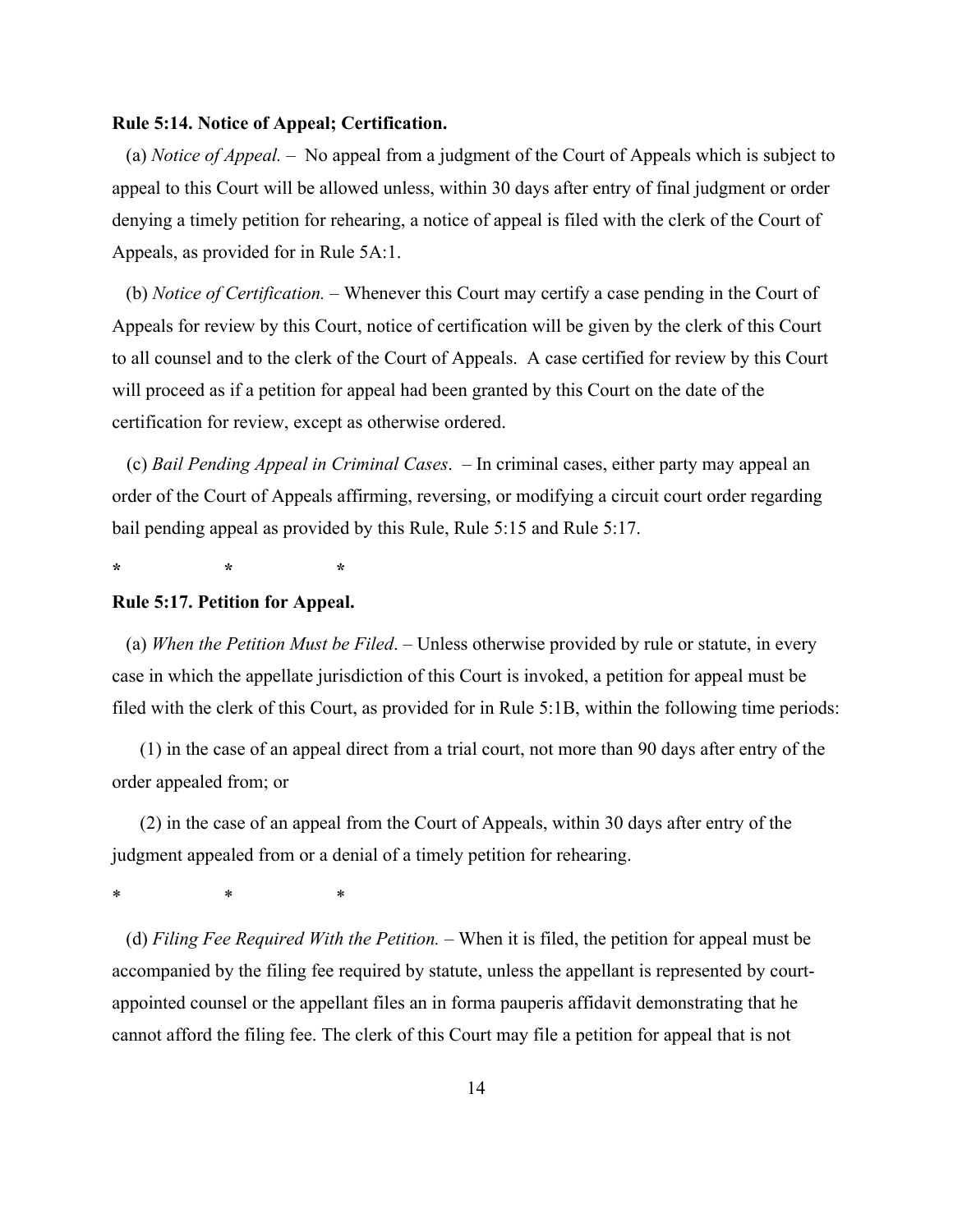accompanied by such fee if the fee is received by the clerk within 10 days of the date the petition for appeal is filed. If the fee is not received within such time, the petition for appeal will be dismissed.

(e) *Number of Copies to File*. ‒ For prisoners filing pro se and other petitioners exempted from the electronic filing requirements under Rule 5:1B(b), only one paper copy of the petition need be filed.

(f) *Length*. ‒ Except by leave of a Justice of this Court, a petition must not exceed the longer of 35 pages or 6,125 words. The page or word limit does not include the cover page, table of contents, table of authorities, and certificate.

(g) *Use of a Single Petition in Separate Cases*. ‒Whenever two or more cases were tried together in the court or commission below, one petition for appeal may be used to bring all such cases before this Court even though the cases were not consolidated below by formal order.

(h) *Procedure for an Anders appeal*. If counsel for appellant finds appellant's appeal to be without merit, counsel must comply with the requirements of *Anders v. California*, 386 U.S. 738 (1967), and *Brown v. Warden of Virginia State Penitentiary*, 238 Va. 551, 385 S.E.2d 587 (1989). In compliance therewith, counsel is required to file (1) a petition for appeal which refers to anything in the record which might arguably support the appeal and which demonstrates to this Court counsel's conscientious examination of the merits of the appeal; (2) a motion for leave to withdraw as counsel; and (3) a motion for an extension of time to allow the appellant to file a supplemental petition for appeal. The petition for appeal and the motion for leave to withdraw as counsel should specifically cite to *Anders*. All three pleadings must be served on opposing counsel and upon the client and must contain a certificate providing evidence of such service. This Court will rule upon the motion for extension of time upon its receipt, but will not rule on the motion to withdraw until this Court considers the case in its entirety, including any supplemental petition for appeal that may be filed.

(i) *What the Certificate Must Contain.* – The appellant must include within the petition for appeal a certificate stating: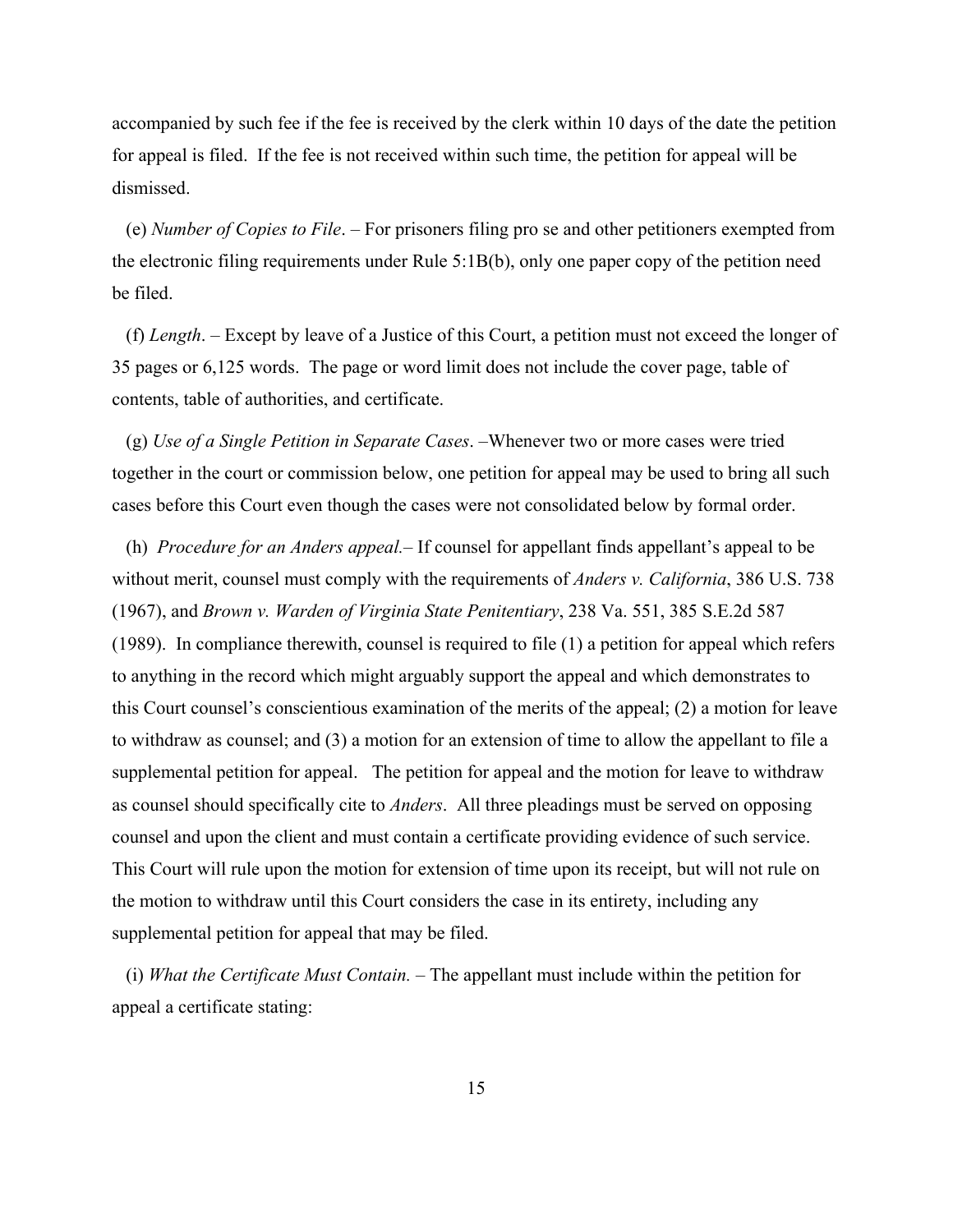(1) the names of all appellants and appellees, the name, Virginia State Bar number, mailing address, telephone number (including any applicable extension), facsimile number (if any), and e-mail address (if any) of counsel for each party; and the mailing address, telephone number (including any applicable extension), facsimile number (if any), and e-mail address (if any) of any party not represented by counsel;

(2) that a copy of the petition for appeal has been mailed or delivered on the date stated therein to all opposing counsel and all parties not represented by counsel;

(3) if a word count is used, the number of words (headings, footnotes, and quotations count towards the word limitation; the cover page, table of contents, table of authorities, and certificate do not count towards the word count);

(4) in a criminal, sexually violent predator, termination of parental rights, or habeas corpus appeal, a statement whether counsel for defendant has been appointed or privately retained; and

(5) whether the appellant desires to state orally to a panel of this Court the reasons why the petition for appeal should be granted, and, if so, whether in person or by telephone conference call.

When filed through VACES, a petition for appeal need not contain a separate certificate as long as the information contained in this subsection (i) is provided through the electronic filing process.

(j) *Oral Argument. ‒* (1) Right to Oral Argument. The appellant is entitled to state orally, in person or by telephone conference call, to a panel of this Court the reasons why the petition for appeal should be granted. The appellee is not entitled to oral argument, whether in person or by telephone conference call. Any lawyer not licensed in Virginia who seeks to appear pro hac vice to present oral argument to the Court must comply with the requirements of Rule 1A:4.

(2) Waiver of Right to Oral Argument. The appellant may waive the right to oral argument on the petition for appeal before a panel by notifying the clerk of this Court and opposing counsel in writing, or by filing a reply brief.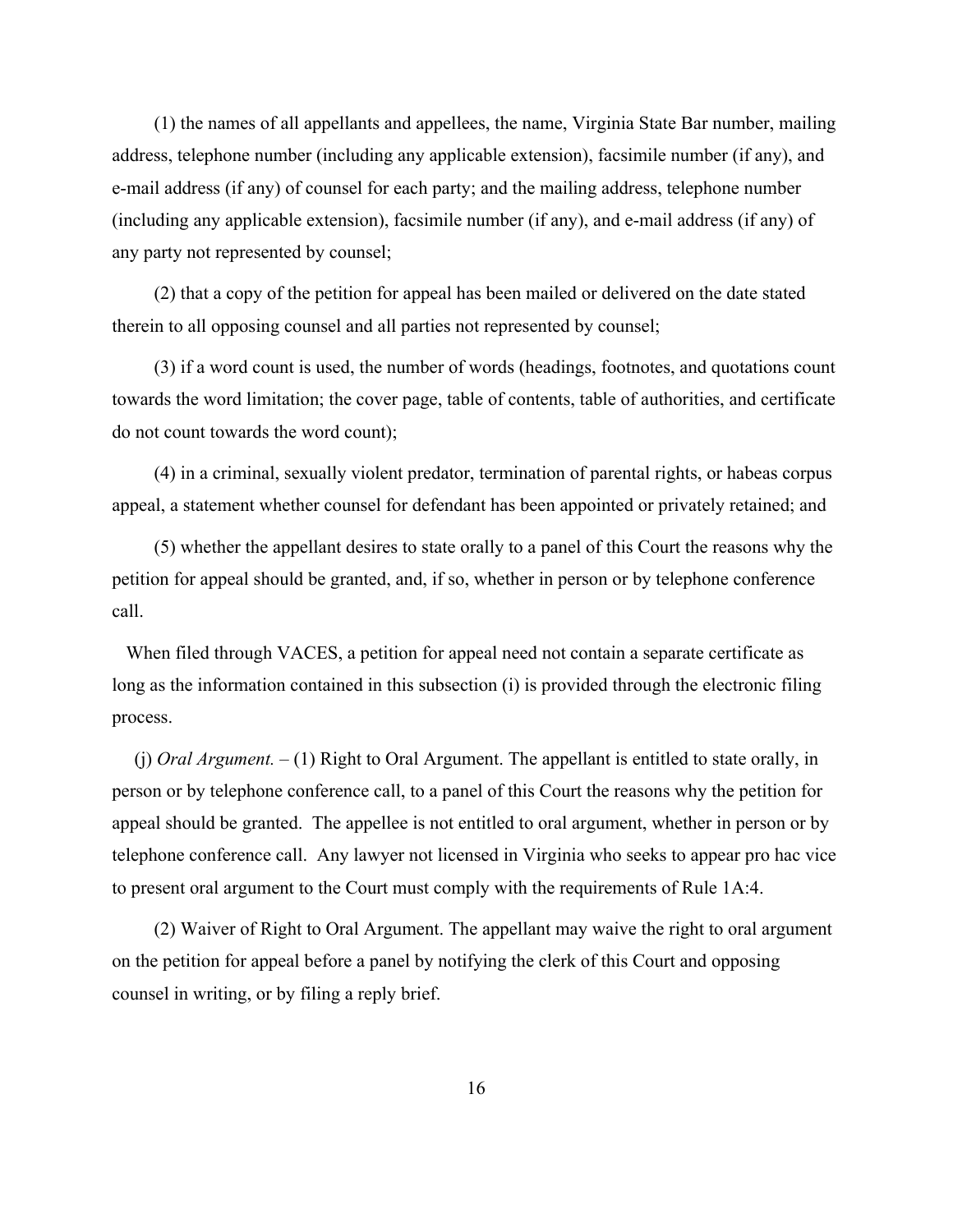(3) No Oral Argument on Pro Se Inmate's Petition. If an appellant is not represented by counsel and is incarcerated, the petition for appeal may be considered by this Court without oral argument.

(4) Notice of Oral Argument. If the appellant has requested oral argument, notice of the date and time of such argument will be provided to counsel for the appellant or to any pro se appellant and to counsel for the appellee or any pro se appellee who has filed a Brief in Opposition or otherwise appeared in the appeal.

## **Rule 5:17A. Petition for Review Pursuant to Code § 8.01-626; Injunctions.**

(a) *Time for Filing.* ‒ In every case in which the jurisdiction of this Court is invoked pursuant to Code § 8.01-626, a petition for review must be filed with the clerk of this Court, as provided for in Rule 5:1B, within 15 days of :

(i) an order of a circuit court that grants an injunction, refuses an injunction, or dissolves or refuses to enlarge an existing injunction; or

(ii) an order of the Court of Appeals deciding a petition for review filed in that court pursuant to Code § 8.01-626.

(b) *Copy to Opposing Counsel.* ‒ At the time the petition for review is filed, a copy of the petition must be served by email on counsel for the respondent, unless said counsel does not have, or does not provide, an email address – in which case a copy may be served by any method authorized under Rule 1:12.

\* \* \*

(d) *Number of Copies to File.* ‒ For prisoners filing pro se and other petitioners exempted from the electronic filing requirements under Rule 5:1B(b), only one paper copy of the petition need be filed.

(e) *Filing Fee.* ‒ The petition must be accompanied by the filing fee required by statute, unless the appellant files an in forma pauperis affidavit demonstrating that he cannot afford the filing fee. The clerk of this Court may file a petition for review that is not accompanied by such fee if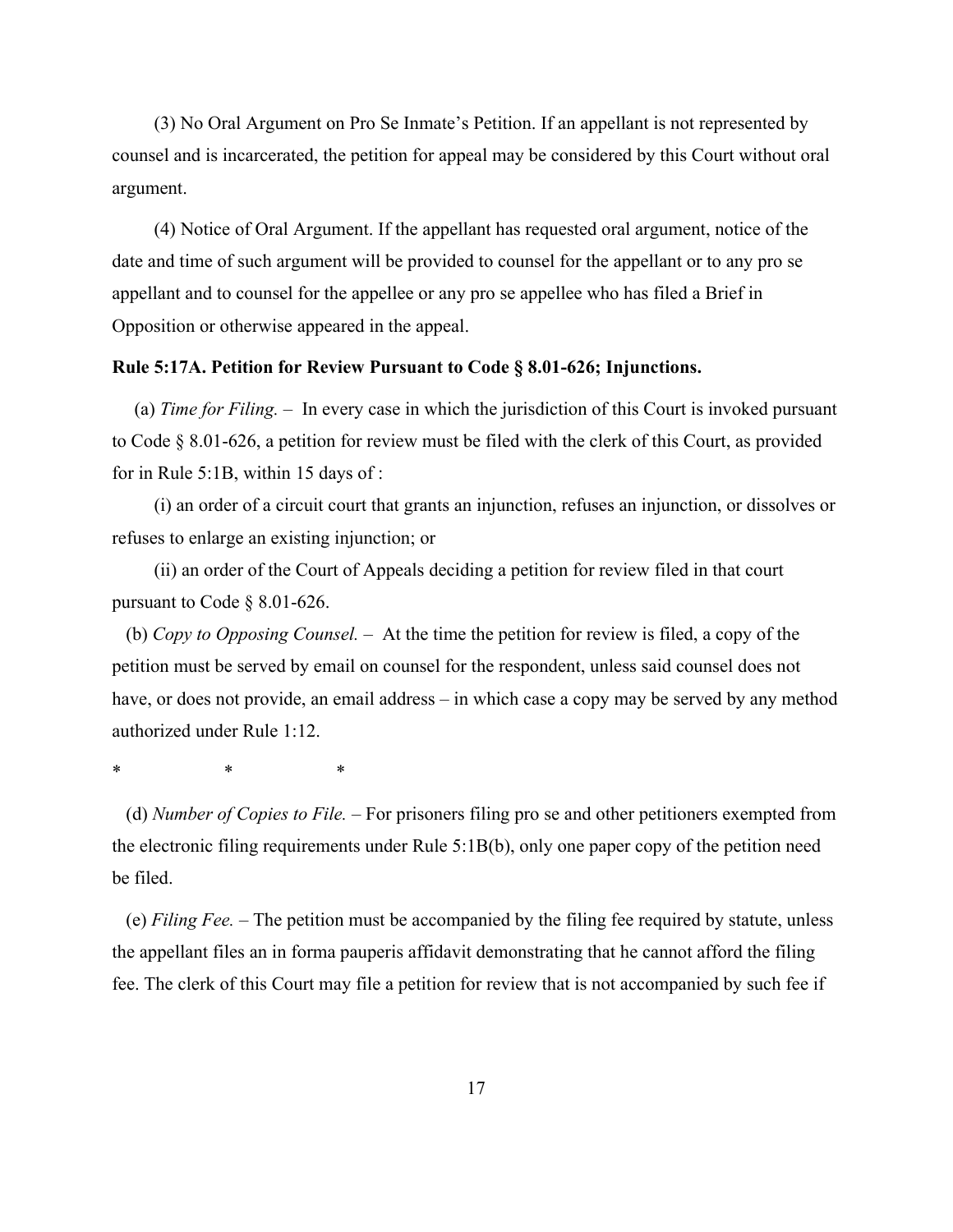the fee is received by the clerk within 5 days of the date the petition for review is filed. If the fee is not received within such time, the petition for review will be dismissed.

(f) *Scope and Review.* ‒ (i) a petition for review may be considered by this Court whether the lower court's order, or that part of the order dealing with the injunction, is temporary or permanent. If review is sought from a final order that deals with injunctive relief and other issues, a petition for review must address only that part of the final order that actually addresses injunctive relief. All other issues are governed by the normal rules and timetables that apply to appeals. If both a petition for review under Code § 8.01-626 and an appeal under § 8.01-670 are filed to challenge the same final order, the clerk of this Court will assign separate record numbers to the two proceedings.

(ii) a petition for review may be considered by a single Justice of this Court, or by a panel of Justices.

 (g) *Responsive Pleading.* ‒ A respondent may file a response to a petition for review within 7 days of the date of service of same, unless the Court specifies a shorter time frame. The response may not exceed the greater of 12 pages or 2,100 words. For the purpose of this rule, a petition for review is considered served 3 days from the date on which it was mailed, or 1 day from the date on which the petition was faxed, emailed, or sent by commercial delivery service, to counsel for the respondent. Notwithstanding the foregoing, the Court may act on a petition for review without awaiting a response; however, absent exceptional circumstances, the Court will not grant a petition for review without affording the respondent an opportunity to file a responsive pleading. The response must be filed in compliance with Rule 5:1B. If the respondent is exempt from electronic filing under Rule 5:1B(b), then one paper copy of the responsive pleading is to be filed.

(h) *Rehearing.* ‒ The provisions of Rules 5:20 and 5:37 do not apply to proceedings under Code § 8.01-626.

#### **Rule 5:18. Brief in Opposition.**

(a) *Filing Time. ‒* A brief in opposition to granting the appeal may be filed with the clerk of this Court, as provided for in Rule 5:1B, by the appellee within 21 days after the petition for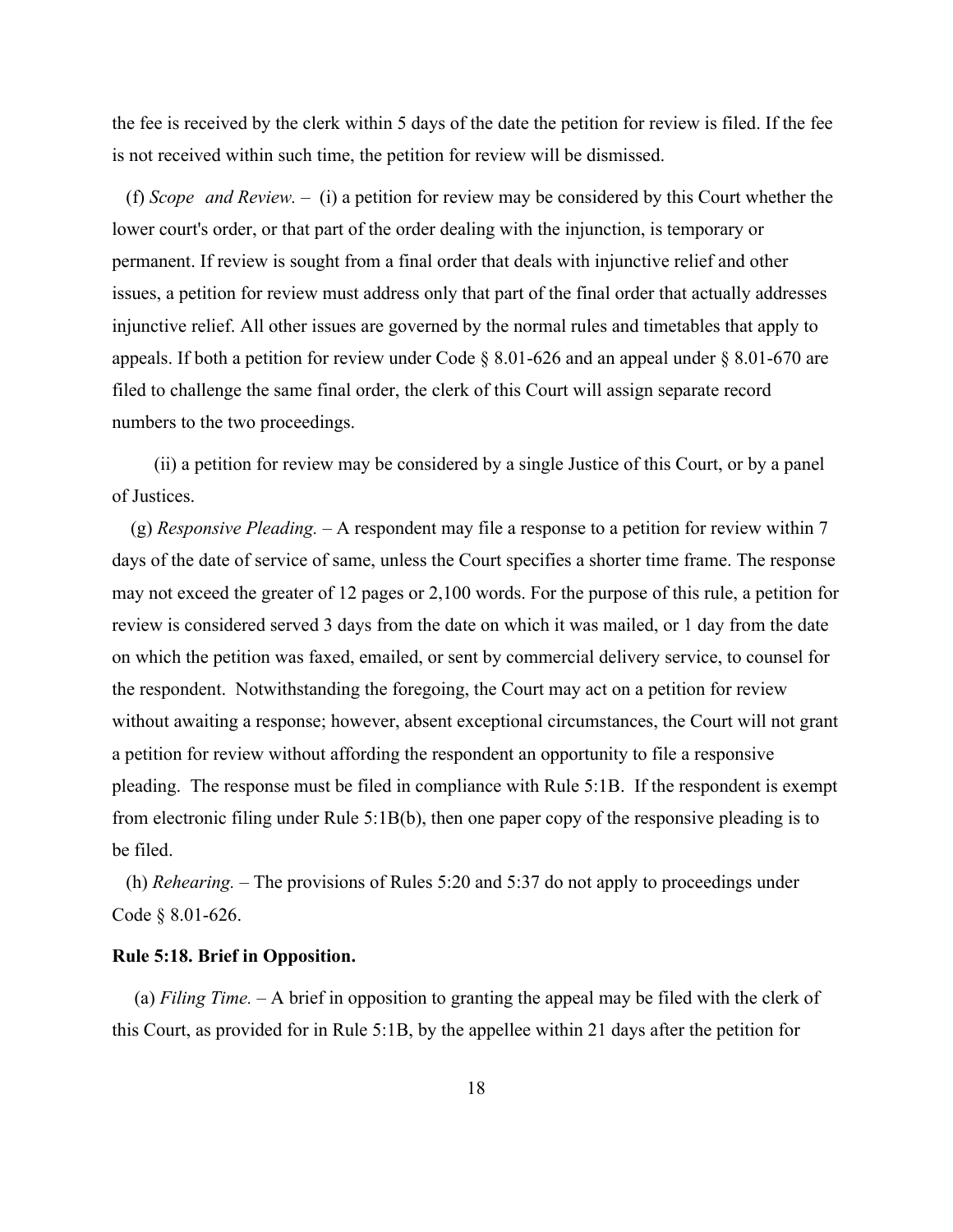appeal is served on counsel for the appellee. Within the same time the counsel for appellee must send a copy to counsel for appellant. For any appellee exempted from the electronic filing requirements under Rule 5:1B(b), only one paper copy of the brief need be filed.

(b) *Form and Content. ‒* The brief in opposition must conform in all respects to the content requirements for the brief of appellee in Rule 5:28. However, the brief in opposition need not be bound or have a blue cover. Except by leave of a Justice of this Court, the brief may not exceed the longer of 25 pages or 4,375 words. If the brief exceeds 10 pages or 1,750 words, it must contain a table of contents and table of authorities with cases alphabetically arranged.

\* \* \*

#### **Rule 5:19. Reply Brief.**

(a) When a brief in opposition to the petition for appeal has been filed, the appellant may, within 7 days thereafter, in lieu of oral argument, file with the clerk of this Court, as provided for in Rule 5:1B, a reply brief not to exceed the longer of 15 pages or 2,625 words in length.

(b) When cross-error is assigned in a brief in opposition, the appellant may, without waiving oral argument, file with the clerk of this Court, as provided for in Rule 5:1B and within 14 days after filing of the brief in opposition, a reply brief not in excess of 10 pages or 1,750 words which addresses only the cross-error.

\* \* \*

# **Rule 5:20. Petition for Rehearing After Refusal of Petition for Appeal, Refusal of Assignments of Cross-Error, or Disposition of an Original Jurisdiction Petition.**

(a) *Scope.* – This Rule governs requests for rehearing of the refusal or dismissal of a petition for appeal filed pursuant to Rule 5:17, the refusal of one or more assignments of cross-error, or the disposition of an original jurisdiction petition filed pursuant to Rule 5:7, Rule 5:7A, or Rule 5:7B.

(b) *Time to File.* – (1) Petition for Rehearing After Refusal or Dismissal of Petition for Appeal. – When a petition for appeal is either refused or dismissed, in whole or in part*,* the clerk of this Court will send a copy of the order denying the appeal, in whole or in part*,* to counsel for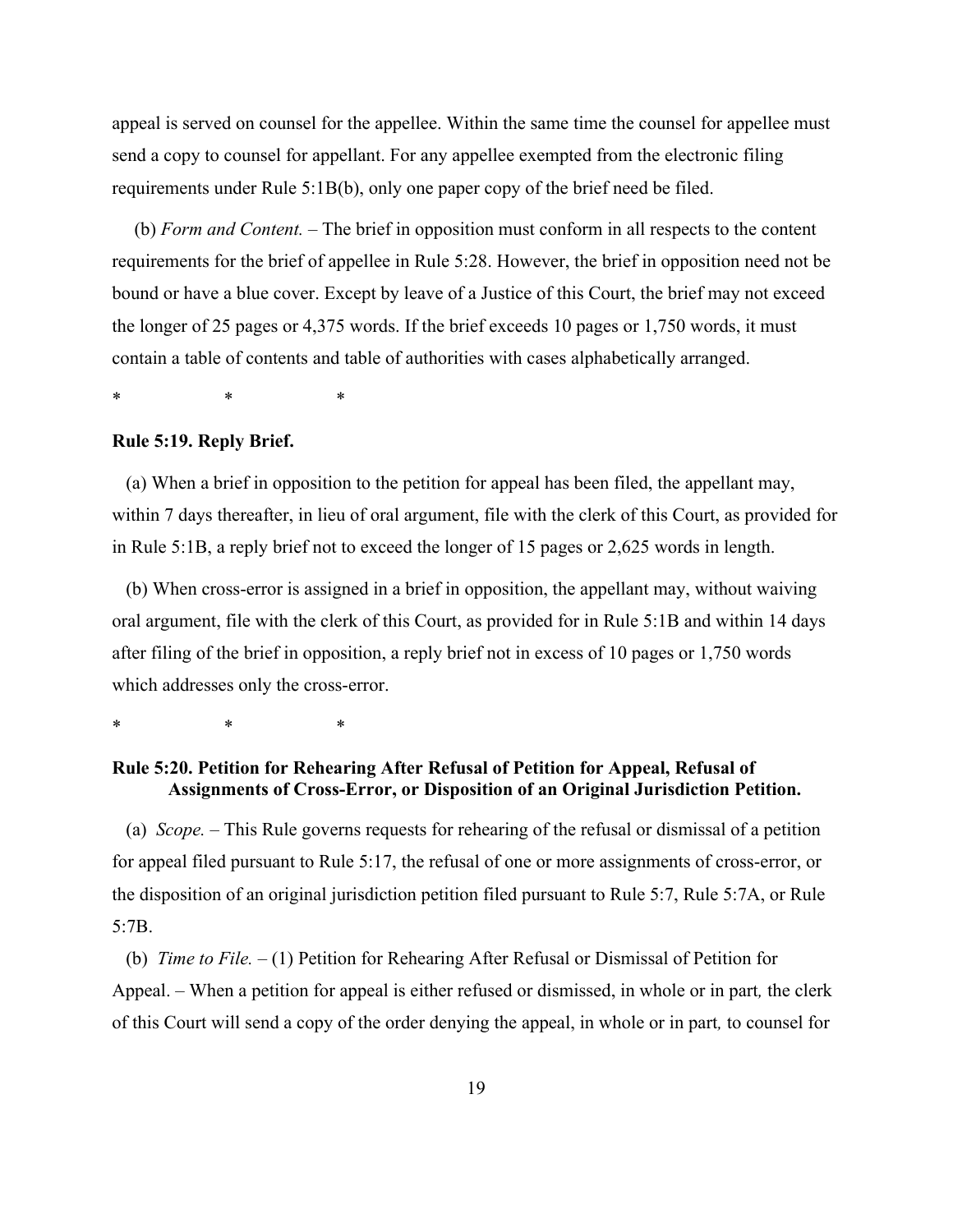the appellant and counsel for the appellee. Counsel for the appellant may, within 14 days after the date of such order, file in the office of the clerk of this Court a petition for rehearing. If the petition for appeal is granted but one or more assignments of cross-error are refused, counsel for the appellee may, within 14 days after the date of that order, file in the office of the clerk of this Court a petition for rehearing.

(2) Petition for Rehearing after Disposition of Original Jurisdiction Petition. – When a petition filed pursuant to this Court's original jurisdiction (habeas corpus, mandamus, prohibition, or actual innocence) is decided, the clerk of this Court will mail a copy of the order to counsel for the petitioner and counsel for the respondent. Counsel for either party may, within 30 days after the date of this order, file in the office of the clerk of this Court a petition for rehearing.

(c) *Filing Requirements.* – Except for petitions for rehearing filed by pro se prisoners or with leave of this Court, a petition for rehearing must be filed electronically, as provided for in Rule 5:1B.

(1) The petition for rehearing must be formatted in compliance with the requirements of Rule 5:6(a) and must not exceed the greater of 10 pages or a word count of 1,750 words. The petition must include a certificate of service to opposing counsel and the certificate must specify the manner of service and the date of service, which must be via email unless opposing counsel does not have, or does not provide, an email address. The petition must also include a certificate of compliance with the word count limit.

(2) Requirements When Paper Filing is Allowed. – The petition for rehearing may not exceed the greater of 10 pages or 1,750 words in length and must be formatted in compliance with the requirements of Rule 5:6(a). The petition for rehearing must state that a copy has been mailed or delivered to counsel for the appellee.

**Rule 5:21. Special Rules Applicable to Certain Appeals of Right.** 

\* \* \*

(a) *Appeals from the State Corporation Commission.*  $- (1)$  Applicability. Paragraph (a) of this Rule applies to all appeals from the State Corporation Commission and supersedes all other Rules except as otherwise specified herein.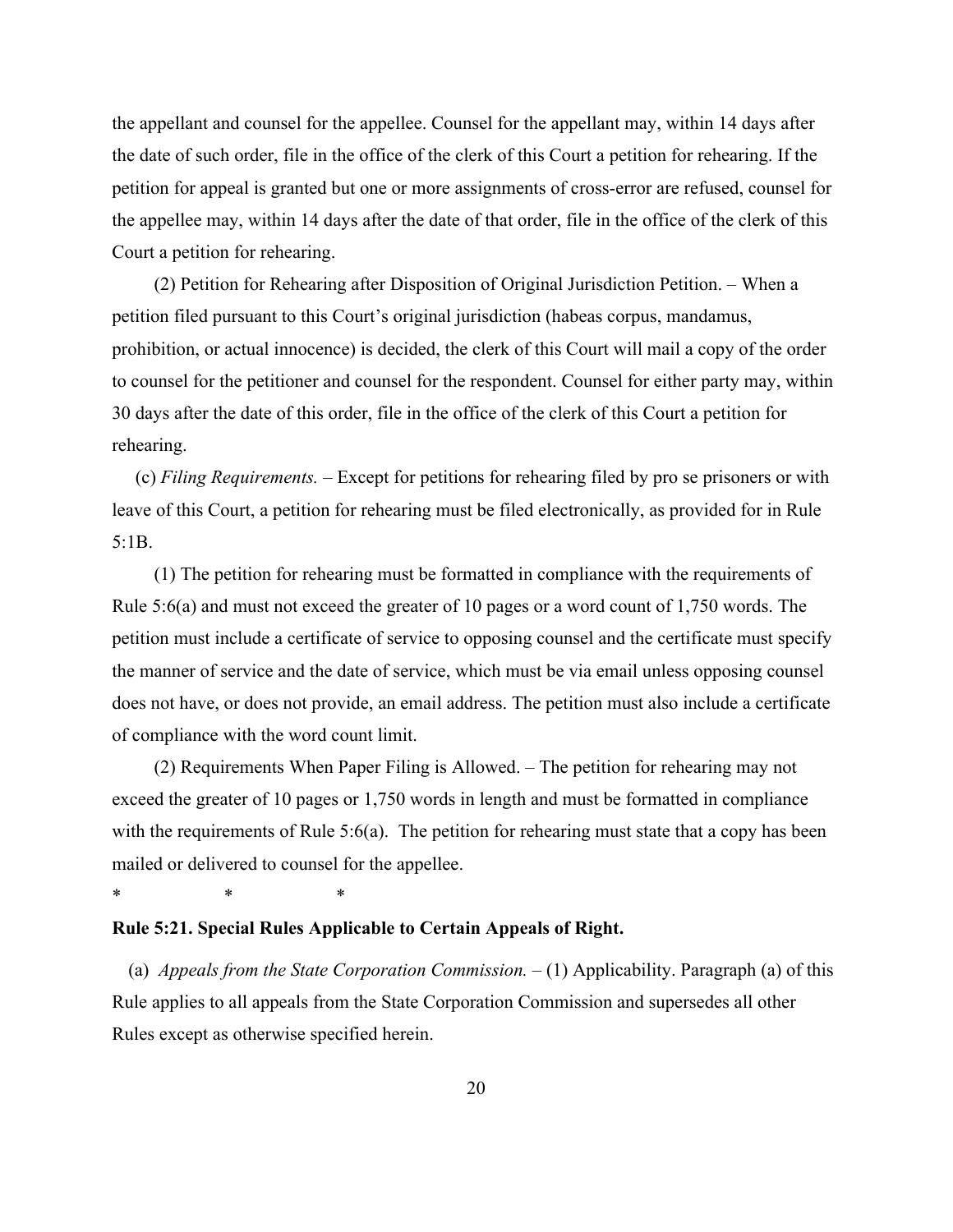\* \* \*

(6) Petition for Appeal. (a) Only a party who has filed a notice of appeal in compliance with paragraph (a)(3) of this Rule may file a petition for appeal. A party filing a notice of appeal may file a petition for appeal, accompanied by the prescribed filing fee, in the office of the clerk of this Court, as provided for in Rule 5:1B, within 120 days after entry of the final order, judgment or finding by the Commission and, prior to the filing of the petition must send a copy to every other party to the Commission proceeding.

(b) Except as provided herein, the provisions of Rule 5:17 do not apply to a petition filed pursuant to this subparagraph. The petition for appeal must identify the order appealed from and the date of the order, contain assignments of error, and include the certificate required by Rule 5:17(i) (when filed through VACES, a petition for appeal need not contain a separate certificate as long as the information contained in subsection (i) is provided through the electronic filing process).

(c) Oral argument on the petition will not be allowed nor will a brief in opposition be received. If the petition prays for a suspension of the effective date of the order appealed from, it must contain an assignment of error regarding the effective date of the order appealed from and such statements of the facts and argument as may be necessary for an understanding of this assignment of error. In that event, a brief in opposition will be received. The brief in opposition must be filed, as provided for in Rule 5:1B, within 15 days of the filing of the petition for appeal, may be no longer than 10 pages or 1,750 words, and may only address the assignment of error regarding the effective date of the order appealed from. Oral argument on the assignment of error regarding the effective date of the order appealed from may be granted.

\* \* \*

(b) *Appeals from the Virginia State Bar Disciplinary Board or a Three-Judge Circuit Court Determination.*  $- (1)$  Applicability. Paragraph (b) of this Rule applies to appeals from the Virginia State Bar Disciplinary Board, pursuant to Part 6, § IV, Paragraph 13-26 of the Rules of the Supreme Court of Virginia, and to appeals from the decisions of a three-judge circuit court pursuant to Code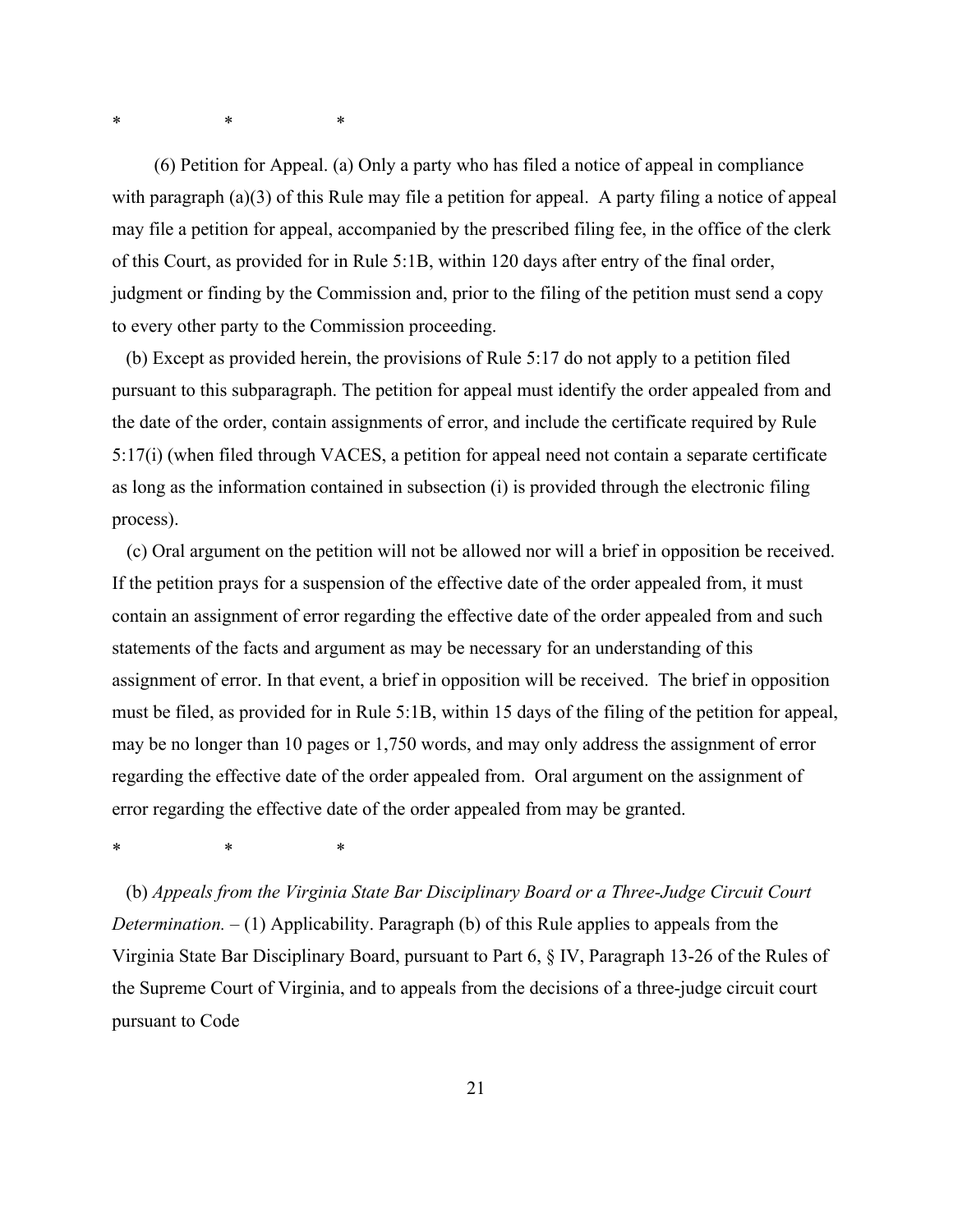§ 54.1-3935. As used in this paragraph, "Respondent" is defined as the attorney who is appealing the decision of the disciplinary proceeding.

(2) Perfecting the Appeal.

(i) Provisions for Appeals from the Virginia State Bar Disciplinary Board. No appeal will be allowed under this paragraph unless the Respondent files a notice of appeal and assignments of error with the clerk of the Disciplinary System within 30 days after the Memorandum Order is served on the attorney by certified mail, return receipt requested, at the attorney's last address on record for membership purposes with the Virginia State Bar. At the same time the Respondent files a notice of appeal and assignments of error, a copy of the notice of appeal and assignments of error must be sent to the counsel for the Bar and the Attorney General of Virginia. The Respondent is responsible for filing a transcript in compliance with Rule 5:11. The date of the Memorandum Order is the date from which the time limits contained in Rule 5:11 will run. This action within the time prescribed is mandatory. Upon timely compliance with these rules, the Clerk of the Supreme Court will docket the appeal as provided in Rule 5:23.

(ii) Provisions for Appeals from a Three-Judge Circuit Court. No appeal will be allowed under this paragraph unless the Respondent files a notice of appeal and assignments of error with the clerk of the three-judge circuit court within 30 days after the entry of the final judgment and, at the same time, serves a copy of the notice of appeal and assignments of error on counsel for the Bar and the Attorney General of Virginia by any method authorized under Rule 1:12. The Respondent is responsible for filing a transcript in compliance with Rule 5:11. The date of the judgment is the date from which the time limits contained in Rule 5:11 will run. This action within the time prescribed is mandatory. Upon timely compliance with these rules, the Clerk of the Supreme Court will docket the appeal as provided in Rule 5:23.

\* \* \*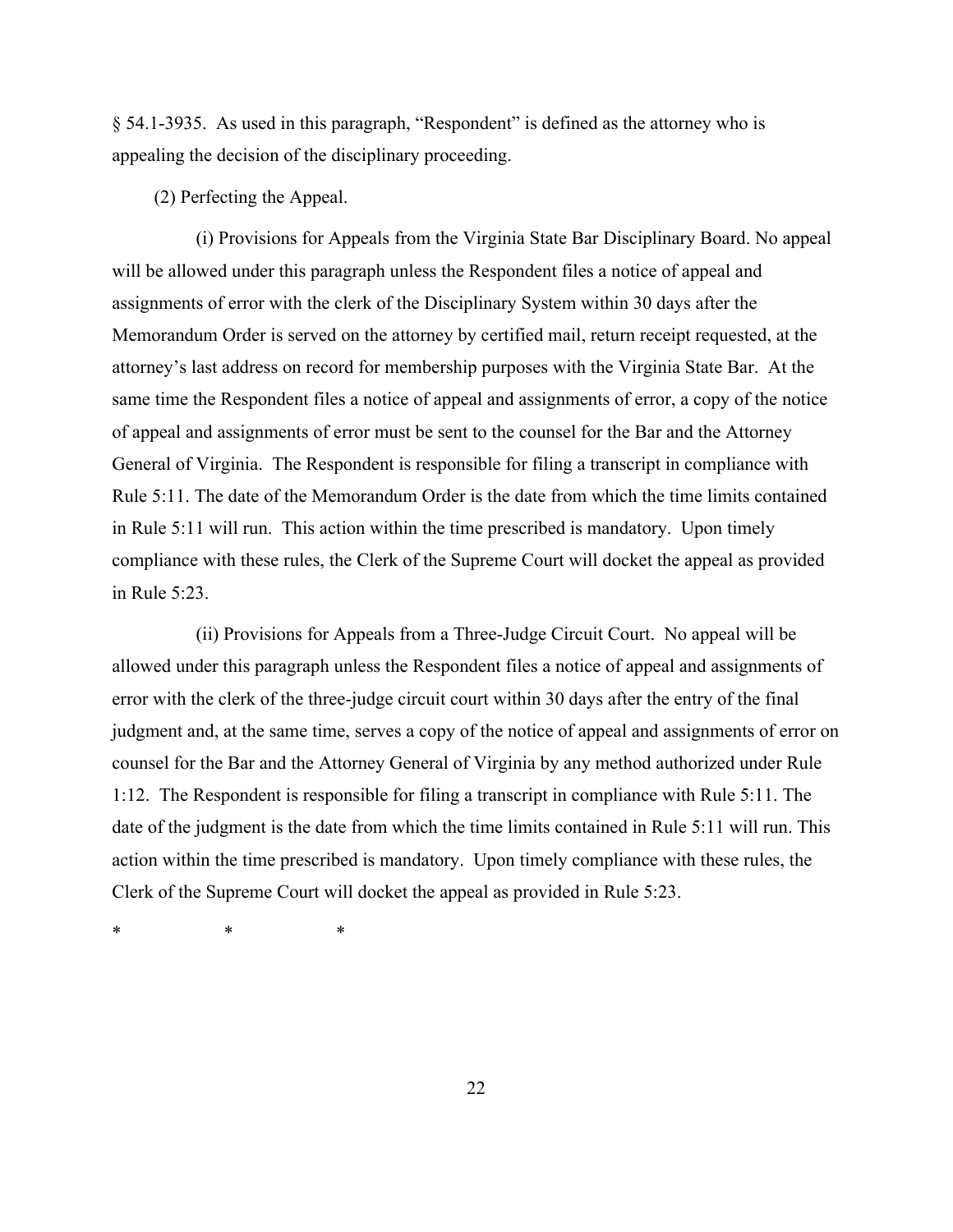#### **Rule 5:22. Special Rule for Appeals in Death Penalty Cases.**

(a) *Notice of Receipt of Record.* – Upon receipt of a record pursuant to  $\S 17.1-313(B)$ , the clerk of this Court must notify in writing counsel for the accused in the circuit court (who is deemed to be counsel for the appellant), the Attorney General (who is deemed to be counsel for the appellee), and the Director of the Department of Corrections of the date of its receipt. The date of the receipt of the record is the Filing Date and the case thereupon stands matured as if an appeal had been awarded to review the conviction and the sentence of death.

(b) *Stay of Sentence of Death.* – Upon the Filing Date, the notice issued by the clerk of this Court is deemed to be the certificate of the clerk of this Court pursuant to Rule 5:23 that an appeal has been awarded, and the enforcement of the sentence of death is thereby stayed pending the final determination of the case by this Court.

(c) *Filing of Assignments of Error and of the Appendix.* – Within 30 days after the Filing Date, counsel for the appellant must file with the clerk of this Court, as provided for in Rule 5:1B, assignments of error upon which the appellant intends to rely for reversal of the conviction or review of the sentence of death. Counsel for the appellant must accompany the assignments of error with a designation of the parts of the record relevant to the review and to the assignments of error. Not more than 10 days after such assignments of error and designation are filed, counsel for the appellee may file with the clerk of this Court a designation of the additional parts of the record that he wishes included as germane to the review or to any assignments of error. Counsel for the appellant must include in the appendix the parts so designated. The provisions of Rules 5:31 and 5:32 (except Rule  $5:32(b)(1)$  and  $(b)(3)$ ) apply to the appendix.

(d) *Assigning Error to the Sentence of Death.* – With respect to the sentence of death, it is a sufficient assignment of error to state that the sentence was imposed under the influence of passion, prejudice, or other arbitrary factor or that the sentence is excessive or disproportionate to the penalty imposed in similar cases.

(e) *Requirements for Briefs*. ‒ All briefs and the appendix must be filed in compliance with Rule 5:1B.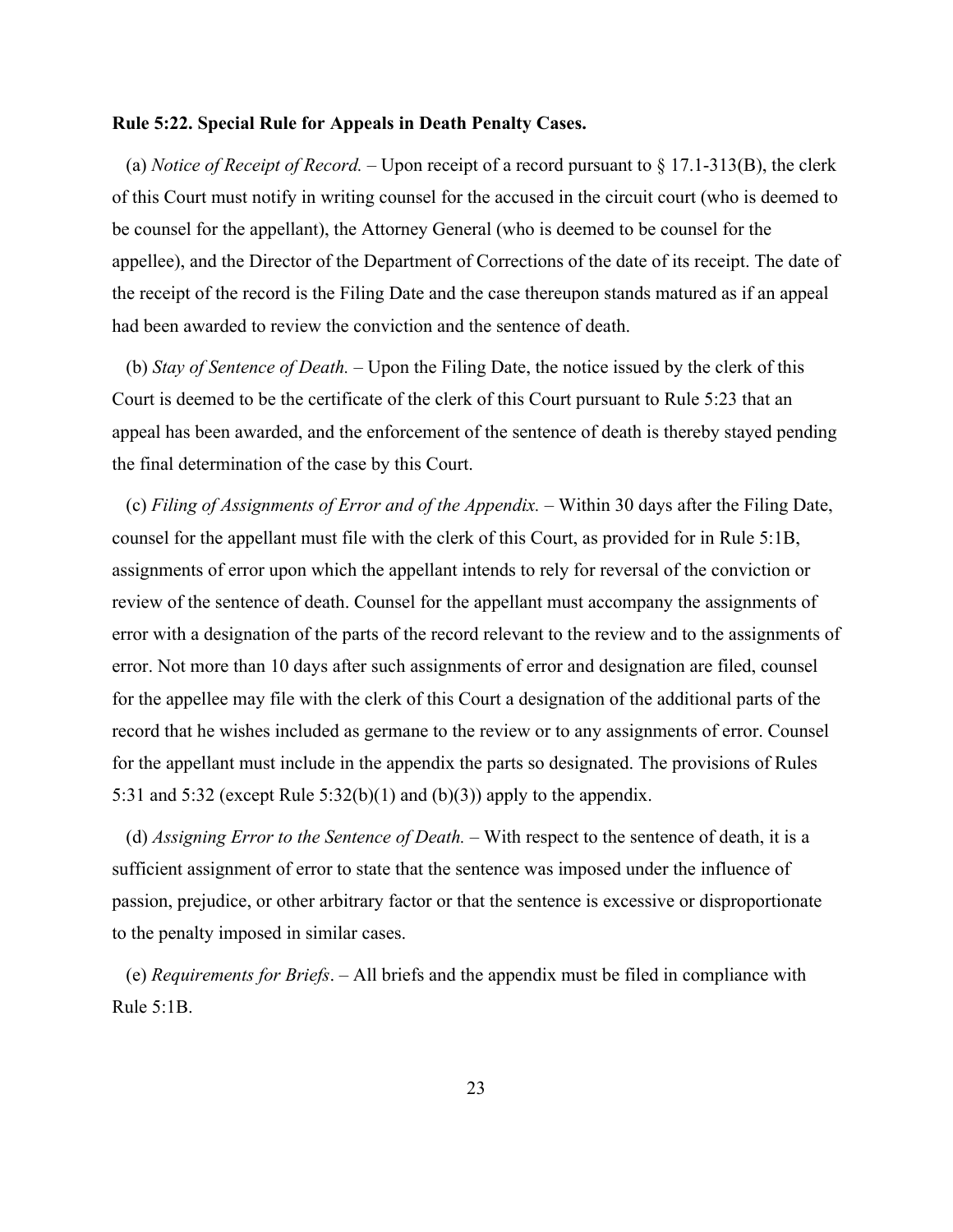(1) Brief of Appellant and Appendix. The appellant must file the opening brief, which may not exceed the longer of 100 pages or 17,500 words, and the appendix, in the office of the clerk of this Court within 60 days after the Filing Date.

(2) Brief of the Appellee. The appellee must file its brief, which may not exceed the longer of 100 pages or 17,500 words, in the office of the clerk of this Court within 120 days after the Filing Date.

(3) Reply Brief of the Appellant. The appellant must file the reply brief, which may not exceed the longer of 50 pages or 8,750 words, in the office of the clerk of this Court within 140 days after the Filing Date.

The page or word limits under this Rule do not include appendices, the cover page, table of contents, table of authorities, and certificate. There will be no exception to these limits except by permission of this Court on motion for extension of the limits.

(f) *Compliance with Rules for Perfected Appeals*. ‒ Except to the extent that a conflict with this Rule may arise, in which case this Rule will then be controlling, further proceedings in the case must conform to the Rules relating to cases in which an appeal has been perfected.

(g) *Varying Procedure to Attain the Ends of Justice. ‒* This Court may, on motion in a particular case, vary the procedure prescribed by this Rule in order to attain the ends of justice and the purpose of § 17.1-313.

**\* \* \*** 

## **Rule 5:26. General Requirements for All Briefs.**

(a) *Applicability.* – This Rule, along with Rule 5:6, sets forth the general requirements for all briefs filed in this Court. Rule 5:22 sets forth the special rule for appeals in death penalty cases. All briefs and the appendix must be filed in compliance with the requirements of Rule 5:1B.

(b) *Length.* – Except by permission of a Justice of this Court, neither the opening brief of appellant, nor the brief of appellee, nor a brief amicus curiae may exceed the longer of 50 pages or 8,750 words. No reply brief may exceed the longer of 15 pages or 2,625 words. Briefs of amici curiae must comply with the page limits that apply to briefs of the party being supported.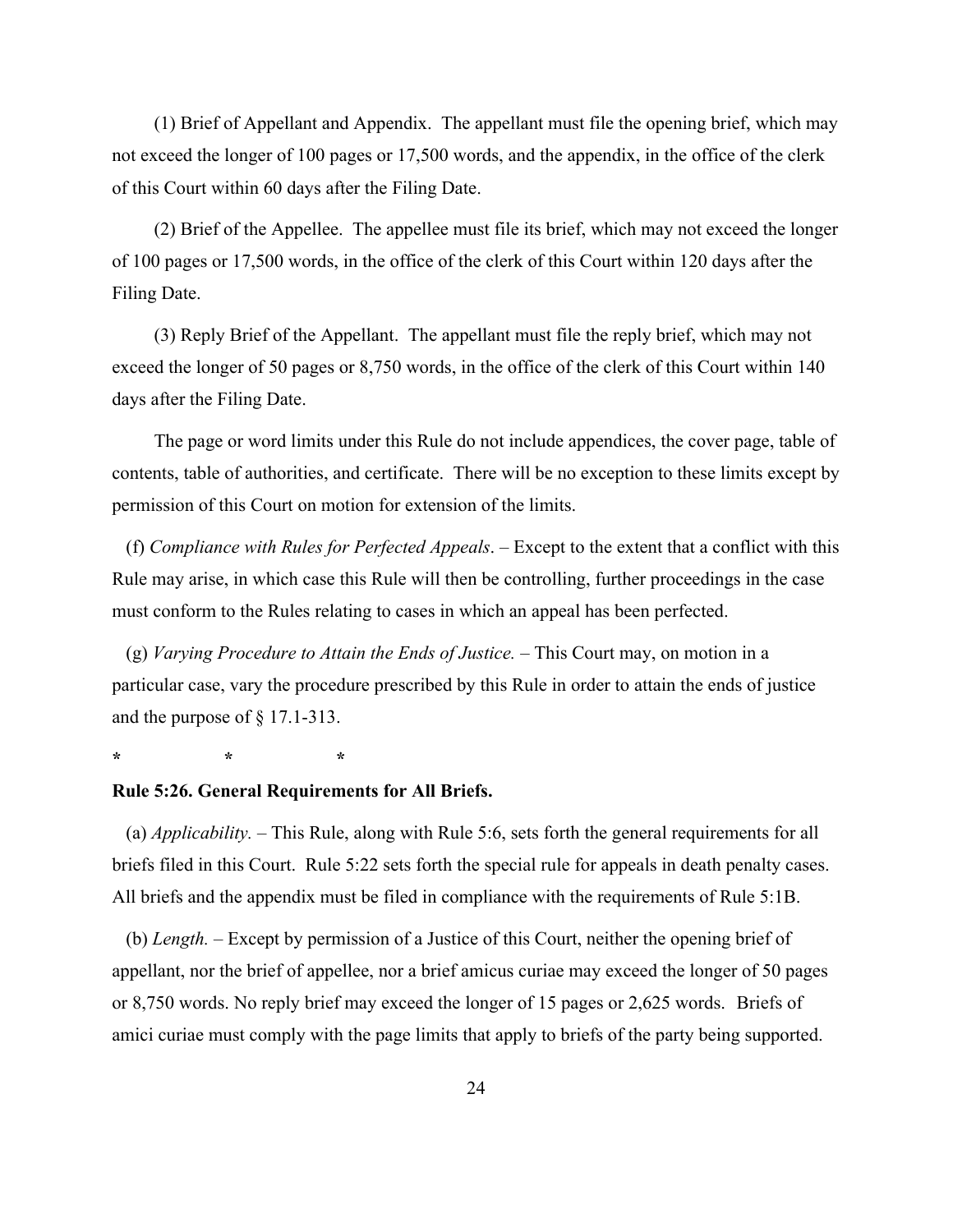The page or word limits under this Rule do not include appendices, the cover page, table of contents, table of authorities, and certificate. There will be no exception to these limits except by permission of this Court on motion for extension of the limits.

(c) *Filing Time. ‒* In cases in which a petition for appeal has been granted by this Court, briefs must be filed subject to the provisions of Rule 5:1(d), as follows:

(1) The appellant must file the opening brief and appendix in the office of the clerk of this Court within 40 days after the date of the certificate of appeal issued by the clerk of this Court pursuant to Rule 5:23.

(2) The brief of appellee must be filed in the office of the clerk of this Court within 25 days after filing of the opening brief.

(3) The appellant may file a reply brief in the office of the clerk of this Court within 14 days after filing of the brief of appellee.

(d) *Extension of Time*. – Upon motion and with permission of a Justice of this Court, the time for filing any brief in this Court may be altered.

 (e) *Reference to Parties. ‒* In their briefs, counsel should avoid reference to parties by such designations as "appellant" and "appellee." Clarity is promoted by the use of the names of the parties or descriptive terms such as "the employee," "the injured person," "the driver," "the wife," or the designations used in the lower court or commission.

(f) *Arguments Made by Reference. ‒* Attempts to incorporate arguments made below by reference to pleadings, motions, memorandum, or other filings are prohibited.

(g) *Signature and Certificate.* ‒ All briefs must contain the signature, which need not be in handwriting, of at least one counsel of record, counsel's Virginia State Bar number, address, telephone number, facsimile number (if any), and email address, and a certificate that there has been compliance with this Rule. If a word count is used, the certificate must also state the number of words (headings, footnotes, and quotations count towards the word limitation; the cover page, table of contents, table of authorities, and certificate do not count towards the word count).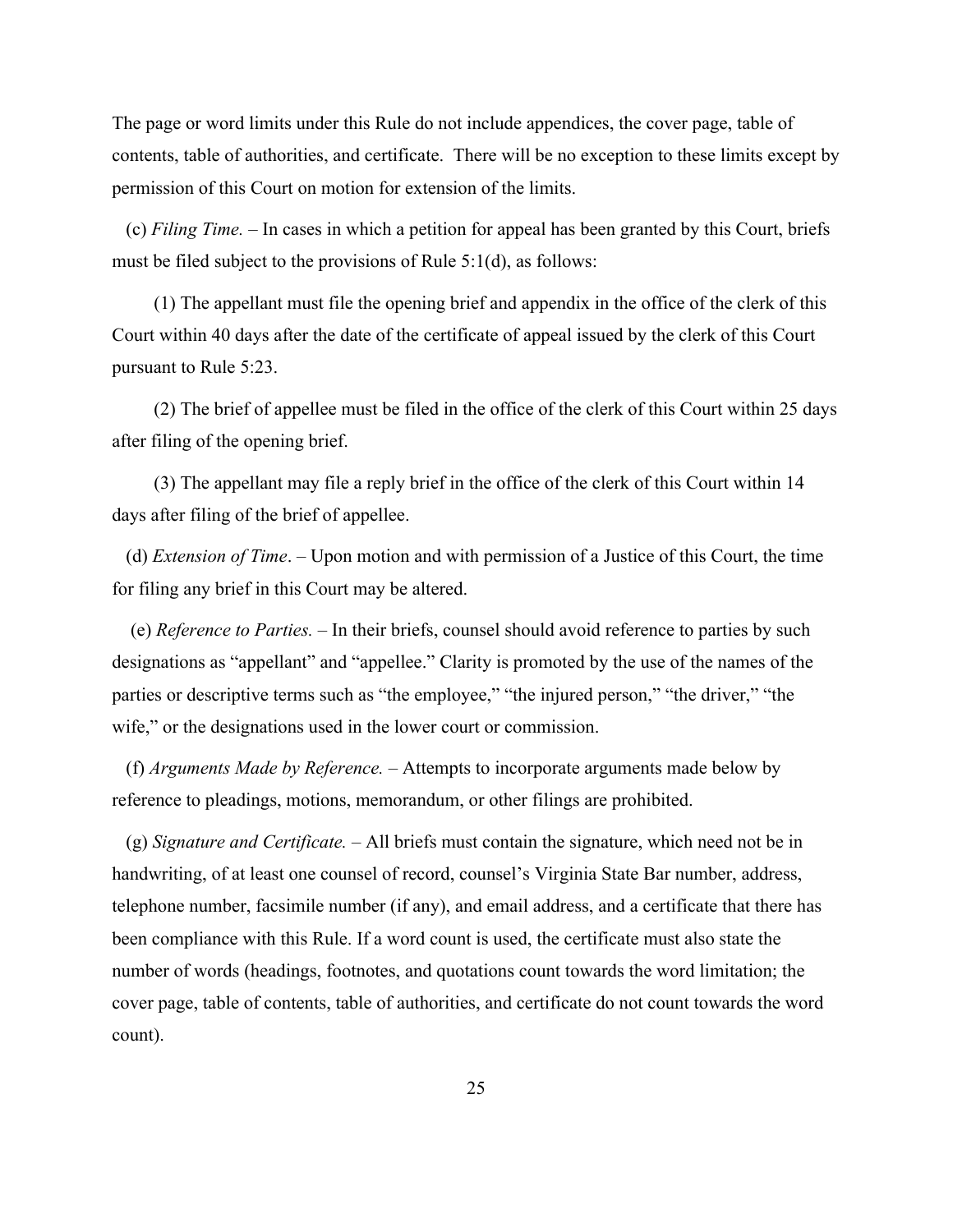(h) *Failure to File Complying Brief.* – Any party who fails to file a brief in compliance with these Rules or otherwise fails to file a required brief may be subject to sanctions deemed reasonable by the Court, including, but not limited to, forfeiture of oral argument.

**\* \* \*** 

## **Rule 5:31. Covers of Documents.**

(a) What Covers Must Be Used on Papers Filed with this Court. – Where a party has been exempted from electronic filing requirements under Rule 5:1B(b), to facilitate identification, documents printed on paper must bear covers colored as follows:

| <b>Document</b>              | Color of Cover |
|------------------------------|----------------|
| Appendix                     | Red            |
| Brief of the Appellant       | White          |
| Brief of the Appellee        | <b>B</b> lue   |
| Reply Brief of the Appellant | Green          |
| <b>Brief Amicus Curiae</b>   | Gray           |
| Petition for Rehearing       | Yellow         |

(b) *Effect of failure to comply*. ‒ No appeal will be dismissed for failure to comply with the provisions of this Rule.

# **Rule 5:32. Appendix.**

(a) *Responsibility of the Appellant.*  $- (1)$  Contents of the Appendix. The appellant must prepare and file an appendix. The appendix must contain:

(i) the initial pleading (as finally amended), unless other versions are necessary to consider the assignments of error;

(ii) final judgments of all tribunals that have considered the case, including the judgment appealed from, and any opinion relating to such judgments;

(iii) testimony and other incidents of the case germane to the assignments of error;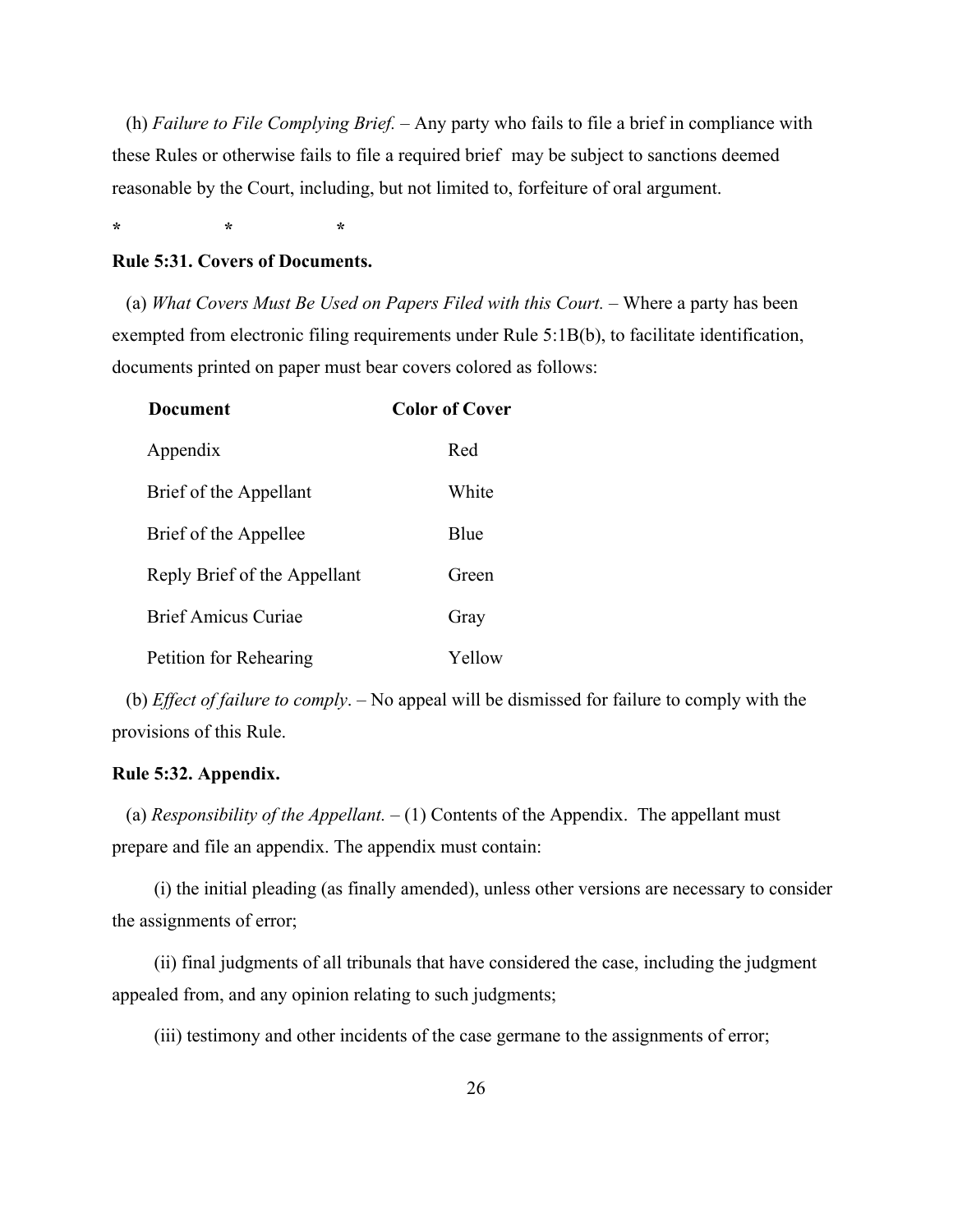(iv) exhibits necessary for an understanding of the case that can reasonably be reproduced;

(v) the granted assignments of error and cross-error;

(vi) other parts of the record to which the parties wish to direct this Court's attention; and

(vii) a table of contents as described in paragraph (d) below.

(2) Assumptions and Excluded Material. It will be assumed that the appendix contains everything germane to the granted assignments of error and, if any, assignments of cross-error. Memoranda of law in the trial court should not be included in the appendix unless they have independent relevance. Parts of the record may be relied on by this Court or the parties even though not included in the appendix.

(b) Responsibility of All Parties.

(1) Determining the Contents of the Appendix. The parties are encouraged to agree on the contents of the appendix. Within 15 days after the date of the certificate of the clerk of this Court issued pursuant to Rule 5:23, counsel for appellant shall file in the office of the clerk of this Court a written statement signed by all counsel setting forth an agreed designation of the parts of the record on appeal to be included in the appendix. In the absence of an agreement, the appellant must, within 15 days after the date of the certificate of appeal issued by the clerk of this Court pursuant to Rule 5:23, file with the clerk of this Court and serve on the appellee a designation of the parts of the record the appellant intends to include in the appendix. The appellee may, within 15 days after receiving the designation, file with the clerk of this Court and serve on the appellant a designation of additional parts of the record the appellee deems germane. The appellant must include the parts designated by the appellee in the appendix, together with any additional parts the appellant considers germane. The parties must not engage in an unnecessary designation of parts of the record, because the entire record is available to the Court.

**\* \* \*** 

## **Rule 5:35. Attorney's Fees, Costs, and Notarized Bill of Costs.**

(a) *To Whom Allowed. ‒* Except as otherwise provided by law, if an appeal is dismissed, costs will be taxed against the appellant unless otherwise agreed by the parties or ordered by this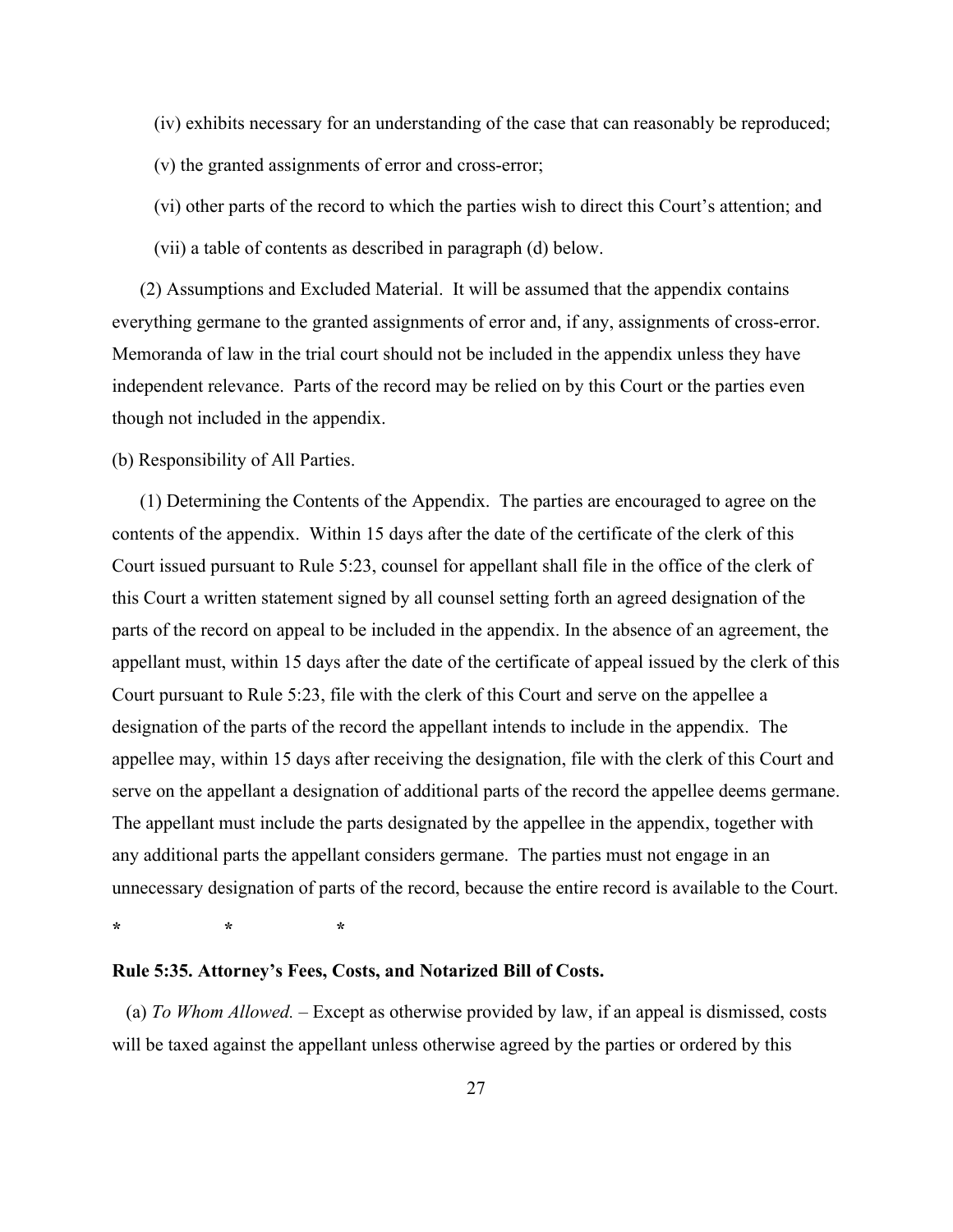Court; if a judgment is affirmed, costs will be taxed against the appellant unless otherwise ordered; if a judgment is reversed, costs will be taxed against the appellee unless otherwise ordered; if a judgment is affirmed in part or reversed in part, or is vacated, costs may be allowed as ordered by this Court.

\* \* \*

(d) *Notarized Bill of Costs*. ‒ Counsel for a party who desires costs to be taxed must itemize them in a notarized bill of costs, which must be filed with the clerk of this Court, as provided for in Rule 5:1B, within 14 days after the date of the decision in the case. Objections to the bill of costs must be filed with the clerk of this Court within 10 days after the date of filing the bill of costs.

\* \* \*

## **Rule 5:37. Petition for Rehearing After Consideration by the Full Court.**

(a) *Scope*. – This Rule does not apply to the refusal or dismissal of a petition for appeal, or the refusal or dismissal of an original jurisdiction petition. See Rules 5:20 and 5:20A.

(b) *Notice of Intent.* – A party intending to apply for a rehearing must file written notice with the clerk of this Court, as provided for in Rule 5:1B, within 10 days after the date of the order or opinion of this Court deciding the case. If such notice is given, the clerk of this Court must withhold certification of the mandate until time for filing the petition for rehearing has expired and, if the petition is filed, until it is disposed of.

(c) *Requirements for Pro Se Prisoners or By Leave of Court*. – Unless the rehearing is abandoned, a petition for rehearing not to exceed the longer of 10 pages or 1,750 words in length must be filed in the office of the clerk of this Court within 30 days after the date of the order of this Court deciding the case with a copy delivered or mailed to opposing counsel.

(d) *Requirements for All Others*. – Except for petitions filed by pro se prisoners, or with leave of this Court, the petition for rehearing must be filed electronically in the office of the clerk of this Court, as provided for in Rule 5:1B, within 30 days after the date of the order or opinion of this Court deciding the case. The petition must be formatted to print on a page 8 1/2 x 11 inches,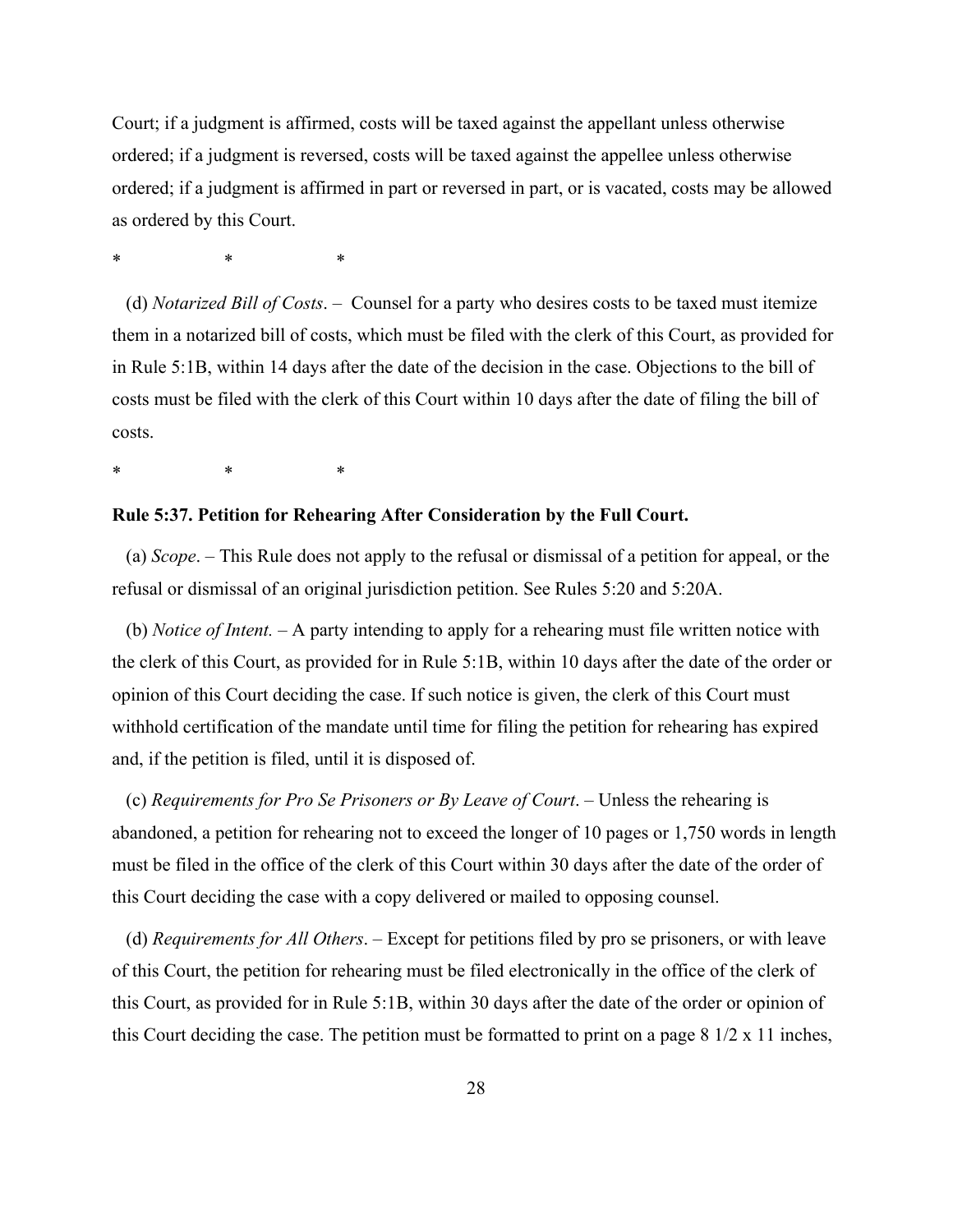must be in 14-point type or larger, must be double-spaced, and must not exceed the longer of 10 pages or 1,750 words. The petition must include a certificate of service to opposing counsel and the certificate must specify the manner of service and the date of service. The petition must also include a certificate of compliance with the word count limit.

 (e) *Grounds for Granting.* – No petition for rehearing will be granted unless one of the Justices who decided the case adversely to the applicant determines that there is good cause for such rehearing. The proceedings upon such rehearing will be in accordance with Code § 8.01- 675.2. No oral argument will be permitted on applications for rehearing.

(f) *When a Rehearing is Granted.* – When a rehearing is granted, the Court will determine whether any additional briefing or argument is necessary. Thereafter, the Court may direct the respondent to electronically file a brief, in compliance with paragraph (d) of this Rule, that may not exceed the longer of 15 pages in length or 2,625 words. After review of the petition for rehearing and the respondent's brief, if any is filed, the Court may set oral argument on the petition for rehearing at the next available session of the Court. Otherwise, the Court will issue a ruling on the rehearing without further briefing or oral argument.

\* \* \*

Amend Part Five A as follows:

#### **Rule 5A:1. Scope, Citation, Applicability, Filing and General Provisions.**

(a) *Scope of Rules*. ‒ Part Five A governs all proceedings in the Court of Appeals of Virginia ("this Court").

(b) *Citation*. ‒ These Rules may be cited generally as the "Rules of the Court of Appeals of Virginia" and specifically as "Rule 5A: ..."

(c) *Filings; Copies; Signatures; Service*. ‒ (1) Filings. Except as otherwise provided, all documents to be filed in this Court must be filed electronically, in Portable Document Format (PDF), with the clerk of this Court and electronically served on opposing counsel. Pro se litigants may file by non-electronic means. Others may file by non-electronic means only by leave of Court. Electronic pleadings must be filed through the Virginia Appellate Courts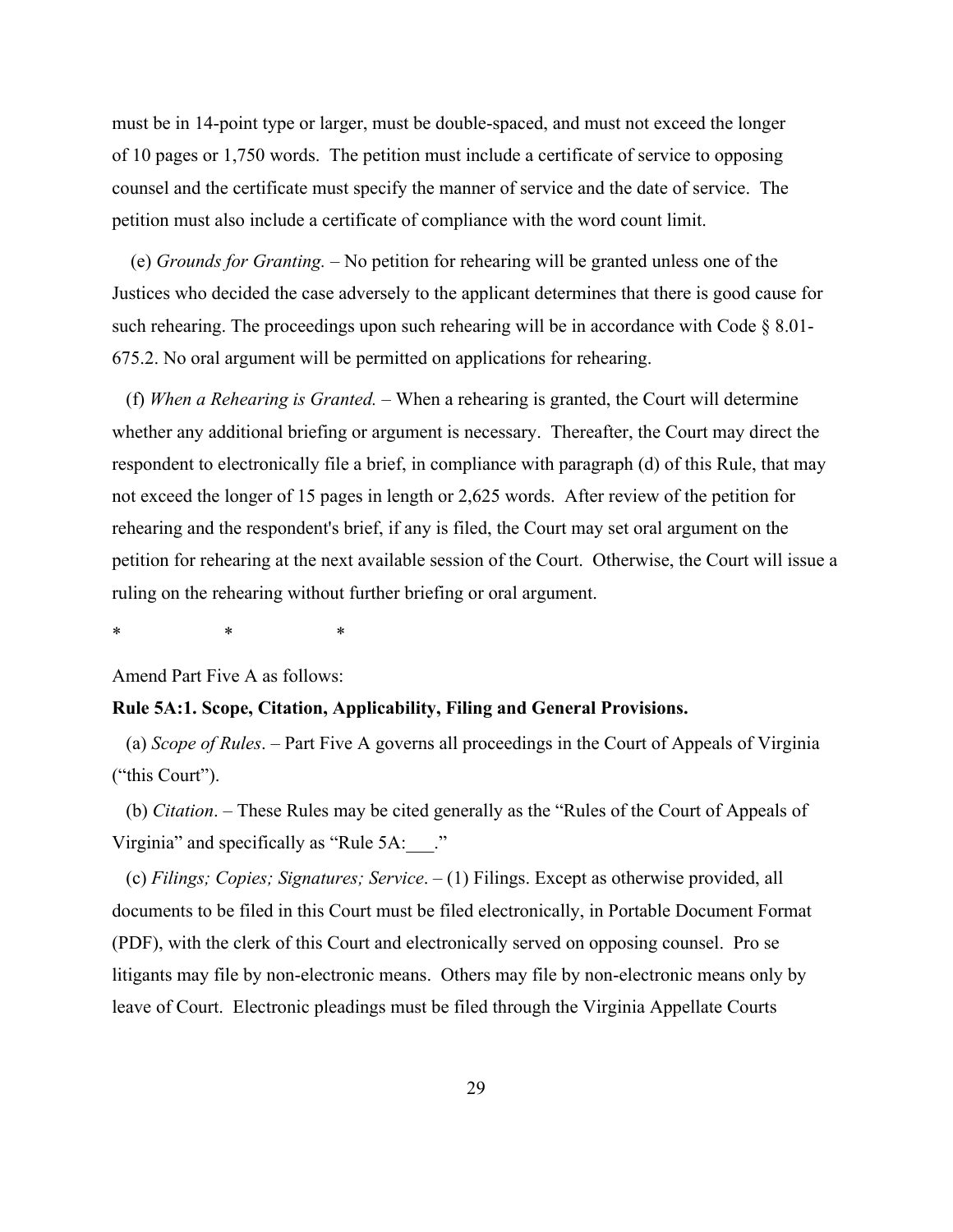Electronic System ("VACES") in the manner prescribed by the Guidelines and User's Manual. All electronic filings are governed by Rule 1:17.

(2) Copies. No paper copies are to be filed for any electronically filed documents. For paper filings, only the original document is required.

(3) Signatures. All documents filed pursuant to Part Five A of these Rules must be signed by counsel for the filing party, or personally signed if the party is proceeding pro se. Electronically filed documents may be signed digitally. Paper filings must contain a handwritten signature.

(4) Service. Unless service or notice is otherwise specified in a given Rule, any document or object filed with this Court must have included within it or appended to it a certificate of service or acceptance of service showing that a copy has been transmitted to all counsel and showing the date and manner of transmittal. If a word count limitation is required, the certificate must also state the number of words (headings, footnotes, and quotations count towards the word limitation; the cover page, table of contents, table of authorities, and certificate do not count towards the word count).

(d) *Definitions. ‒* (1) "clerk of the trial court" means clerk of the trial court from which an appeal is taken to this Court, and includes a deputy clerk and the clerk of the Virginia Workers' Compensation Commission when the context requires;

(2) "clerk of this Court" includes a deputy clerk;

(3) "counsel" has the definition given in Rule 1:5 for Counsel of Record and in this Part Five A includes a party not represented by counsel and any attorney appointed as a guardian ad litem;

(4) "counsel for appellant" means one of the attorneys representing each appellant represented by an attorney, and each appellant not represented by an attorney;

(5) "counsel for appellee" means one of the attorneys representing each appellee represented by an attorney, and each appellee not represented by an attorney includes a guardian ad litem, unless the guardian ad litem is the appellant;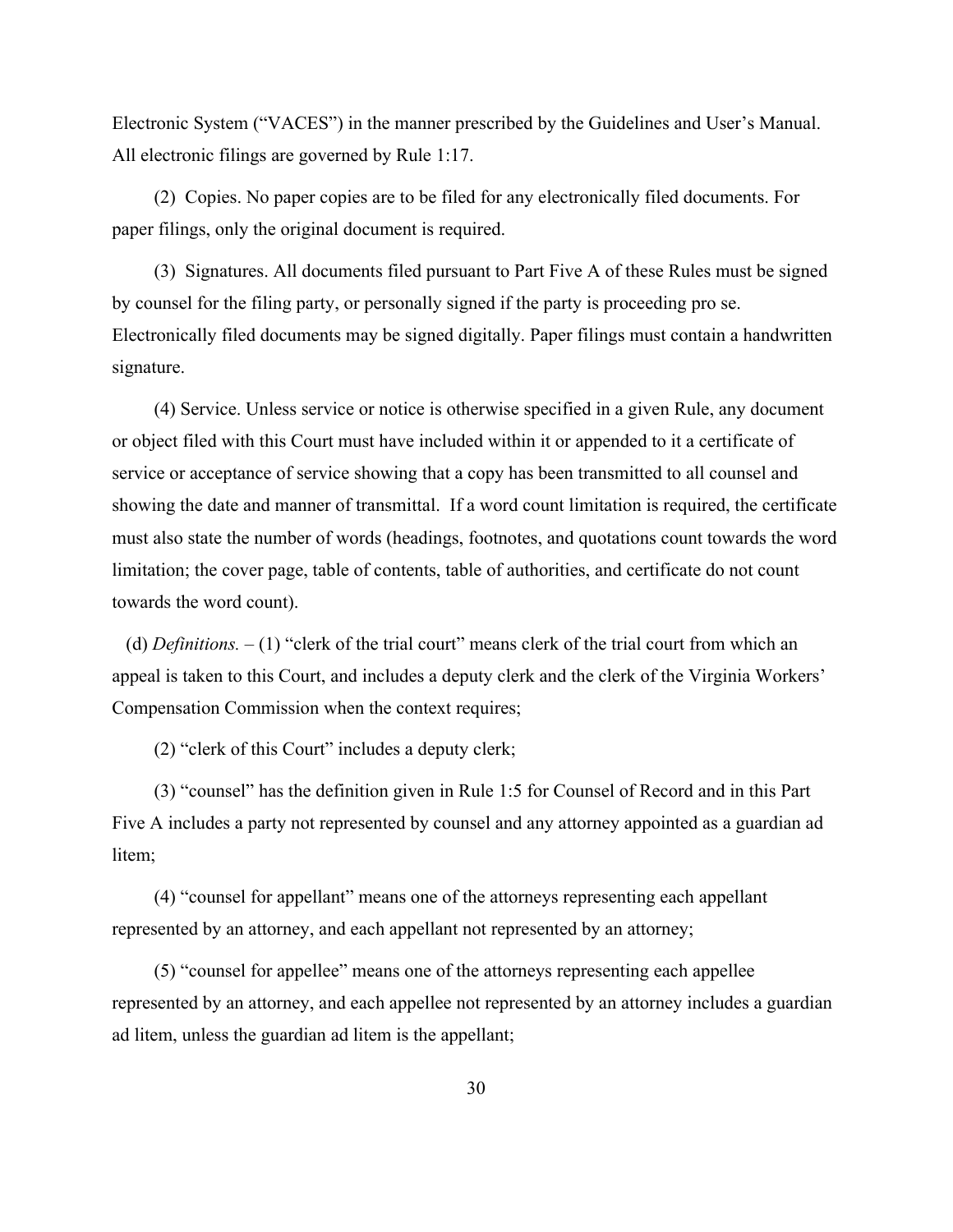(6) "opposing counsel" means, depending on the context, "counsel for the appellant" or "counsel for the appellee";

(7) "judge" means judge of the trial court, unless the context otherwise requires, or if he be not available, any judge authorized to act under Rule 5A:9;

(8) "judgment" includes an order or decree from which an appeal is taken;

(9) "File with the clerk" or "files with the clerk" or "filed with the clerk" means deliver to the clerk specified a document, a copy of which has been electronically transmitted, mailed, or delivered to opposing counsel, and appended to which is either acceptance of service or a certificate indicating the date and manner of such transmission. "File in the office of the clerk" or "files in the office of the clerk" or "filed in the office of the clerk" means, on the other hand, deliver a document to the clerk specified;

(10) "trial court" means the circuit court from which an appeal is taken to this Court;

(11) the "date of entry" of any final judgment or other appealable order or decree is the date the judgment, order, or decree is signed by the judge.

 (e) *Notice of Change of Address and Other Contact Information.‒* If an attorney or a party pro se has a change in mailing address, telephone number, facsimile number, or e-mail address any time after the filing of the notice of appeal, that individual must immediately notify the clerk of this Court and all other counsel of record in writing. The notice must reference the style and record number of all cases pending before this Court.

 (f) *Citing Unpublished Judicial Dispositions.* ‒ The citation of judicial opinions, orders, judgments, or other written dispositions that are not officially reported, whether designated as "unpublished," "not for publication," "non precedential," or the like, is permitted as informative, but will not be received as binding authority. If the cited disposition is not available in a publicly accessible electronic database, a copy of that disposition must be filed with the brief or other paper in which it is cited.

#### **Rule 5A:1A. Penalties for Non-compliance; Show Cause; Dismissal.**

(a) *Penalties; Show Cause; Dismissal.* – This Court may dismiss an appeal or impose such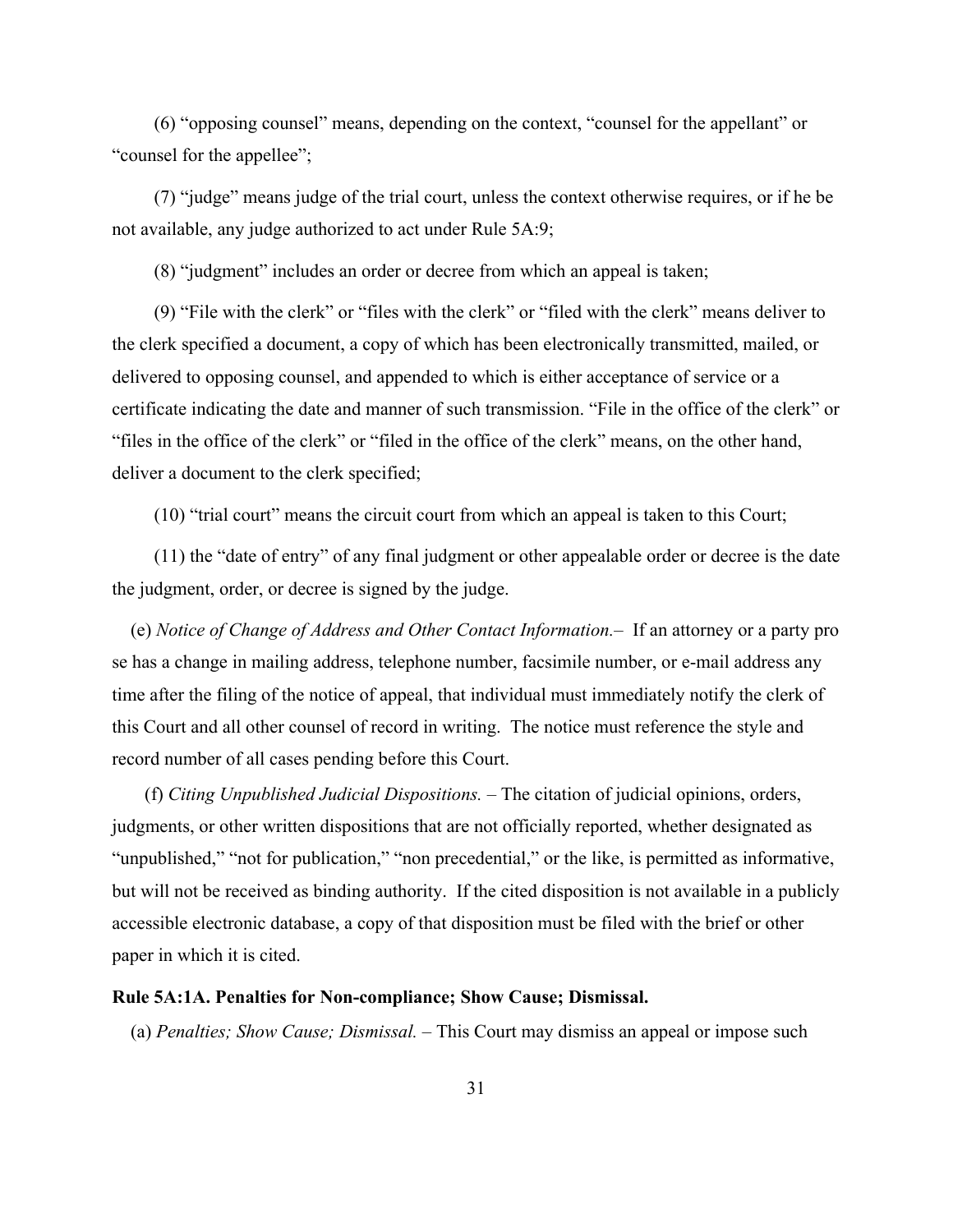other penalty as it deems appropriate for non-compliance with these Rules. Except as provided in Rule  $5A:12(c)(1)(i)$  and (ii) regarding assignments of error, before dismissing an appeal for any defect in the filings related to formatting, curable failure to comply with other requirements, or the failure to meet non-mandatory filing deadlines, this Court may issue a show cause order to counsel or a party not represented by an attorney, prescribing a time in which to cure such defect or to otherwise show cause why the appeal should not be dismissed or other penalty imposed.

 (b) *Report to Virginia State Bar* ‒ If an attorney's failure to comply with these Rules results in the dismissal of an appeal, this Court may report the attorney to the Virginia State Bar in accordance with Rule 8.3 of the Virginia Rules of Professional Conduct.

#### **Rule 5A:2. Motions and Responses; Orders.**

(a) *Motions and Responses. ‒* (1) Motions. All motions must be in writing and filed with the clerk of this Court. All motions must contain a statement by the movant that the other parties to the appeal have been informed of the intended filing of the motion. For all motions in cases when all parties are represented by counsel – except motions to dismiss petitions for a writ of habeas corpus – the statement by the movant must also indicate whether the other parties consent to the granting of the motion, or intend to file responses in opposition.

(2) Responses. Opposing counsel may have 10 days after such motion is filed to file with such clerk a response to such motion, but this Court may act before the 10 days expire, if necessary.

(3) Oral Argument. No motion will be argued orally except by leave of this Court.

(b) *Motion for Review of Pre-trial Bail Orders in Criminal Cases*. ‒ When a circuit court has granted or denied pre-trial bail or set a bond or terms of recognizance or revoked bail, either party may move this Court to review the order. With the motion for review, the party seeking review must submit copies of: (1) the warrant(s) or indictment(s) in the case; (2) the order granting, denying, or setting bond; and (3) a transcript of the bond hearing or a stipulation between counsel stating the evidence introduced at the bond hearing and the ruling of the circuit court. An order setting or denying bail or setting terms of a bond or recognizance is reviewable for abuse of discretion.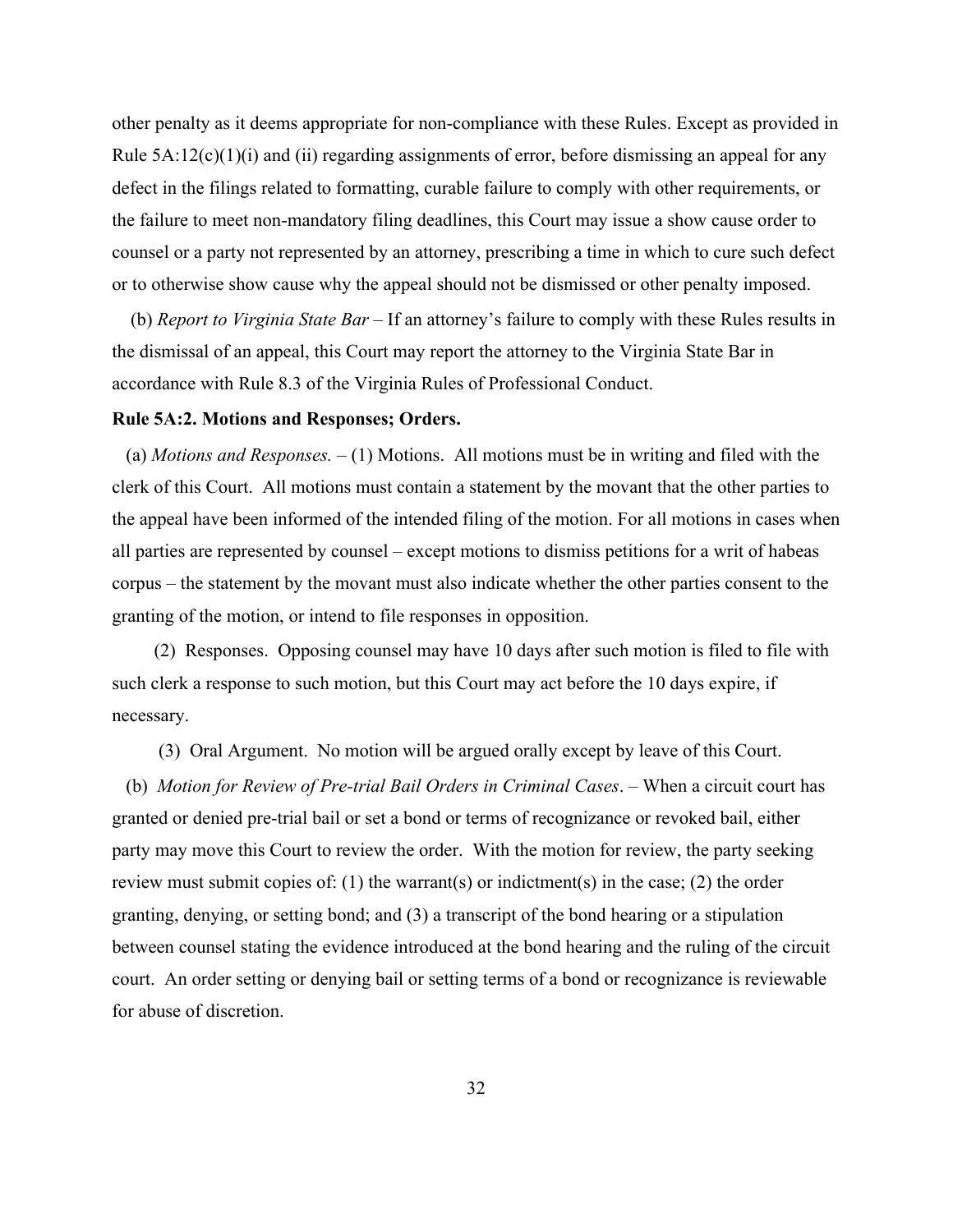(c) *Motion for Review of Post-trial Bail Pending Appeal Orders in Criminal Cases.* – When a notice of appeal has been filed in a criminal case, an appellant other than the Commonwealth may move this Court to review the trial court's order denying bail pending appeal or setting an excessive bail pending appeal. With the motion for review, the appellant must submit copies of: (1) the sentencing order entered by the trial court; (2) a pre-sentence report when available; (3) the trial court's decision setting or denying bail; and (4) a transcript of the bail hearing or a stipulation between counsel stating the evidence introduced at the bail hearing and the reason the trial court gave for the bail decision. An order setting or denying bail pending appeal in a criminal case is reviewable for abuse of discretion. If this Court overrules a trial court decision denying bail pending appeal, this Court will set the amount of the bail pending appeal or remand the matter to the trial court with directions to set bail pending appeal.

(d) *Orders*. ‒ Promptly after this Court has entered an order, the clerk of this Court must send a copy of the order to all counsel.

# **Rule 5A:3. Filing Deadlines; Post Trial Proceedings Below; Timely Filing by Mail; Inmate Filing; Extension of Time.**

(a) *Filing Deadlines and Extensions. ‒* The times prescribed for filing the notice of appeal (Rules 5A:6 and 5A:11), a petition for appeal (Rule 5A:12), and a petition for rehearing (Rule 5A:33) and a request for rehearing en banc (Rule 5A:34) are mandatory. Except for the petition for appeal which is addressed in Rule 5A:12(a) and Code § 17.1-408, a single extension not to exceed 30 days may be granted if at least three judges of this Court concur in a finding that an extension for papers to be filed is warranted upon a showing of good cause sufficient to excuse the delay. The time period for filing the notice of appeal is not extended by the filing of a motion for a new trial, a petition for rehearing, or a like pleading unless the final judgment is modified, vacated, or suspended by the trial court pursuant to Rule 1:1, in which case the time for filing is computed from the date of the final judgment entered following such modification, vacation, or suspension.

(b) *Extensions Generally. ‒* Except as provided in paragraph (a) of this Rule, the times prescribed in these Rules for filing papers, except transcripts (Rule 5A:8(a)), may be extended by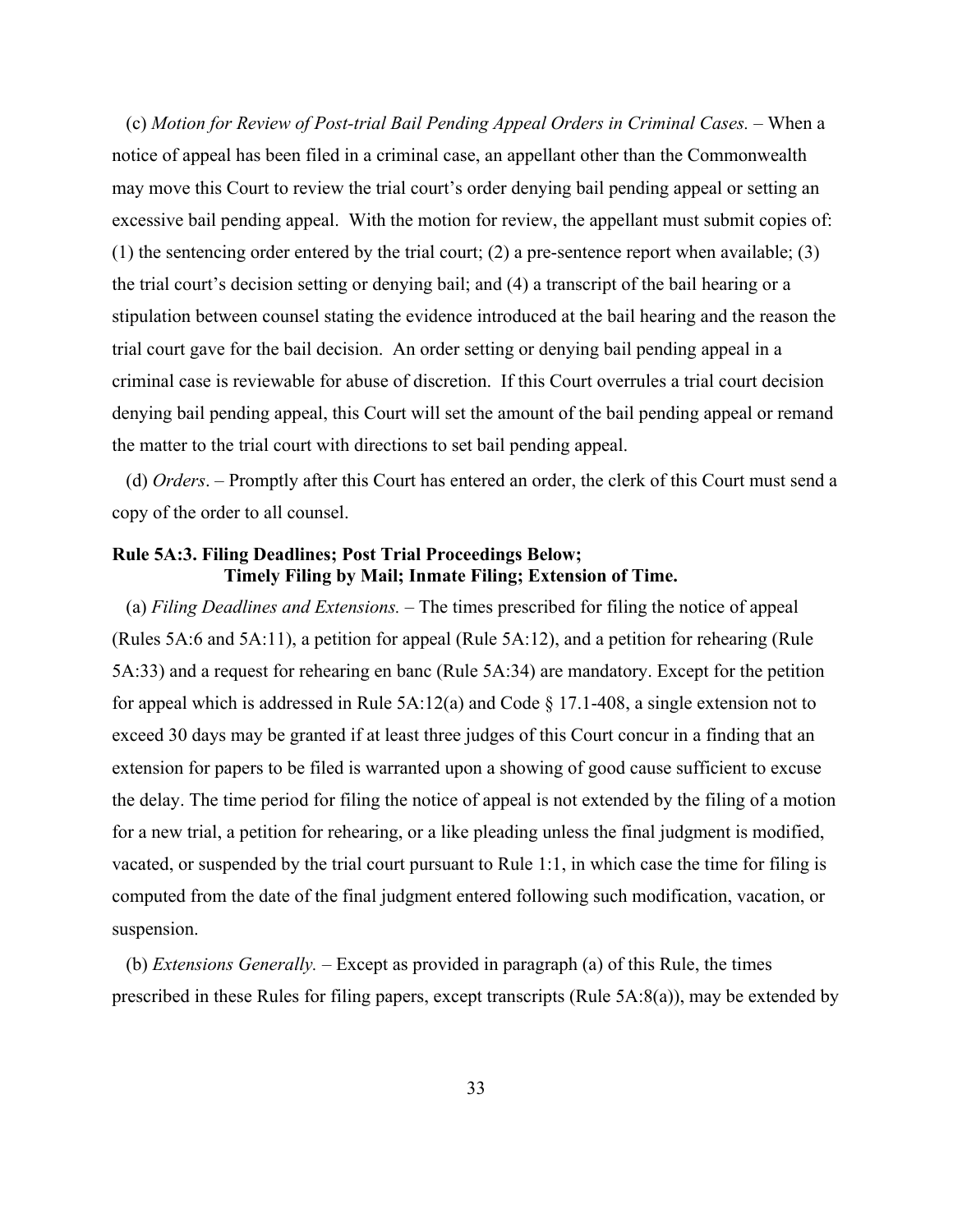a judge of the court in which the papers are to be filed upon a showing of good cause sufficient to excuse the delay.

(c) *Motions for Extension*. ‒ A motion for extension of time is timely if filed:

(1) within the original filing deadline; or

- (2) within the specified extension period *See* Rules 5A:3(a) and 5A:12(a); or
- (3) within any specific deadline governing motions to extend *See* Rules 5A:8(a), 5A:13(a), 5A:14, 5A:19(b), and 5A:19(c).

Filing a motion for extension does not toll the applicable deadline or further extend the period of extension.

(d) *How to File by Mail in a Timely Manner*. ‒ A document filed with the clerk of this Court by a litigant permitted to file non-electronically under Rule 5A:1(c) will be deemed to be timely filed if (1) it is transmitted expense pre-paid to the clerk of this Court by priority, express, registered, or certified mail via the United States Postal Service, or by a third-party commercial carrier for next-day delivery, and (2) if the official receipt therefor be exhibited upon demand of the clerk or any party and it shows such transmission or mailing within the prescribed time limits. This Rule does not apply to documents to be filed in the office of the clerk of the trial court or clerk of the Virginia Workers' Compensation Commission.

(e) *Inmate Filing*. ‒ A paper filed by an inmate confined in an institution is timely filed if deposited in the institution's internal mail system on or before the last day for filing. Timely filing of a paper by an inmate confined in an institution may be established by (1) an official stamp of the institution showing that the paper was deposited in the internal mail system on or before the last day for filing, (2) an official postmark dated on or before the last day for filing, or (3) a notarized statement signed by an official of the institution showing that the paper was deposited in the internal mail system on or before the last day for filing.

#### **Rule 5A:4. Forms of Briefs and Other Papers.**

(a) *Paper Size, Line Spacing, Font, and Margins.* ‒ Briefs, appendices, motions, petitions, and other documents may be printed or produced on screen by any process that yields a clear black image on a white background and, when printed, must be on pages 8-1/2 x 11-inch paper. All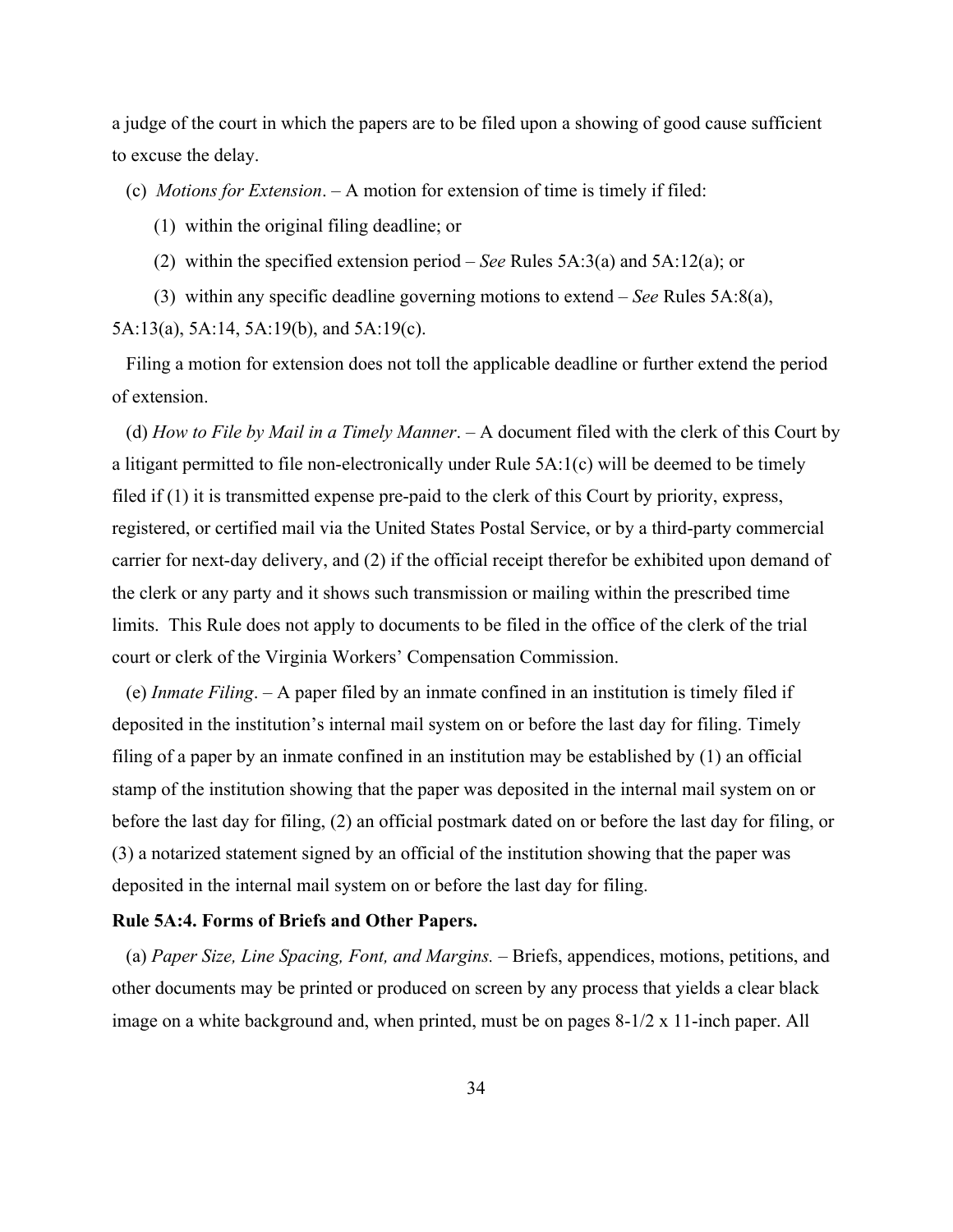briefs, appendices, motions, petitions, and other documents must be in at least 12-point font. Text may not be reduced, and must be double-spaced except for headings, assignments of error, quotations, and footnotes. Margins must be at least one inch on all four sides of each page. The use of condensed or multi-page transcripts is prohibited.

(b) *Binding and Cover.* ‒ All briefs, appendices, petitions for rehearing, and petitions for rehearing en banc filed by a litigant permitted to file non-electronically under Rule 5A:1(c) must be bound on the left margin in such a manner as to produce a flat, smooth binding. Spiral binding, Acco fasteners, and the like are not acceptable. The front cover of all petitions for appeal, briefs, appendices, petitions for rehearing, and petitions for rehearing en banc must contain the style of the case (with the name of the petitioner/appellant stated first) and the record number of the case and the name, Virginia State Bar number, mailing address, telephone number (including any applicable extension), facsimile number (if any), and email address of counsel submitting the document.

\* \* \*

## **Rule 5A:5. Original Proceedings.**

(a) *Original Jurisdiction Proceedings Other Than Actual Innocence Petitions.* – With the exception of petitions for the issuance of writs of actual innocence under paragraph (b) of this Rule, all proceedings before this Court pursuant to its original jurisdiction will be conducted in accordance with the procedure prescribed by Rule 5:7 of the Rules of the Supreme Court.

(b) *Petition for a Writ of Actual Innocence.*  $- (1)$  Scope. Any person convicted of a felony or any person who was adjudicated delinquent by a circuit court of an offense that would be a felony if committed by an adult, may file in this Court a petition under Code § 19.2-327.10 *et seq.* seeking a writ of actual innocence based on nonbiological evidence.

(2) Form and Contents of Petition. The petition must be filed using Form 10 in the Appendix of Forms following Part 5A and must include all allegations and documents required by subsections A and B of Code § 19.2-327.11. Under Code § 19.2-327.11(B) "relevant documents" include, but are not limited to, any orders of conviction, adjudication of delinquency, and sentencing orders being challenged, any appellate dispositions on direct review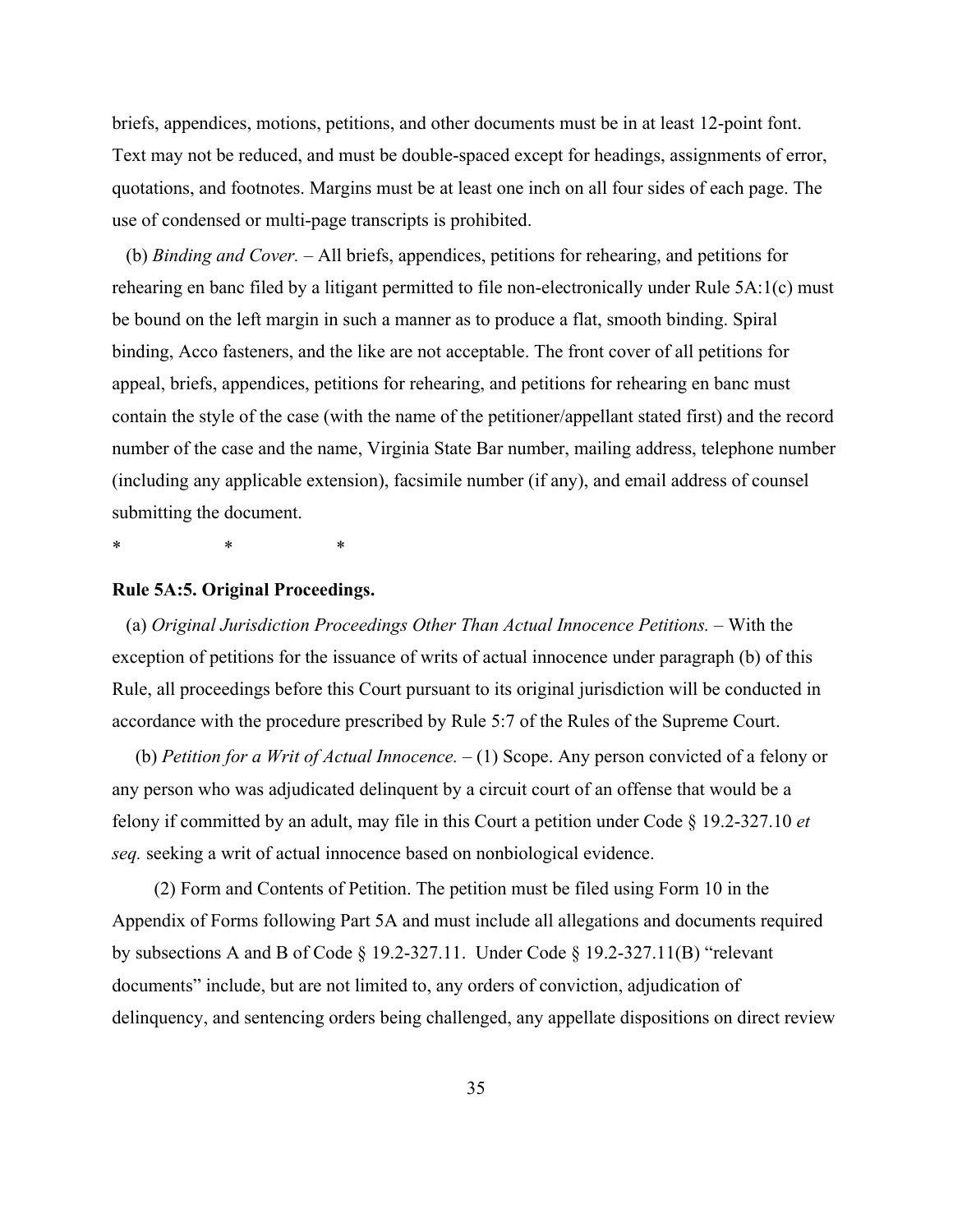or any habeas corpus orders (issued by any federal or state court), and any prior petitions filed under Code § 19.2-327.10 *et seq.* in this Court or under Code § 19.2-327.2 *et seq.* in the Supreme Court.

\* \* \*

(5) Appointment of Counsel. If the Court does not summarily dismiss the petition, the Court will appoint counsel for any indigent petitioner who requests the appointment of counsel and satisfies the indigency criteria of Code § 19.2-159. In the Court's discretion, counsel may be appointed at an earlier stage of the proceeding at the petitioner's request upon a showing of requisite indigency. All requests for the appointment of counsel must be made on the form provided by this Court.

\* \* \*

(7) Response. If this Court does not summarily dismiss the petition, the Court will provide written notice to all parties directing the Commonwealth, within 60 days after receipt of such notice, to file a response to the petition pursuant to Code  $\S$  19.2-327.11(C). For good cause shown, the 60-day deadline may be extended by this Court. The Commonwealth's response may include any information pertinent to the petitioner's guilt, delinquency, or innocence, including proffers of evidence outside the trial court record and evidence previously suppressed at trial.

(8) Reply. The petitioner may file a reply to the Commonwealth's response only if directed to do so by this Court.

(9) Evidentiary Hearing. This Court may order the circuit court that entered the conviction or adjudication of delinquency to conduct an evidentiary hearing and to certify factual findings pursuant to Code  $\S 19.2 - 327.12$ . Such findings, however, will be limited to the specific questions addressed by this Court in its certification order. In the circuit court, the petitioner and the Commonwealth must be afforded an opportunity to present evidence and to examine witnesses on matters relevant to the certified questions.

(10) Oral Argument. Unless otherwise directed by this Court, oral argument will only be allowed on the final decision whether to grant or deny the writ under Code § 19.2-327.13.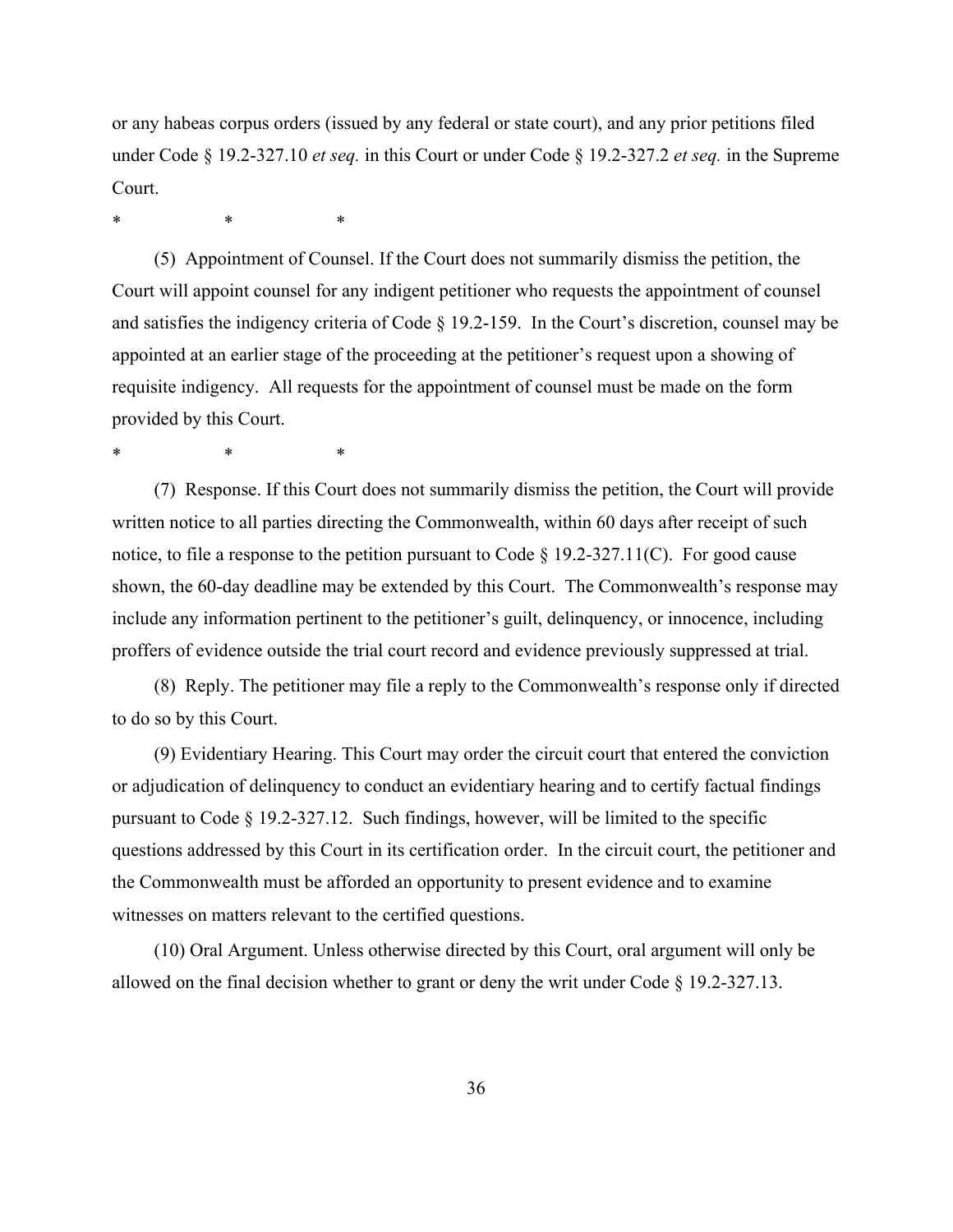(11) Appeal. The petitioner or the Commonwealth may petition for appeal to the Supreme Court from any adverse final decision issued by this Court under Code § 19.2-327.13 to issue or deny a writ of actual innocence. Such an appeal is initiated by the filing of a notice of appeal pursuant to Rule 5:14.

## **Rule 5A:6. Notice of Appeal.**

(a) *Filing Deadline; Where to File.* – No appeal will be allowed unless, within 30 days after entry of final judgment or other appealable order or decree, or within any specified extension thereof granted by this Court under Rule 5A:3(a), counsel files with the clerk of the trial court a notice of appeal, and at the same time transmits, mails, or delivers a copy of such notice to all opposing counsel. A notice of appeal filed after the trial court announces a decision or ruling – but before the entry of such judgment or order – is treated as filed on the date of and after the entry. A party filing a notice of an appeal of right to this Court must simultaneously file in the trial court an appeal bond in compliance with Code § 8.01-676.1.

*Appeals from the Circuit Court. ‒* Pursuant to Rule 1:1B, if a circuit court vacates a final judgment, a notice of appeal filed prior to the vacatur order is moot and of no effect. A new notice of appeal challenging the entry of any subsequent final judgment must be timely filed. No new notice of appeal is required, however, for a prior final judgment that was merely suspended or modified, but not vacated.

(b) *Content. ‒* The notice of appeal must contain a statement whether any transcript or statement of facts, testimony, and other incidents of the case will be filed.

(c) *Filing Fee. ‒* A copy of the notice of appeal must be filed in the office of the clerk of this Court and, except as otherwise provided by law, must be accompanied by the \$50 filing fee required by statute. The fee is due at the time the notice of appeal is presented. The clerk of this Court may file any notice of appeal that is not accompanied by such fee if the fee is received by the clerk within 10 days of the date the notice of appeal is filed. If the fee is not received within such time, the appeal will be dismissed.

(d) *Certificate.* – The appellant must include with the notice of appeal a certificate stating: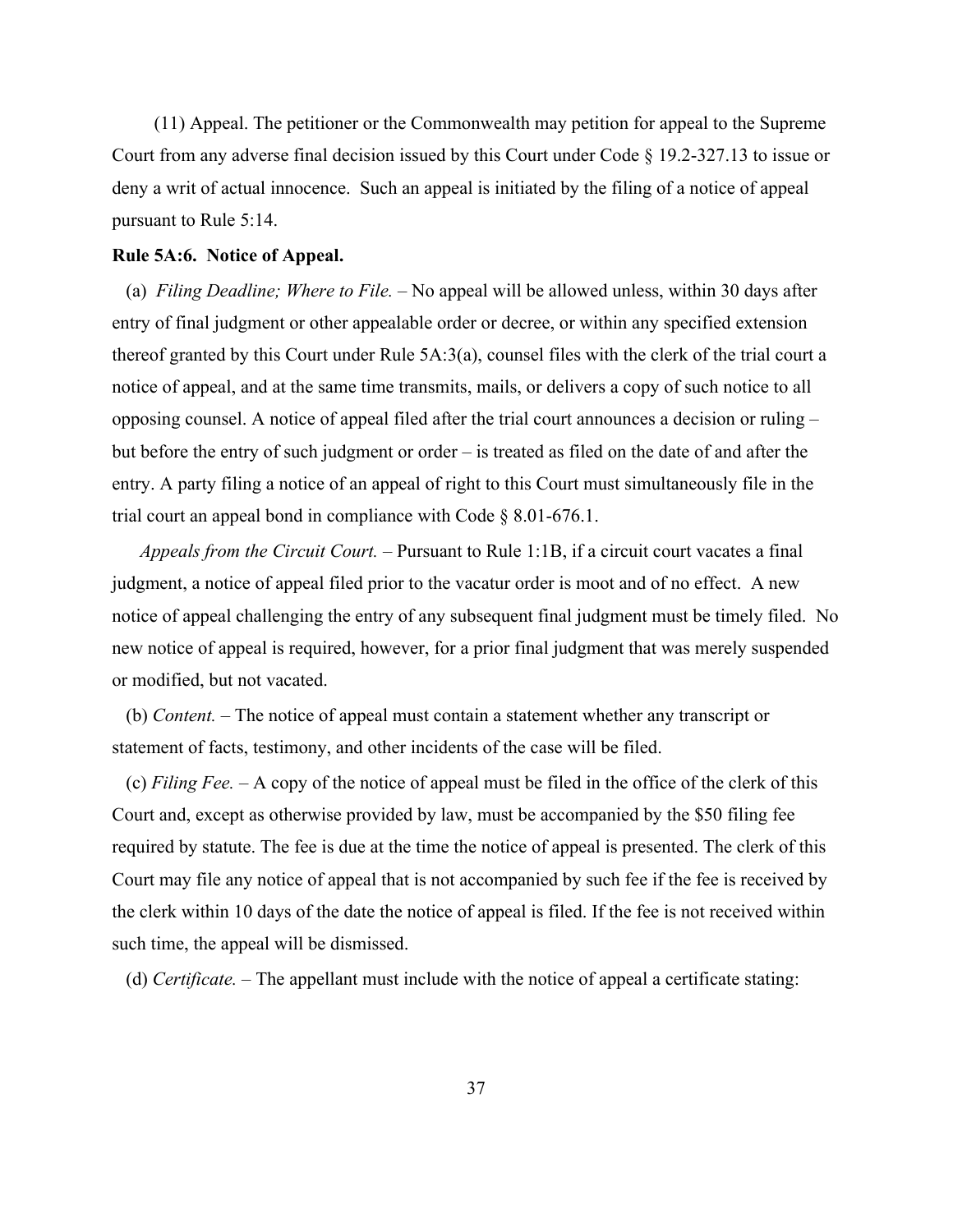(1) the names and addresses of all appellants and appellees, the name, Virginia State Bar number, mailing address, telephone number (including any applicable extension), facsimile number (if any), and e-mail address (if any) of counsel for each party; and the mailing address, telephone number, facsimile number (if any), and e-mail address (if any) of any party not represented by counsel; and

(2) that a copy of the notice of appeal has been transmitted, mailed, or delivered to all opposing counsel; and

(3) in a criminal case, a statement whether counsel for defendant has been appointed or privately retained; and

(4) that in the event a transcript is to be filed a copy of the transcript has been ordered from the court reporter who reported the case or is otherwise already in the possession of appellant, or was previously filed in the proceedings.

\* \* \*

#### **Rule 5A:8. Record on Appeal: Transcript or Written Statement.**

(a) *Transcript. ‒* The transcript of any proceeding is a part of the record when it is filed in the office of the clerk of the trial court no later than 60 days after entry of the final judgment. This deadline may be extended by a judge of this Court only upon a written motion filed within 90 days after the entry of final judgment. Timely motions will be granted only upon a showing of good cause to excuse the delay.

\* \* \*

## **Rule 5A:10. Record on Appeal: Preparation and Transmission.**

\* \* \*

(c) *Abbreviated Record*. ‒ When the assignments of error presented by an appeal can be determined without examination of all the pleadings, facts, testimony, and other incidents of the case, all counsel with the approval of the trial court may prepare for submission an abbreviated record, stating how the assignments of error in the case arose and were decided, and setting forth only so much of the pleadings, facts, testimony, and other incidents of the case as are essential to a determination of the issues on appeal. Such abbreviated record must be signed by all counsel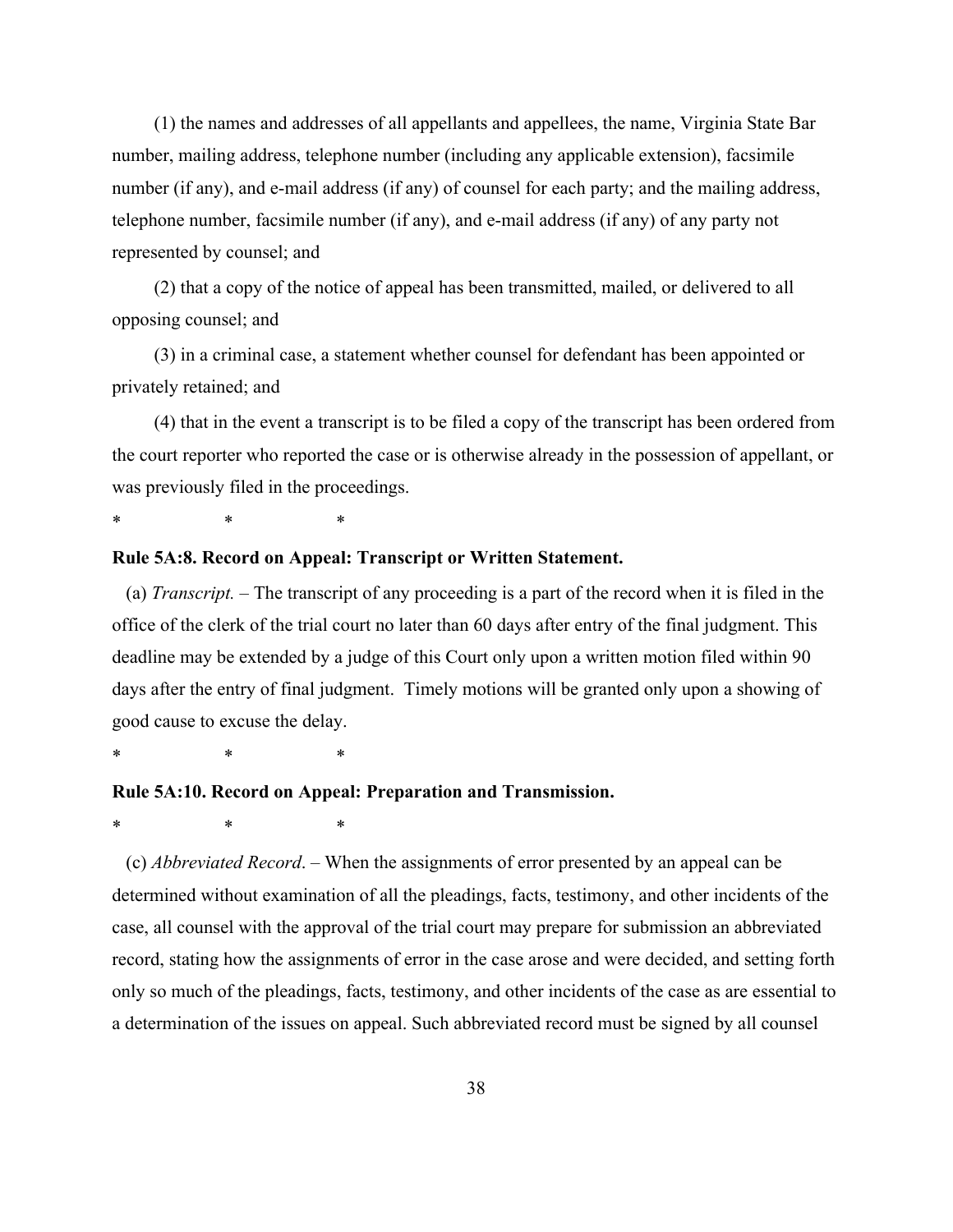and the trial judge and filed in the office of the clerk of the trial court. It will be assumed that the abbreviated record contains everything germane to the assignments of error. This Court may, however, consider other parts of the record to enable this Court to attain the ends of justice.

(d) *Transmission. ‒* The clerk of the trial court must retain the record for 21 days after the notice of appeal has been filed with that court pursuant to Rule 5A:6. If the notice of appeal states that a transcript or statement will thereafter be filed, the clerk of the trial court must retain the record for 21 days after the filing in that clerk's office of such transcript or statement or, if objection is made to the transcript or statement pursuant to Rule 5A:8(d), the clerk of the trial court must retain the record for 5 days after the objection is acted upon by the trial judge. The clerk of the trial court must then forthwith transmit the record to the clerk of this Court; provided, however, that, notwithstanding that the foregoing periods of retention may not have expired, the clerk of the trial court must transmit the record sooner if requested in writing by counsel for all parties to the appeal and must, whether or not so requested, transmit the record in time for delivery to the clerk of this Court within three months after entry of the judgment appealed from. The failure of the clerk of the trial court to transmit the record as herein provided will not be a ground for dismissal of the appeal by this Court.

(e) *Notice of Filing. ‒* The clerk of this Court must promptly notify all counsel of the date on which the record is filed in the office of the clerk of this Court.

\* \* \*

# **Rule 5A:11. Special Rule Applicable to Appeals From the Virginia Workers' Compensation Commission.**

(a) *Non-Application of Other Rules.* – Rules 5A:6 through 5A:10 do not apply to appeals from the Virginia Workers' Compensation Commission except as otherwise specified in this Part Five A.

(b) *Notice of Appeal. ‒* No appeal from an order of the Commission will be allowed unless, within 30 days after entry of the order appealed from, counsel files with the clerk of the Virginia Workers' Compensation Commission a notice of appeal which must state the names and addresses of all appellants and appellees, the name, Virginia State Bar number, mailing address, telephone number (including any applicable extension), facsimile number (if any), and e-mail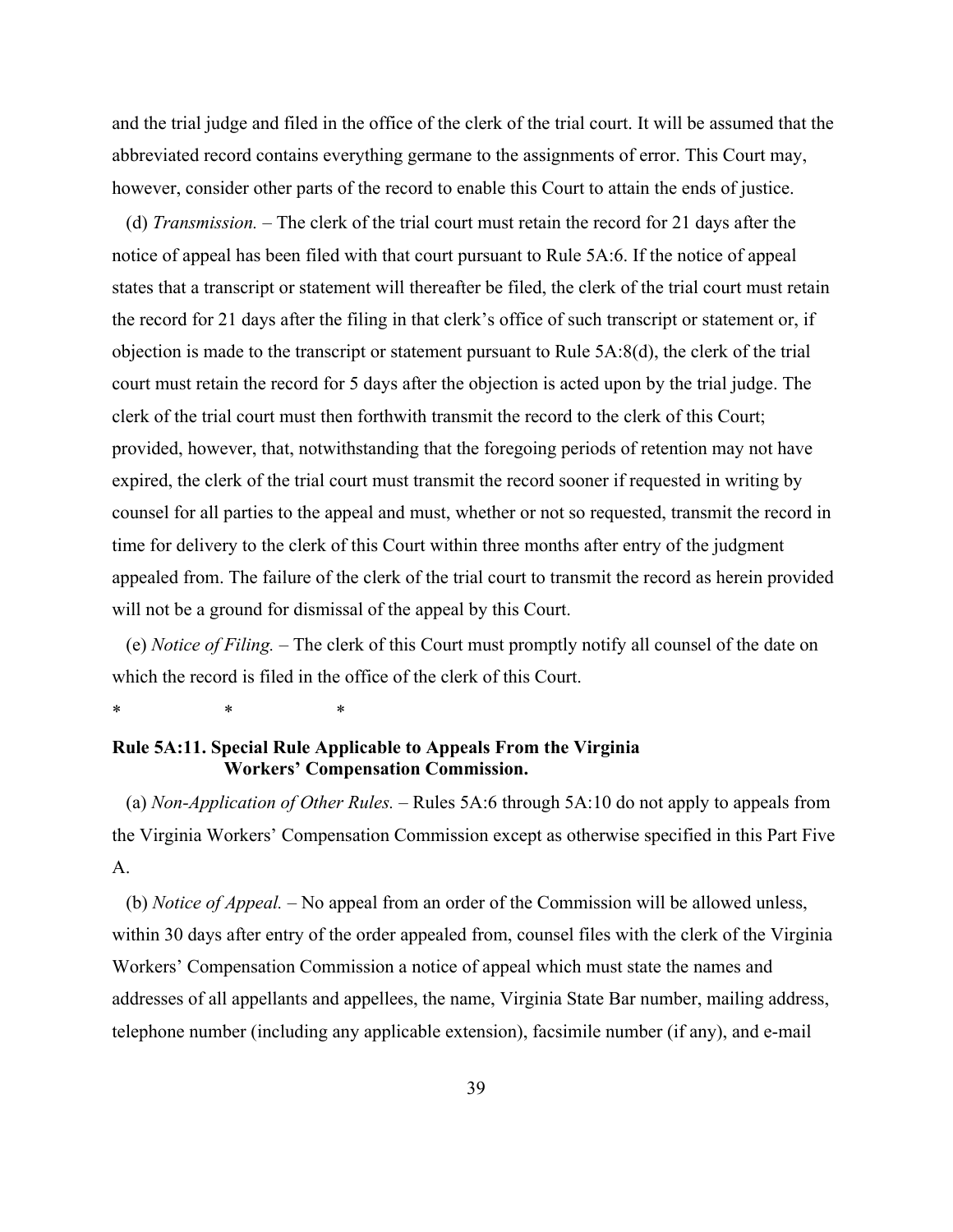address (if any) of counsel for each party; and the mailing address, telephone number, facsimile number (if any), and e-mail address (if any) of any party not represented by counsel; and whether the appellant challenges the sufficiency of the evidence to support the findings of the Commission. A copy of the notice of appeal also must be filed in the office of the clerk of this Court, and except as otherwise provided by law, must be accompanied by the \$50 filing fee required by statute. The fee is due at the time the notice of appeal is presented. The clerk of this Court may file any notice of appeal that is not accompanied by such fee if the fee is received by the clerk within 10 days of the date the notice of appeal is filed. If the fee is not received within such time, the appeal will be dismissed.

(c) *Record on Appeal. ‒* The record on appeal from the Commission consists of the originals or copies of the notice of appeal, the employer's first report, medical reports, applications for hearings, the transcript of any hearing, depositions, interrogatories and answer to interrogatories, and opinions of a commissioner or deputy commissioner and opinions of the Commission, together with such other material as may be certified by the clerk of the Commission and must conform as nearly as practicable to the requirements of Rule 5A:10(b), provided, that, unless it is stated in the notice of appeal that the appellant challenges the sufficiency of the evidence to support the findings of the Commission, the clerk of the Commission need not prepare or certify the transcript of any hearing.

(d) *Transmission of Record*. – The record must, as soon as it is certified by the clerk of the Commission, be transmitted by that clerk to the clerk of this Court. It must be so transmitted within 30 days after filing of the notice of appeal.

(e) *Notice of Filing*. ‒ The clerk of this Court must promptly notify all counsel of the date on which the record is filed in the office of the clerk of this Court.

(f) *Separate Cases. ‒* Whenever two or more cases were tried together in the Virginia Workers' Compensation Commission, one notice of appeal and one record may be used to bring all such cases before this Court even though such cases were not consolidated by formal order.

(g) *Record Returned to Commission*. ‒ When the mandate is issued by this Court, the clerk of this Court must return the record to the clerk of the Commission. The clerk of the Commission must return the record upon request of the clerk of this Court.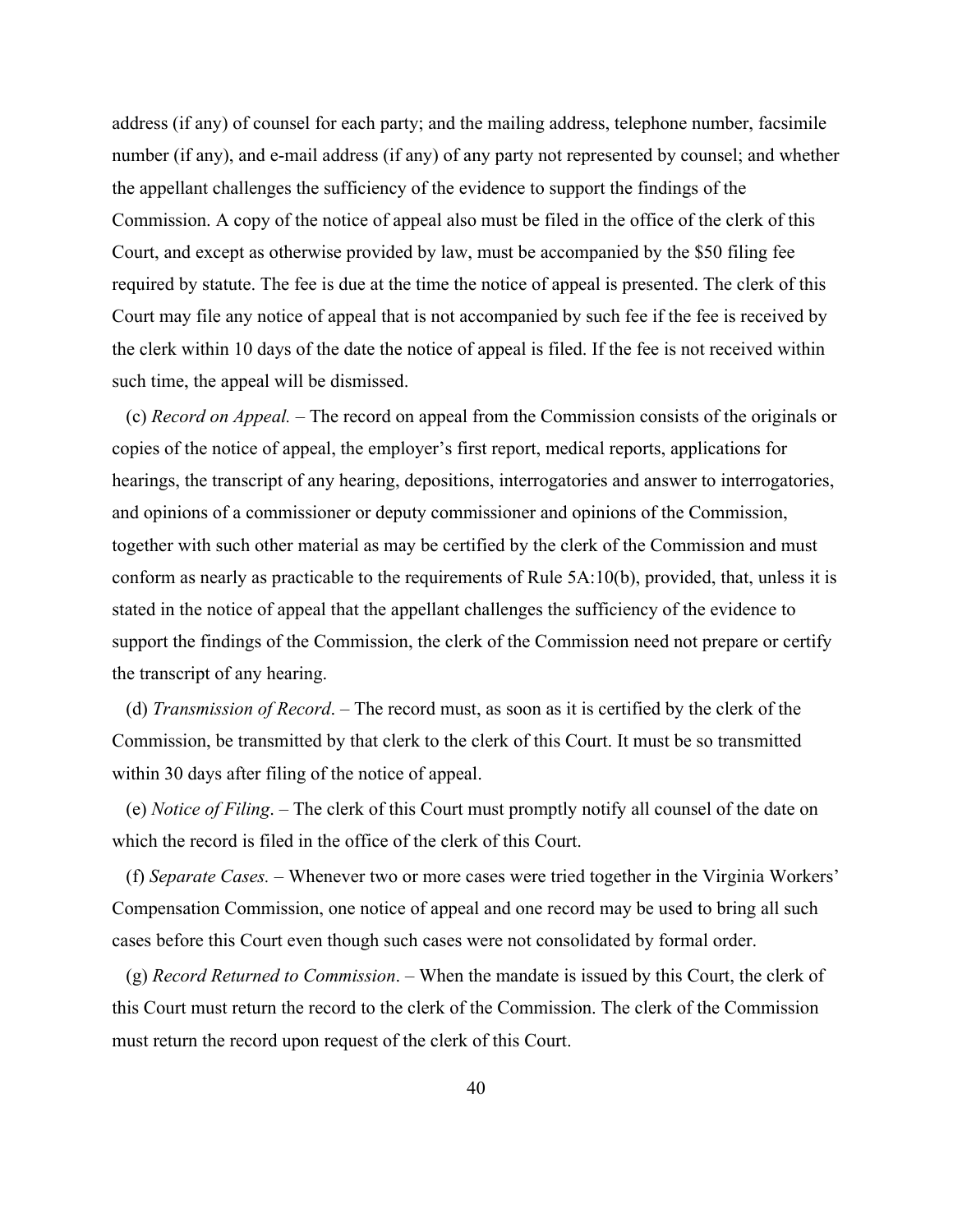#### **Rule 5A:12. Petition for Appeal.**

(a) When the Petition Must be Filed. – When an appeal to this Court does not lie as a matter of right, a petition for appeal must be filed with the clerk of this Court not more than 40 days after the filing of the record with this Court. An extension of 30 days may be granted on motion in the discretion of this Court upon a showing of good cause sufficient to excuse the delay.

(b) *Copy to Opposing Counsel.* – At the time the petition for appeal is filed, a copy of the petition must be transmitted, mailed, or delivered to the Commonwealth's attorney or the city, county, or town attorney, as the case may be.

(c) *What the Petition Must Contain*. ‒ A petition for appeal must contain the following: \* \* \*

(d) *Length.* – Except by leave of a judge of this Court, a petition must not exceed 12,300 words. The word limit does not include the cover page, table of contents, table of authorities, and certificate.

(e) *Single Petition in Separate Cases. ‒* Whenever two or more cases were tried together in the trial court or commission below, one petition for appeal may be used to bring all such cases before this Court even though the cases were not consolidated below by formal order.

(f) *Oral Argument. ‒* When the appeal is not granted by the judge of this Court to whom the petition for appeal is originally presented, the petitioner is entitled to state orally, in person or by telephone conference call, to a panel of this Court the reasons the petition for appeal should be granted. The appellant may waive the right to oral argument on the petition for appeal before a panel by notifying the clerk of this Court and opposing counsel in writing, or by filing a reply brief. Any lawyer not licensed to practice in Virginia who seeks to appear pro hac vice to present oral argument to this Court must comply with the requirements of Rule 1A:4.

(g) *Procedure for an Anders appeal. ‒* If counsel for appellant finds his client's appeal to be without merit, he must comply with the requirements of *Anders v. California*, 386 U.S. 738 (1967), and *Akbar v. Commonwealth*, 7 Va. App. 611, 376 S.E.2d 545 (l989). In compliance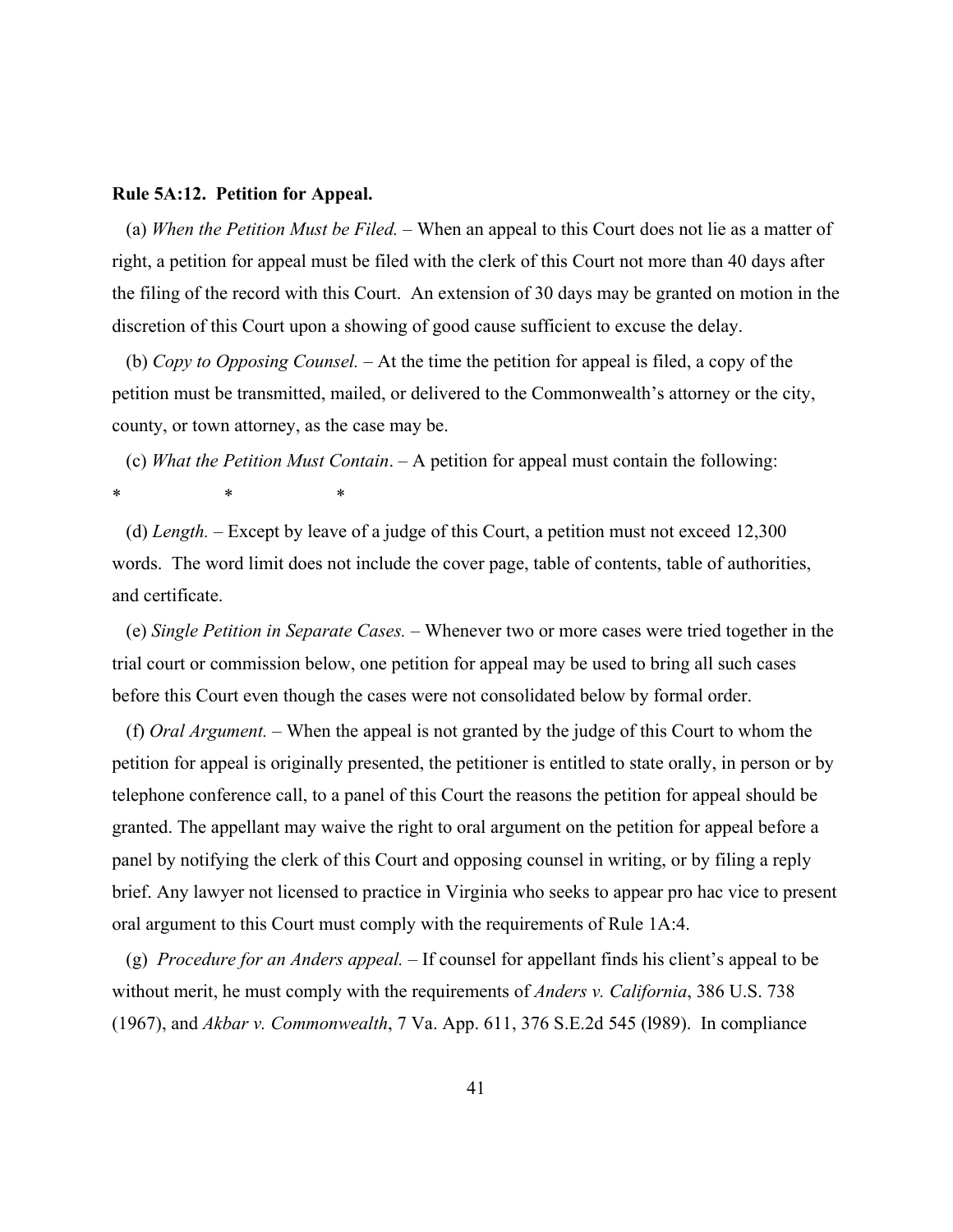therewith, counsel is required to file (1) a petition for appeal which refers to anything in the record which might arguably support the appeal and which demonstrates to this Court counsel's conscientious examination of the merits of the appeal; (2) a motion for leave to withdraw as counsel; and (3) a motion for an extension of time to allow the appellant to file a supplemental petition for appeal. The petition for appeal and the motion for leave to withdraw as counsel should specifically cite to *Anders*. All three pleadings must be served on opposing counsel and upon the client and must contain a certificate providing evidence of such service. This Court will rule upon the motion for extension of time upon its receipt, but will not rule on the motion to withdraw as counsel until this Court considers the case in its entirety, including any supplemental petition for appeal that may be filed.

## **Rule 5A:13. Brief in Opposition.**

(a) *Filing Time. ‒* A brief in opposition to granting the appeal may be filed with the clerk of this Court by the appellee within 21 days after the petition for appeal is served on counsel for the appellee. Within the same time the appellee must transmit, mail, or deliver a copy to counsel for appellant. Motions for an extension to this briefing deadline must be filed no later than 10 days after the expiration of the deadline.

(b) *Form and Content. ‒* The brief in opposition must conform in all respects to the requirements of the brief of appellee (Rule 5A:21).

(1) Length. Except by leave of a judge of this Court, the brief must not exceed 8,800 words.

(2) Table of Contents and Table of Authorities. If the brief exceeds 3,500 words, it must contain a table of contents and table of authorities with cases alphabetically arranged.

(3) Criminal or Traffic Cases. In a criminal or traffic case, a brief may be filed by the Commonwealth's attorney, city, county, or town attorney, as the case may be.

(c) *Expedited Review*. ‒ When it clearly appears that an appeal ought to be granted without further delay, an appeal may be granted before the filing of the brief in opposition.

## **Rule 5A:14. Reply Brief.**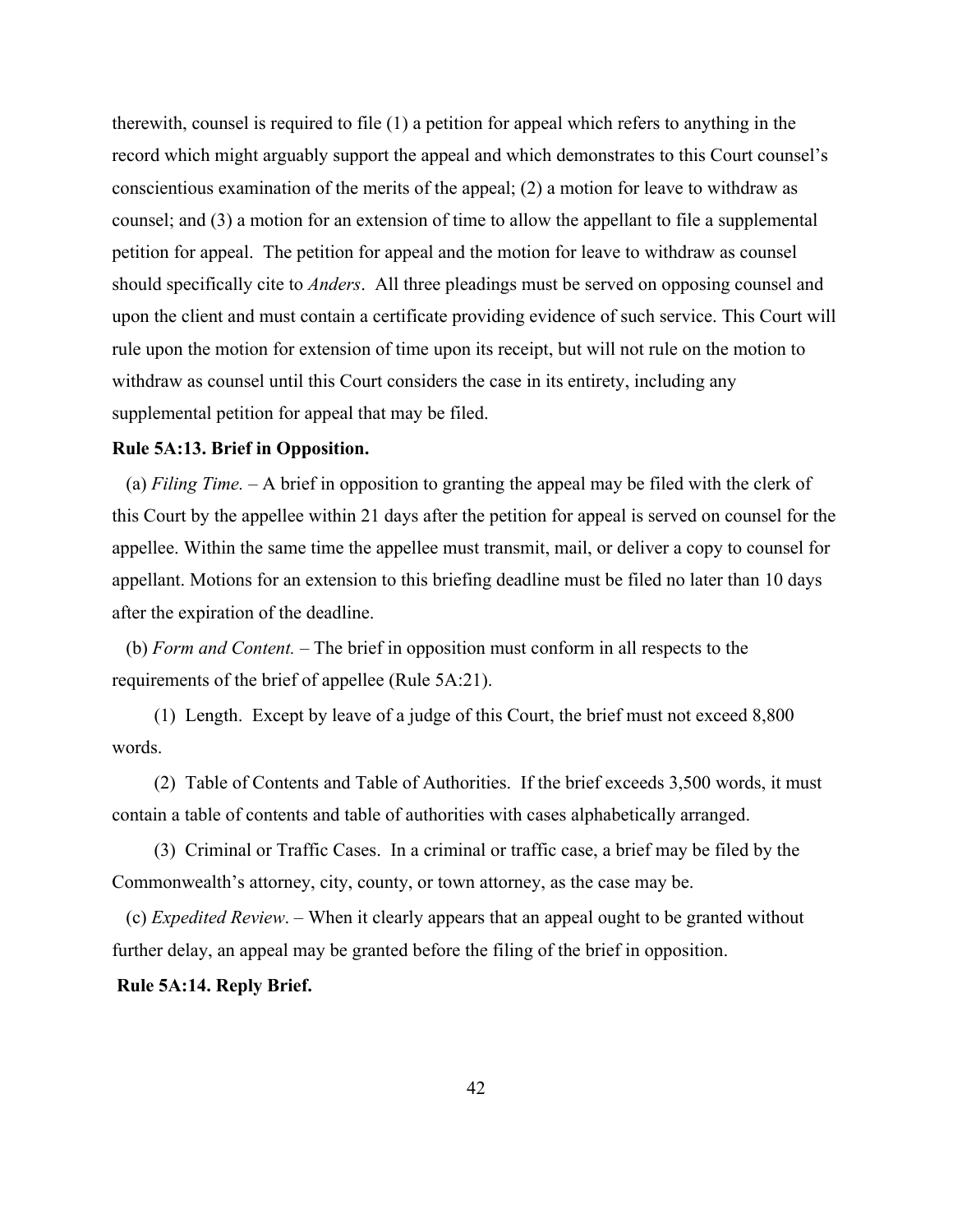When a brief in opposition to the petition for appeal has been filed, the appellant may, within 14 days thereafter, in lieu of oral argument, file with the clerk of this Court a reply brief not to exceed 5,300 words in length. Motions for an extension to this briefing deadline must be filed no later than 10 days after the expiration of the deadline.

## **Rule 5A:15. Denial of Petition for Appeal; Petition for Rehearing.**

(a) *Denial by a Single Judge.* – When a petition for appeal is denied by a judge of this Court pursuant to Code § 17.1-407(C), the clerk of this Court must transmit a copy of the order denying the petition to all counsel of record. An appellant may demand consideration of the petition by a three-judge panel pursuant to Code § 17.1-407(D). The demand must be filed with the clerk of this Court within 14 days after the date of the order by which the petition was denied. The demand, which must include a statement identifying how the one-judge order is in error, must not exceed 350 words. Oral argument is not permitted on consideration of a petition by a three-judge panel unless oral argument was requested in the petition for appeal pursuant to Rule 5A:12(c). An appellant who has previously requested oral argument may waive oral argument by so stating in the demand for review.

(b) *Denial by a Three-Judge Panel.* – When a petition for appeal is denied by a three-judge panel, the clerk of this Court must transmit a copy of the order denying the appeal to all counsel of record. Within 14 days after the date of the order, the appellant may file a petition for rehearing in the office of the clerk of this Court unless the denial was by a three-judge panel after its consideration of a petition denied by a judge of this Court pursuant to Code § 17.1-407. The petition for rehearing may not exceed 5,300 words in length. The petition must state that it has been transmitted, mailed, or delivered to counsel for the appellee. Oral argument on the petition for rehearing will not be allowed. The petition for rehearing will be referred to the panel of this Court that considered the petition for appeal. No responsive brief may be filed unless requested by this Court. The clerk of this Court will notify all counsel of the action taken by this Court on the petition for rehearing.

\* \* \*

Repeal Rule 5A:15A.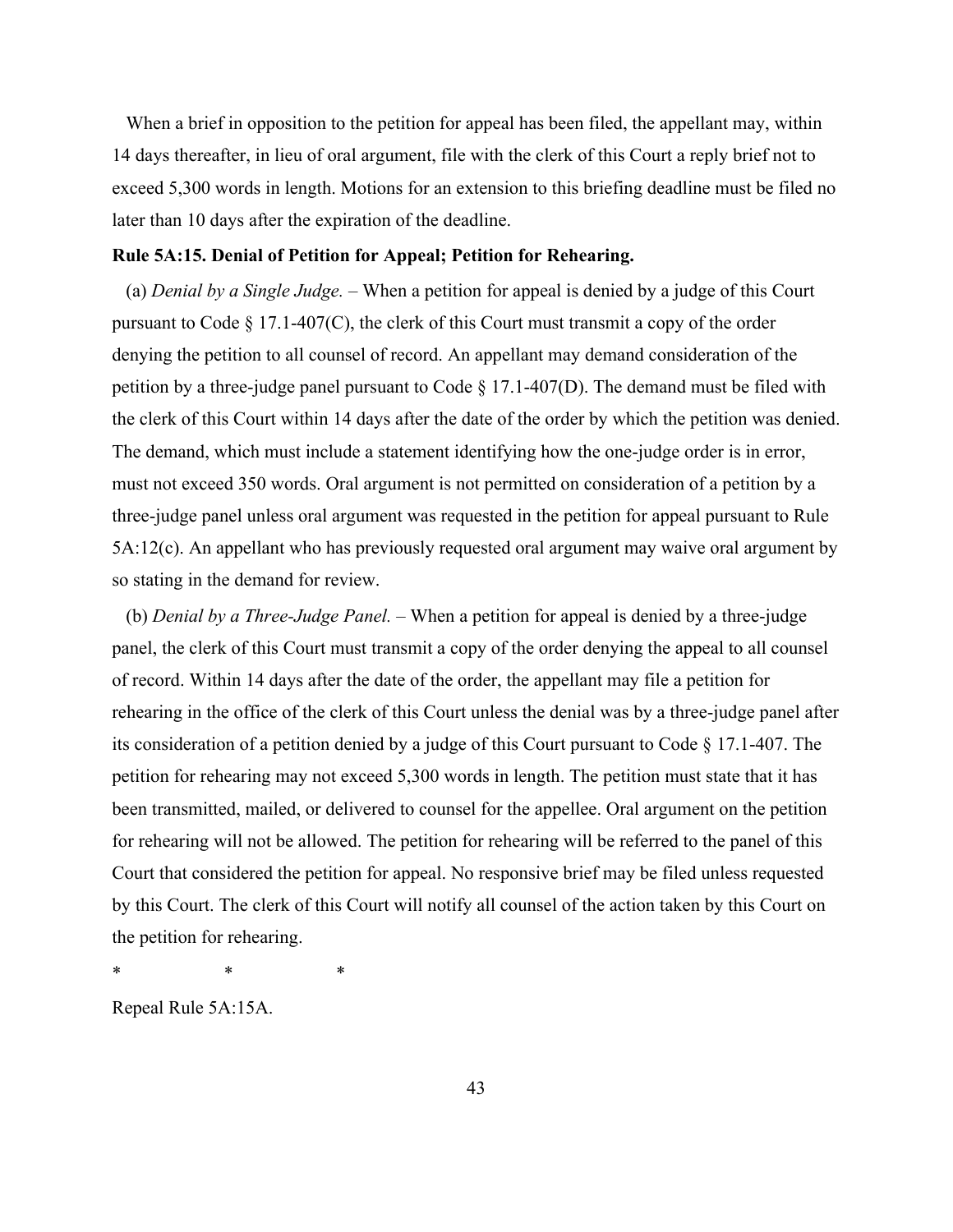#### **Rule 5A:16. Perfection of Appeal; Docketing.**

(a) *Appeals as a Matter of Right.* – In cases when an appeal lies as a matter of right to this Court, such appeal is perfected by the timely filing of a notice of appeal pursuant to Rule 5A:6. Such case will be considered mature for purposes of further proceedings from the date the record is filed in the office of the clerk of this Court. A party filing a notice of an appeal of right to this Court must simultaneously file in the trial court an appeal bond in compliance with Code § 8.01- 676.1.

(b) *Grant of Petition for Appeal. ‒* Promptly after a petition for appeal has been granted by this Court, the clerk of this Court must certify this action to the trial court and all counsel. Such case is considered mature for purposes of further proceedings from the date of such certificate.

(c) *Docketing*. ‒ Cases are placed on the docket in the order in which they mature, provided that precedence must be given to the following cases:

- (1) criminal cases;
- (2) cases from the Virginia Workers' Compensation Commission;
- (3) cases involving termination of parental rights;
- (4) cases of original jurisdiction;
- (5) cases to be reheard; and
- (6) any other cases required by statute to be given precedence.

This Court may, however, for good cause shown or for reasons appearing sufficient to this Court, give preference to other cases.

#### **Rule 5A:17. Security for Appeal.**

(a) *Form for Security.*  $-$  All security for appeal required under Code § 8.01-676.1 must substantially conform to the forms set forth in the Appendix to this Part Five A.

(b) *Security for Appeal; Defects.* – Whenever an appellant files an appeal bond or irrevocable letter of credit, he must contemporaneously give notice in writing of said filing to counsel for appellee. The time for initially filing the appeal bond or letter of credit prescribed by Code § 8.01-676.1(A) and (B) is not jurisdictional under Code § 8.01-676.1(P). No appeal will be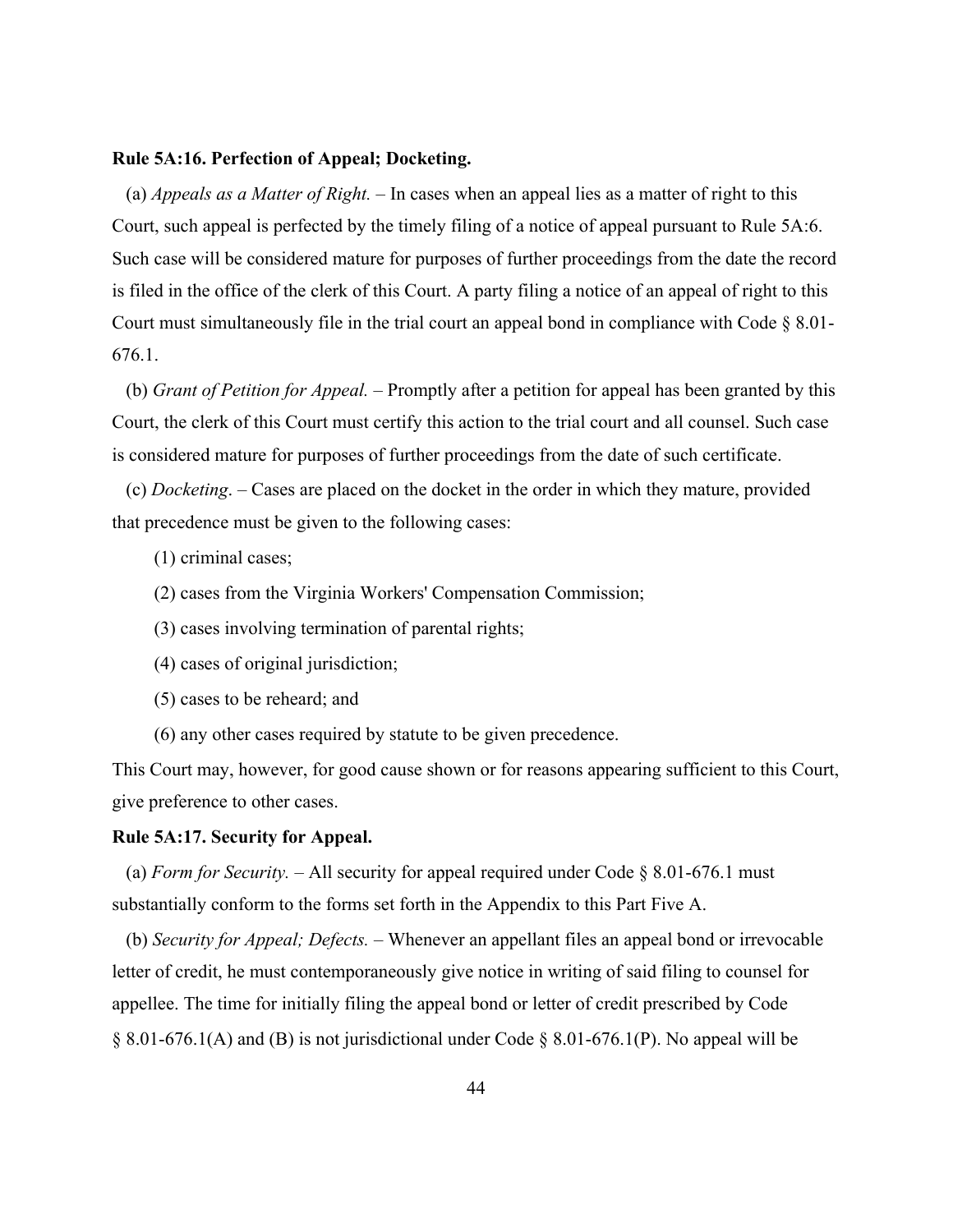dismissed because of defect in any appeal bond or irrevocable letter of credit unless an appellee, within 21 days after the giving of such notice, files with the clerk of this Court a statement in writing of the defects in the bond or irrevocable letter of credit, and unless the appellant fails to correct such defects, if any, within 21 days after such statement is filed. If the appellant fails to correct such defects within 21 days, an appellee may move that the appeal be dismissed and it will be dismissed unless the appellant satisfies this Court that the bond or irrevocable letter of credit, either as originally given or as amended, has been filed as required by law.

## **Rule 5A:18. Preservation of Issues for Appellate Review.**

No ruling of the trial court or the Virginia Workers' Compensation Commission will be considered as a basis for reversal unless an objection was stated with reasonable certainty at the time of the ruling, except for good cause shown or to enable this Court to attain the ends of justice. A mere statement that the judgment or award is contrary to the law and the evidence is not sufficient to preserve the issue for appellate review.

#### **Rule 5A:19. General Requirements for All Briefs.**

(a) *Length.* ‒ Except by permission of a judge of this Court, neither the opening brief of appellant, nor the brief of appellee may exceed 12,300 words. No reply brief may exceed 3,500 words. Briefs of amici curiae must comply with the word limits that apply to briefs of the party being supported. Word limits under this Rule do not include appendices, or the cover page, table of contents, table of authorities, and certificate. There will be no exception to these limits except by permission of this Court on motion for extension of the limits.

(b) *Filing Time: Appeal as a Matter of Right*. ‒ In cases when appeal lies as a matter of right to this Court, briefs must be filed as follows:

(1) The appellant must file the opening brief in the office of the clerk of this Court within 40 days after the date of the filing of the record in such office.

(2) The brief of appellee and the brief of the guardian ad litem must be filed in the office of the clerk of this Court within 25 days after filing of the opening brief.

(3) The appellant may file a reply brief in the office of the clerk of this Court within 14 days after filing of the brief of appellee or guardian ad litem.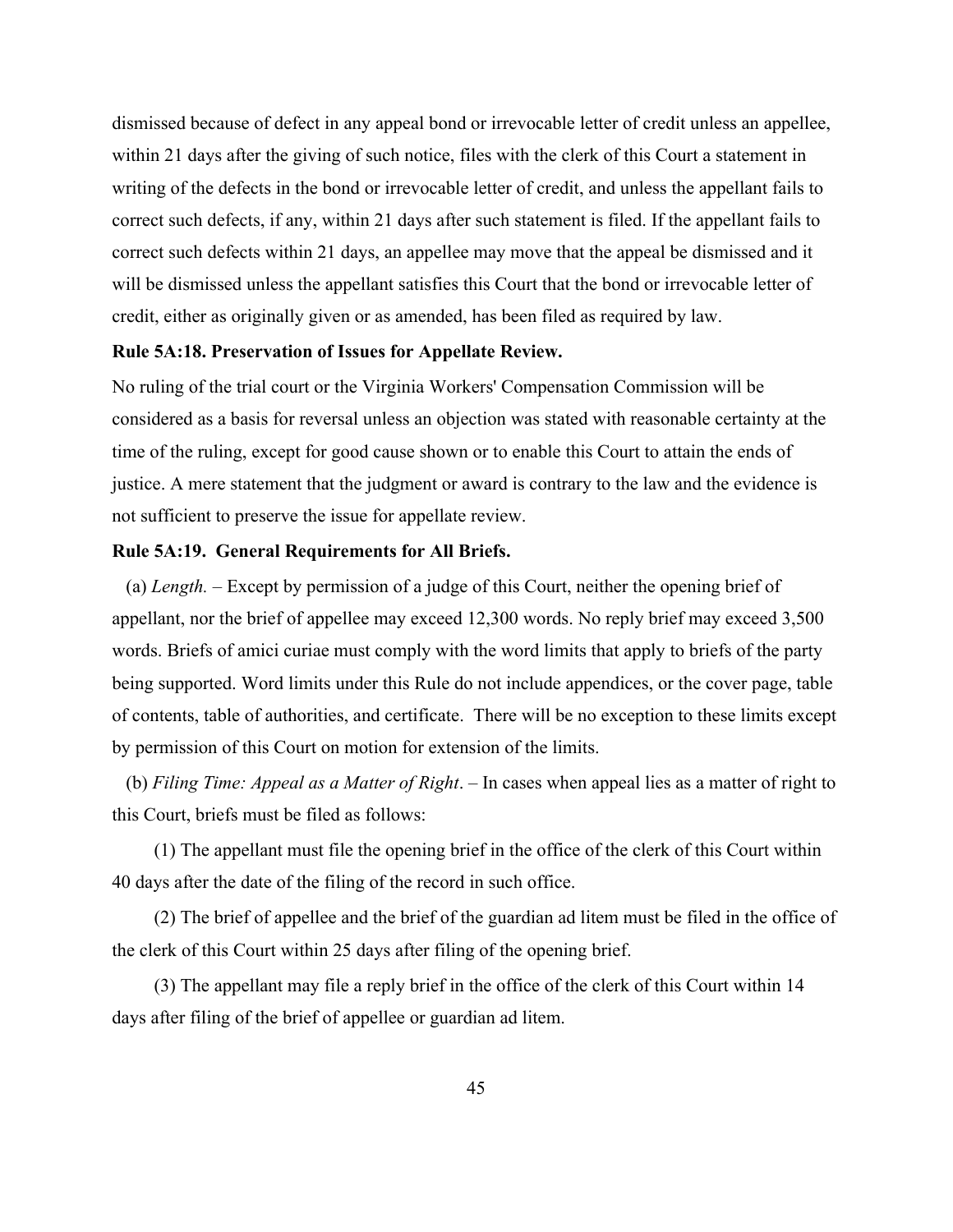(4) Motions for extensions to these briefing deadlines must be filed no later than 10 days after the expiration of the deadline.

(c) Filing Time: Grant of Petition for Appeal. – In cases when a petition for appeal has been granted by this Court, briefs must be filed as follows:

(1) The appellant must file the opening brief in the office of the clerk of this Court within 40 days after the date of the certificate of appeal issued by the clerk of this Court pursuant to Rule 5A:16(b).

(2) The brief of appellee must be filed in the office of the clerk of this Court within 25 days after filing of the opening brief.

(3) The appellant may file a reply brief in the office of the clerk of this Court within 14 days after filing of the brief of appellee.

(4) Motions for extensions to these briefing deadlines must be filed no later than 10 days after the expiration of the deadline.

(d) *Participation by Guardian Ad Litem. ‒* If a guardian ad litem joins with either appellant or appellee, the guardian ad litem must notify the clerk of this Court, in writing, which side it joins. Thereafter, the guardian ad litem may rely on the brief of that party and is entitled to oral argument under Rule 5A:26.

(e) *Arguments Made by Reference*. ‒ Attempts to incorporate arguments made below by reference to pleadings, motions, memorandum, or other filings are prohibited.

#### **Rule 5A:23. Briefs Amicus Curiae.**

(a) A brief amicus curiae may be filed at the petition, perfected appeal, and rehearing stages of the appellate proceedings, and in proceedings invoking this Court's original jurisdiction:

\* \* \*

(d) Notwithstanding the provisions of paragraphs (a) and (b) of this Rule, this Court may request that a brief amicus curiae be filed at any time.

## **Rule 5A:24. Covers of Documents.**

(a) To facilitate identification, documents filed non-electronically must bear covers colored as follows: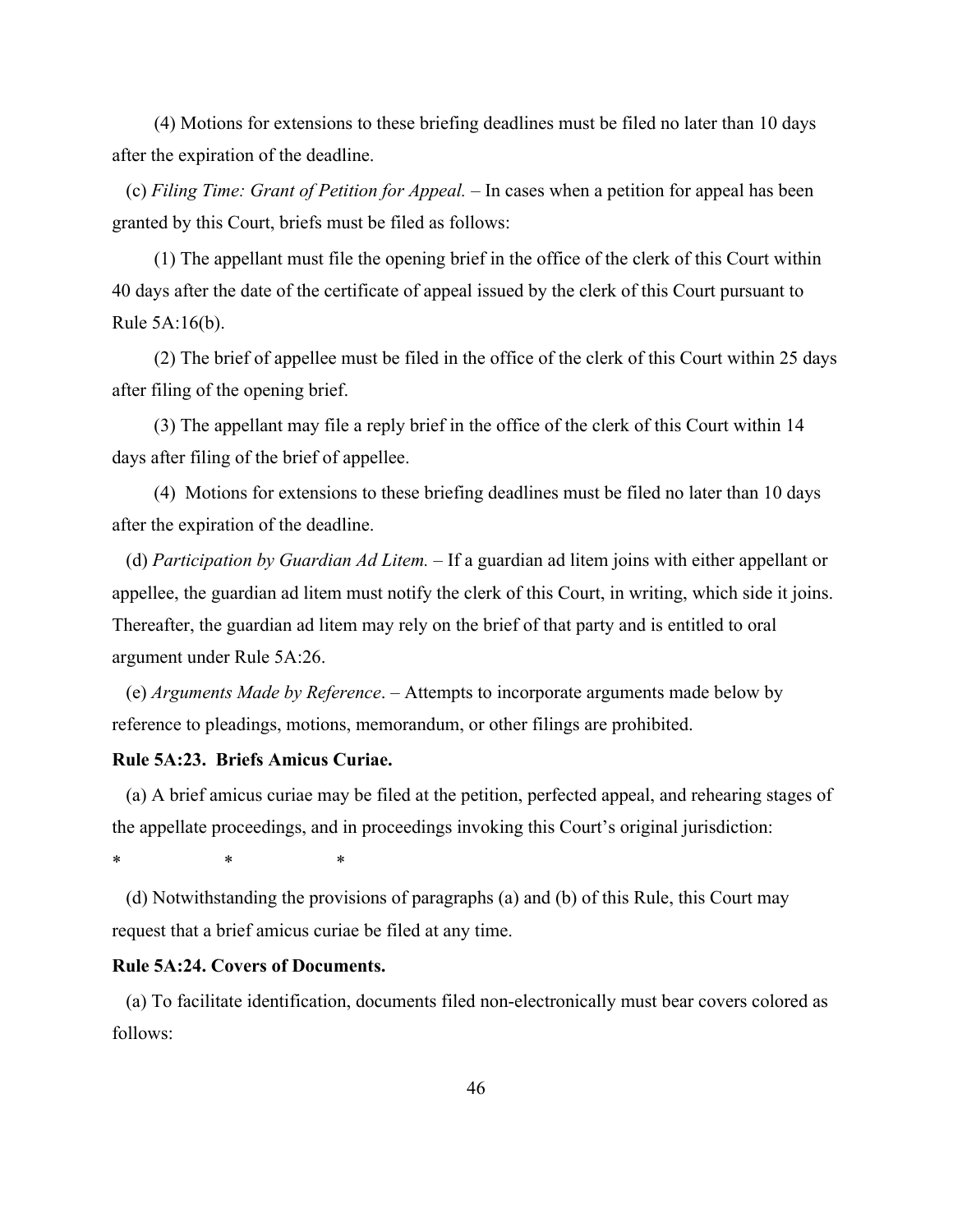| <b>Document</b>                | <b>Color of Cover</b> |
|--------------------------------|-----------------------|
| Appendix                       | Red                   |
| Brief of the Appellant         | White                 |
| Brief of the Appellee          | Blue                  |
| Brief of Guardian Ad Litem (if |                       |
| separate from appellant and    |                       |
| appellee)                      | Brown                 |
| Reply Brief of the Appellant   | Green                 |
| <b>Brief Amicus Curiae</b>     | Gray                  |
| Petition for Rehearing         | Yellow                |
| Petition for Rehearing En Banc | Yellow                |

(b) No appeal will be dismissed for failure to comply with the provisions of this rule; however, the clerk of this Court may require that a document be redone in compliance with this Rule.

# **Rule 5A:25. Appendix.**

(a) *When Required*. ‒ An appendix must be filed by the appellant in all cases no later than the time of filing the opening brief.

(b) *Filing*. ‒ This Court may by order require the filing or service of a paper copy of the appendix and may, sua sponte or on motion, enter an order dispensing with the appendix and permitting an appeal to proceed on the original record with any copies of the record, or relevant parts, that this Court may order the parties to file.

(c) *Contents. ‒* An appendix must include:

- (1) the basic initial pleading (as finally amended);
- (2) the judgment appealed from, and any memorandum or opinion relating thereto;
- (3) any testimony and other incidents of the case germane to the assignments of error;

(4) the title (but not the caption) of each paper contained in the appendix, and its filing date;

(5) the names of witnesses printed at the beginning of excerpts from their testimony and at the top of each page thereof; and

(6) exhibits necessary for an understanding of the case that can reasonably be reproduced.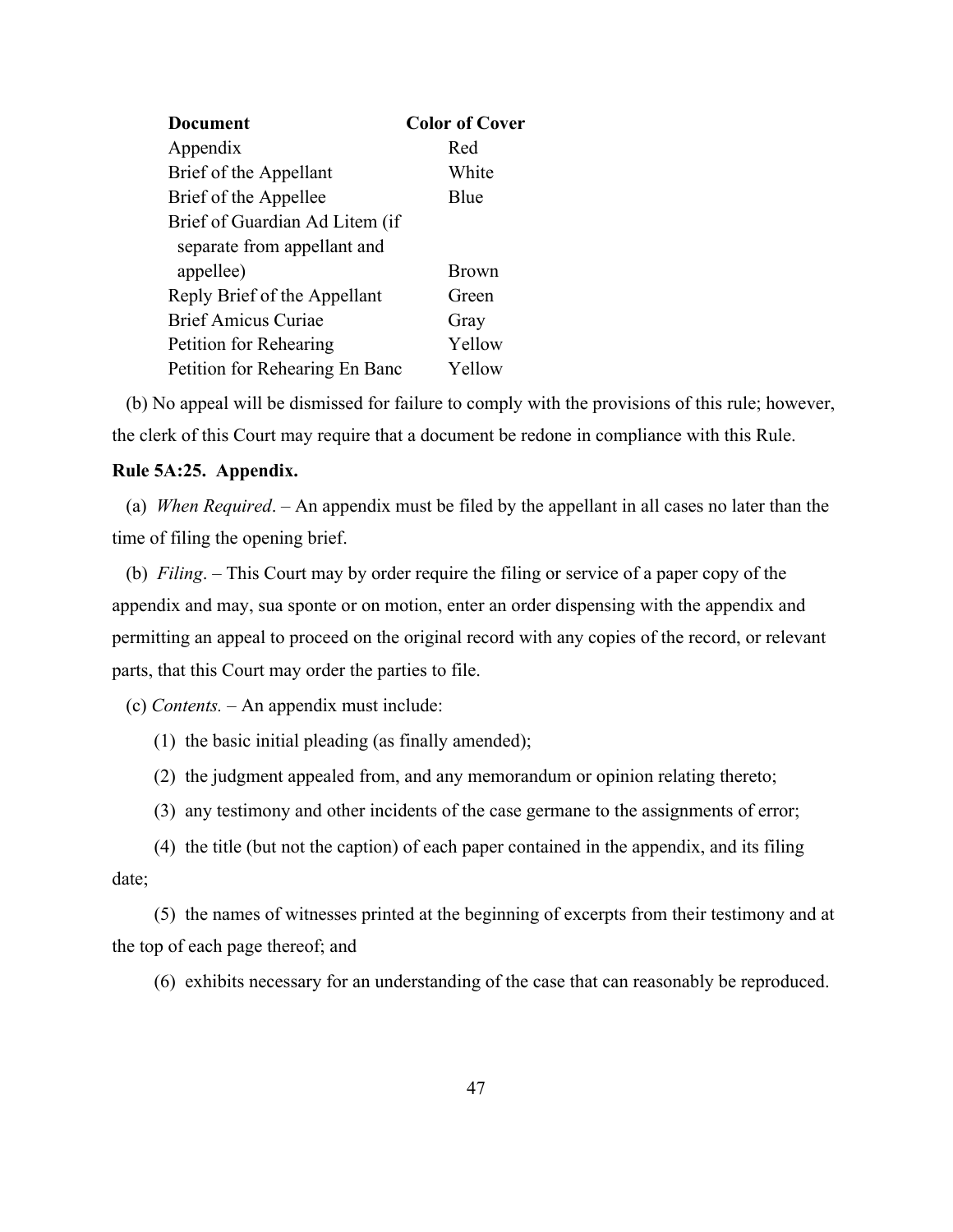(d) *Determination of Contents. ‒* Within 10 days after the filing of the record with this Court or, in a case in which a petition for appeal has been granted, within 10 days after the date of the certificate of appeal issued by the clerk of this Court, counsel for appellant must file in the office of the clerk of this Court a written statement signed by all counsel setting forth an agreed designation of the parts of the record to be included in the appendix. In the absence of such an agreement, counsel for appellant must file with the clerk of this Court a statement of the assignments of error and a designation of the contents to be included in the appendix within 15 days after the filing of the record or, in a case in which a petition for appeal has been granted, within 15 days after the date of the certificate of appeal; not more than 10 days after this designation is filed, counsel for appellee must file with the clerk of this Court a designation of any additional contents to be included in the appendix and, in appeals of right, a statement of any additional assignments of error the appellee wishes to present. The appellant must include in the appendix the parts thus designated, together with any additional parts the appellant considers germane.

\* \* \*

(h) *Assumptions. ‒* It will be assumed that the appendix contains everything germane to the assignments of error. This Court may, however, consider other parts of the record.

(i) *Sealed Materials in the Appendix. ‒* Appendices filed with this Court are a matter of public record. If counsel concludes it is necessary to include sealed material in the appendix, then, in order to maintain the confidentiality of the materials, counsel must designate the sealed material for inclusion in a sealed supplemental appendix to be filed separately from the regular appendix. A sealed volume of the appendix must be filed in the manner prescribed by the VACES Guidelines and User's Manual. The Guidelines are located on this Court's website at https://eapps.courts.state.va.us/help/robo/vaces/index.htm#t=VACES.htm.

## **Rule 5A:26. Effect of Noncompliance with Rules Regarding Briefs.**

If an appellant fails to file a brief in compliance with these Rules, this Court may dismiss the appeal. If an appellee fails to file a brief in compliance with these Rules, this Court may disregard any additional assignments of error raised by the appellee. If one party has complied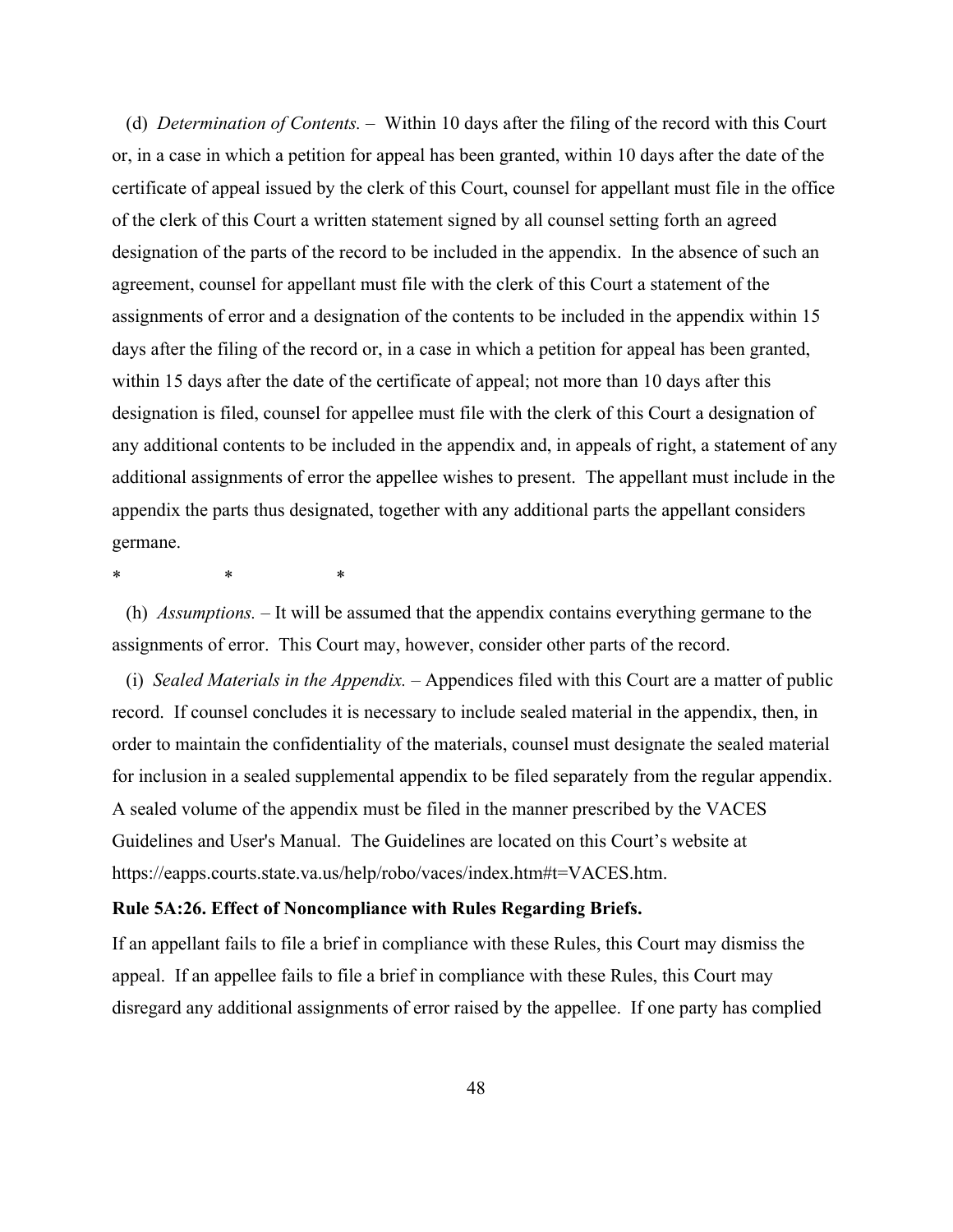with the Rules governing briefs, but the other has not, the party in default will not be heard orally if the case proceeds to oral argument, except for good cause shown.

### **Rule 5A:27. Summary Disposition.**

In cases in which appeal lies as a matter of right, if all the judges of the panel of this Court to which a pending appeal has been referred conclude from a review of the record and the briefs of the parties that the appeal is without merit, the panel may forthwith affirm the judgment of the trial court or commission.

## **Rule 5A:28. Oral Argument.**

(a) *Notice*. ‒ Whenever appeal lies as a matter of right or a petition for appeal has been granted, oral argument will be permitted except in those cases disposed of pursuant to Rule 5A:27. The Clerk of this Court, except in extraordinary circumstances, must give at least 15 days' notice to counsel of the date, approximate time, and location for oral argument.

(b) *Length.* – Except as otherwise directed by this Court, argument for a party may not exceed 15 minutes in length. Such time may be apportioned among counsel for the same side at their discretion, except that only one counsel may present the opening argument for the appellant. If guardian ad litem joins with either appellant or appellee, the guardian ad litem will share the time for oral argument with the party. If a guardian ad litem requests additional time to argue, the guardian ad litem must state that application in its brief, subject to approval of this Court.

(c) *Appearance Pro Hac Vice*. ‒ Any lawyer not licensed in Virginia who seeks to appear pro hac vice to present oral argument to this Court must comply with the requirements of Rule 1A:4.

\* \* \*

#### **Rule 5A:29. Notice of Decision.**

Promptly after this Court has decided a case, the clerk of this Court must transmit a copy of the decision to all counsel of record and to the court or commission from which the appeal proceeded.

# **Rule 5A:30. Costs and Notarized Bill of Costs.**

(a) *To Whom Allowed. ‒* Except as otherwise provided by law, if an appeal is dismissed, costs will be taxed against the appellant unless otherwise agreed by the parties or ordered by this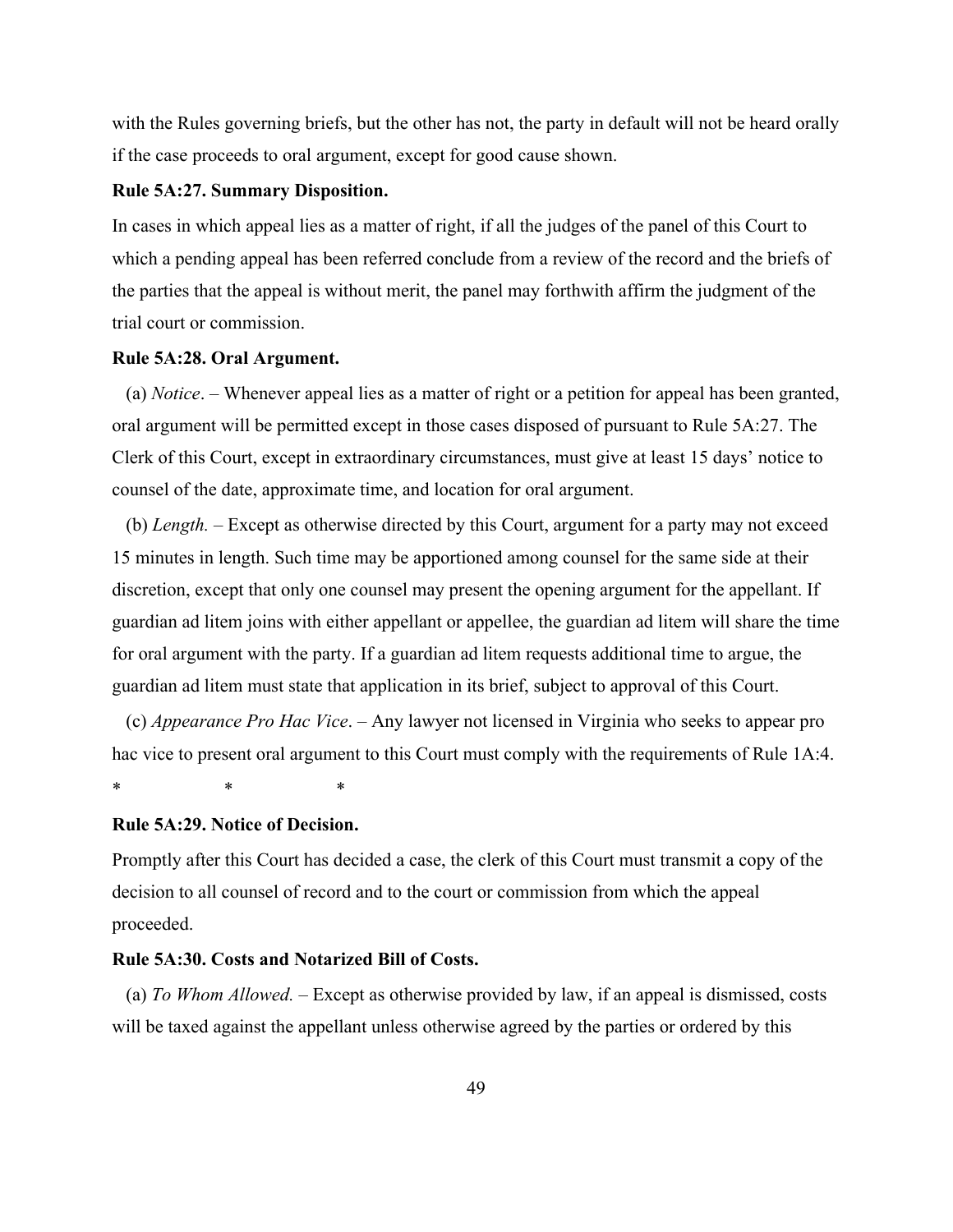Court; if a judgment is affirmed, costs will be taxed against the appellant unless otherwise ordered; if a judgment is reversed, costs will be taxed against the appellee unless otherwise ordered; if a judgment is affirmed in part or reversed in part, or is vacated, costs will be allowed as ordered by this Court.

(b) *Attorney Fees. ‒* (1) In any case where attorney fees are recoverable under Title 16.1 or Title 20 relating to affirmance or annulment of a marriage, divorce, custody, spousal or child support or the control or disposition of a juvenile and other domestic relations cases arising under Title 16.1 or Title 20, or involving adoption under Chapter 12 (§ 63.2-1200 *et seq*.) of Title 63.2, a party may request an award of attorney fees incurred in the appeal of the case by making said request in the Opening Brief of Appellant, the Reply Brief of the Appellant, or in the Brief of Appellee.

(2) Upon the making of a request for attorney fees as set forth in  $(b)(1)$  above, and unless otherwise provided by the terms of a contract or stipulation between the parties, this Court may award to a party who has made such request, all of their attorney fees, or any part thereof, or remand the issue to the circuit court as directed in the mandate order for a determination thereof. Such fees may include the fees incurred by such party in pursuing fees as awarded in the circuit court.

(3) In determining whether to make such an award, this Court will not be limited to a consideration of whether a party's position on an issue was frivolous or lacked substantial merit but may consider all the equities of the case.

\* \* \*

#### **Rule 5A:31. Mandate.**

(a) *Time*. ‒ When there can be no further proceedings in this Court or in the Supreme Court with respect to a decision of this Court, the clerk of this Court must forward its mandate promptly to the clerk of the court or commission from which the appeal proceeded.

(b) *Opinions. ‒* If the judgment or order is supported by an opinion, a certified copy of the opinion must accompany the mandate.

#### **Rule 5A:32. Scope.**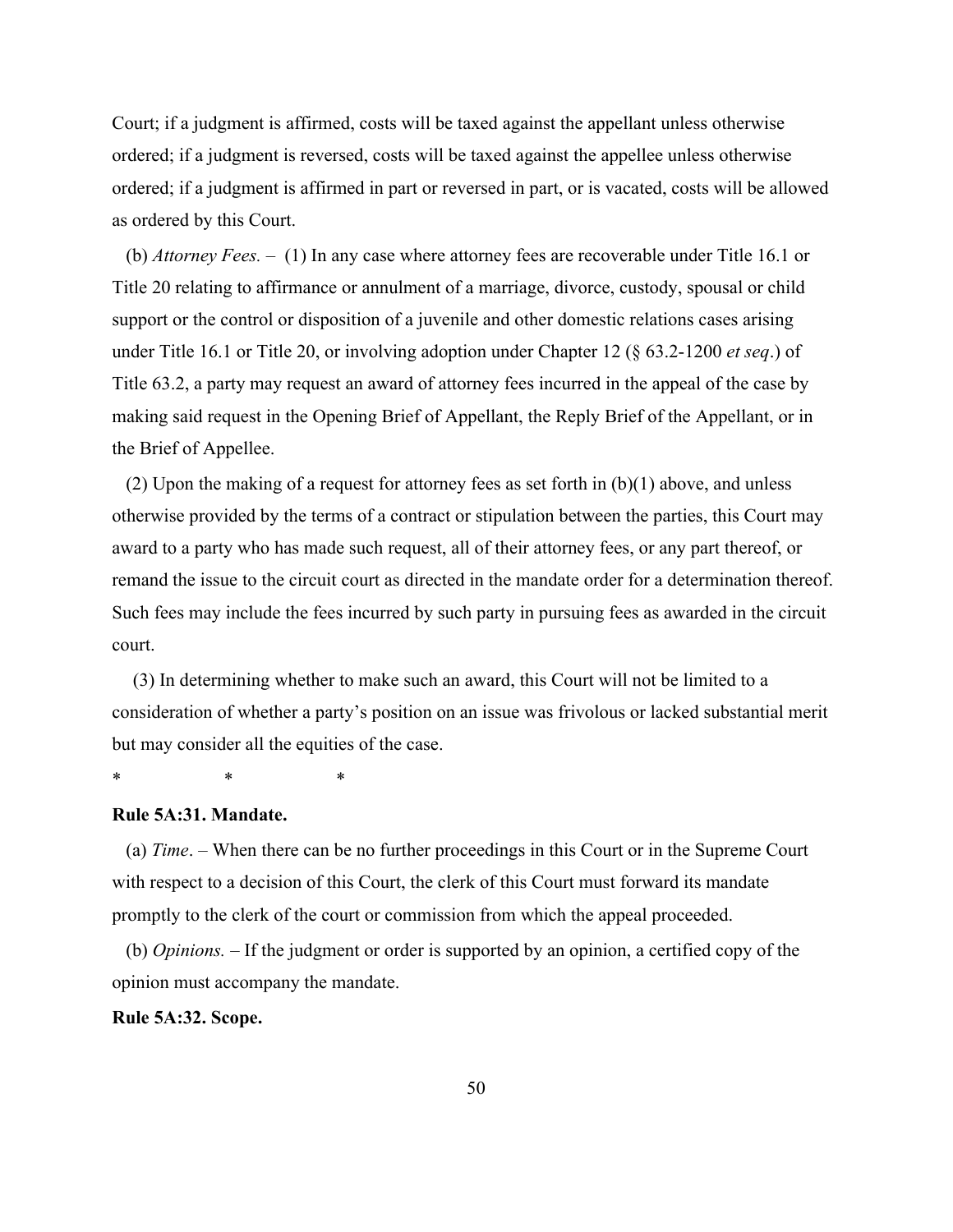The provisions of Rules 5A:33 through 5A:35 do not apply to the denial or dismissal of a petition for appeal.

### **Rule 5A:33. Rehearing - On Motion of a Party After Final Disposition of a Case.**

(a) *Petition for Rehearing*. ‒ Any party seeking a rehearing of a decision or order of this Court finally disposing of a case must, within 14 days following such decision or order, file a petition for rehearing with the clerk of this Court. The petition for rehearing may not exceed 5,300 words in length.

(b) *Response.* ‒ No response to a petition for rehearing will be received unless requested by this Court.

(c) *No Oral Argument.* ‒ No oral argument on the petition will be permitted.

(d) *Grounds.* ‒ No petition for rehearing will be granted unless one of the judges who decided the case adversely to the petitioner determines that there is good cause for such rehearing. The clerk of this Court must notify all counsel of record of the action taken by this Court on the petition for rehearing.

#### **Rule 5A:34. Rehearing En Banc After Final Disposition of a Case.**

(a) *Petition for Rehearing en Banc*. ‒ Any party seeking a rehearing by the full Court of a decision or order of a panel of this Court finally disposing of a case must, within 14 days following such decision or order, file a petition for rehearing en banc with the clerk of this Court. The petition for rehearing en banc may not exceed 5,300 words in length.

(b) *Proceedings After Petition for Rehearing.* ‒ No answer to a petition for a rehearing en banc will be received unless requested by this Court. The clerk of this Court must promptly notify all counsel of record of the action taken by this Court on the petition for rehearing en banc.

(c) *On the Court's Order*. ‒ A rehearing en banc on motion of this Court must be ordered no later than 20 days after the date of rendition of the order to be reheard. The clerk of this Court must promptly notify all counsel of record of the action taken by this Court on this Court's motion.

\* \* \*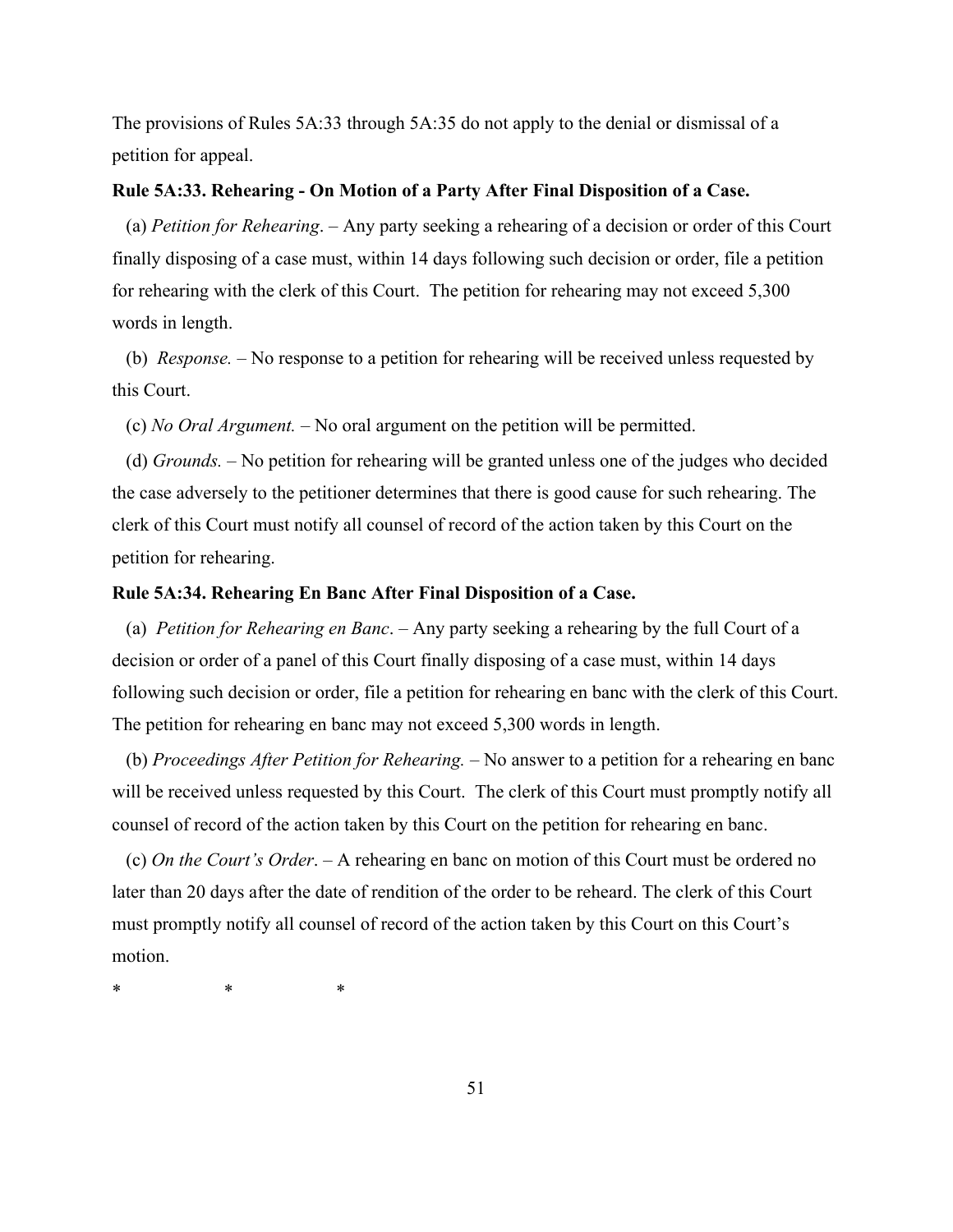#### **Rule 5A:35. Procedure for Rehearing.**

(a) *Rehearing by a Panel.* – When rehearing by a panel is granted on petition of a party, the clerk of this Court must notify all counsel. No brief in addition to the petition may be filed by petitioner. Respondent may file in the office of the clerk an answering brief, which may not exceed 5,300 words in length, within 21 days following the date of the order of this Court granting a rehearing. The respondent's answering brief must be transmitted, mailed, or delivered to opposing counsel on or before the date the answering brief is filed. Respondent may be heard orally whether or not an answering brief is filed. The case will be placed on the docket for oral argument*.* When practicable, such a rehearing will be heard by the same panel that rendered the final decision in the case.

(b) *Rehearing En Banc. ‒* When all or part of a petition for rehearing en banc is granted, the clerk of this Court must notify all counsel. The mandate entered is stayed as to all issues decided by the panel pending the decision of this Court en banc. The appeal is reinstated on the docket of this Court for oral argument only as to issues granted. Briefing and oral argument will proceed in the same order as before the three-judge panel.

(1) Issues Considered Upon Rehearing En Banc. Only issues raised in the petition for rehearing en banc and granted for rehearing or included in the grant by this Court on its own motion are available for briefing, argument, and review by the en banc Court. This Court may grant a petition in whole or in part. Any issue decided by a panel of this Court not subject to a petition for rehearing en banc remains undisturbed by an en banc decision.

(2) Appellant's Opening Brief Upon Rehearing En Banc. The party who was the appellant before the panel of this Court must file in the office of the clerk a brief, which may not exceed 12,300 words in length. Such brief must be filed within 21 days following the date of the order of this Court granting rehearing en banc, and must be accompanied by a certificate indicating that the brief was transmitted, mailed, or delivered to opposing counsel on or before the date of filing.

(3) Appellee's Answering Brief Upon Rehearing En Banc. The party who was the appellee before the panel of this Court may file in the office of the clerk the answering brief not to exceed 12,300 words in length, within 14 days after the opening brief has been filed. The appellee's answering brief must be transmitted, mailed, or delivered to opposing counsel on or before the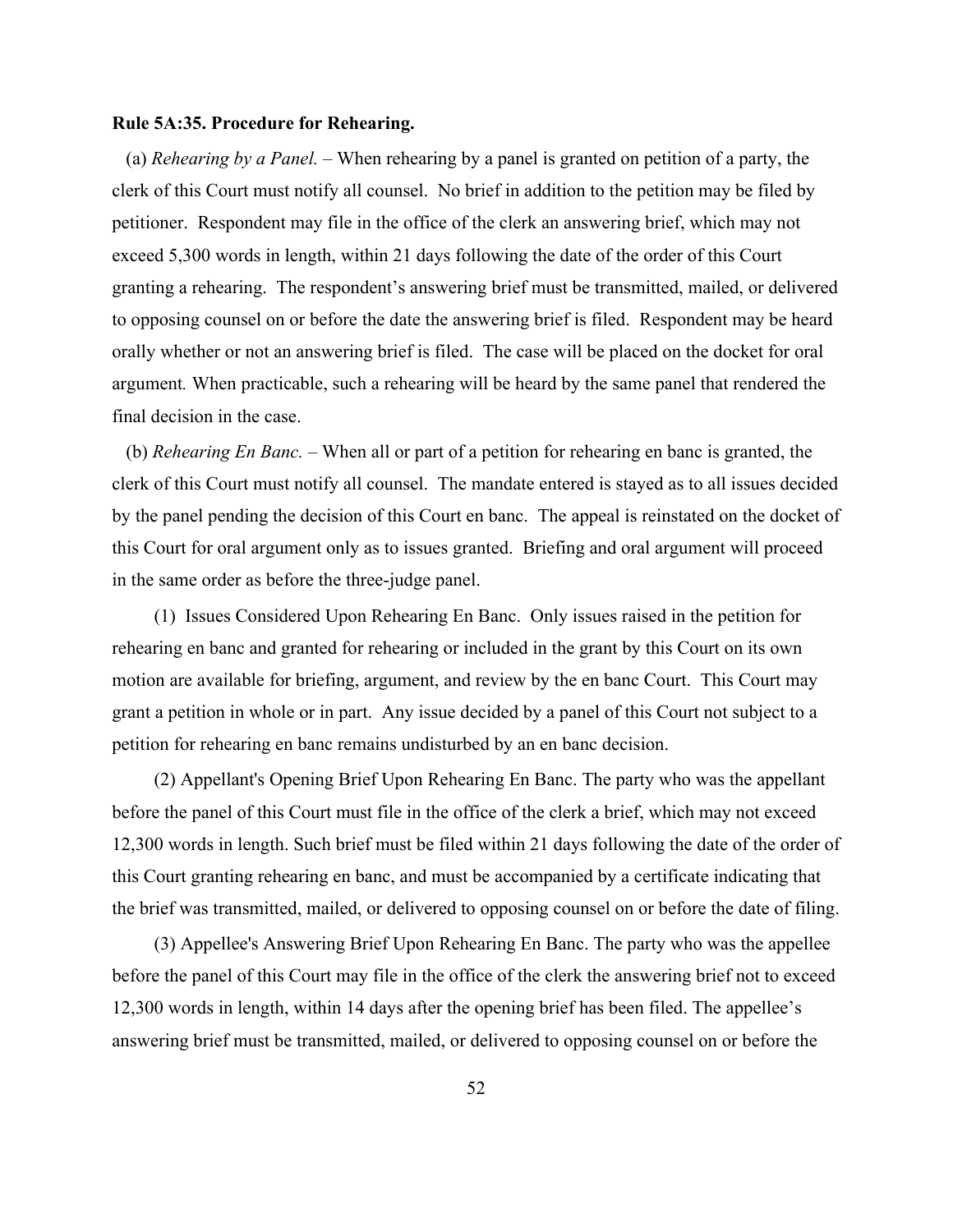date the answering brief is filed. Appellee may be heard orally whether or not the answering brief is filed.

(4) Appellant's Reply Brief Upon Rehearing En Banc. The party who was the appellant before the panel may file in the office of the clerk a reply brief, not to exceed 3,500 words, within 14 days after the answering brief has been filed. The appellant must transmit, mail, or deliver a copy of the reply brief to opposing counsel on or before the date the answering brief is filed.

## **Rule 5A:36. Settlement or Withdrawal of Pending Appeal.**

When a case has been settled or the appeal withdrawn at any time after the notice of appeal has been filed, it is the duty of counsel to notify the clerk of this Court by filing a written notice that the case has been settled or the appeal withdrawn. If counsel certifies that the terms of the settlement or withdrawal require further proceedings in the trial court, a single judge of this Court may approve entry of an order of remand.

#### **Rule 5A:37. Appellate Settlement Conference in the Court of Appeals.**

\* \* \*

(e) *Conference Orders.* ‒ A settlement conference, if ordered in a case, will not automatically affect any time deadline otherwise applicable. The settlement judge, however, may direct the clerk of this Court to enter orders tolling any non-mandatory time deadline before or after the deadline has passed. If any party advises the settlement judge that all or part of an appeal has been settled, the settlement judge will direct the parties to prepare and sign a settlement agreement setting forth all agreed-upon terms. Upon receiving a copy of the settlement agreement, the settlement judge must thereafter direct the clerk of this Court to enter an order dismissing with prejudice all or part of the appeal subject to the agreement.

\* \* \*

## **Rule 5A:38. Petition for Review Pursuant to Code § 8.01-626; Injunctions.**

\* \* \*

(c) *Length and What the Petition for Review Must Contain.*  $-$  (i) Except by permission of a judge of this Court, a petition for review may not exceed 2,625 words. The petition for review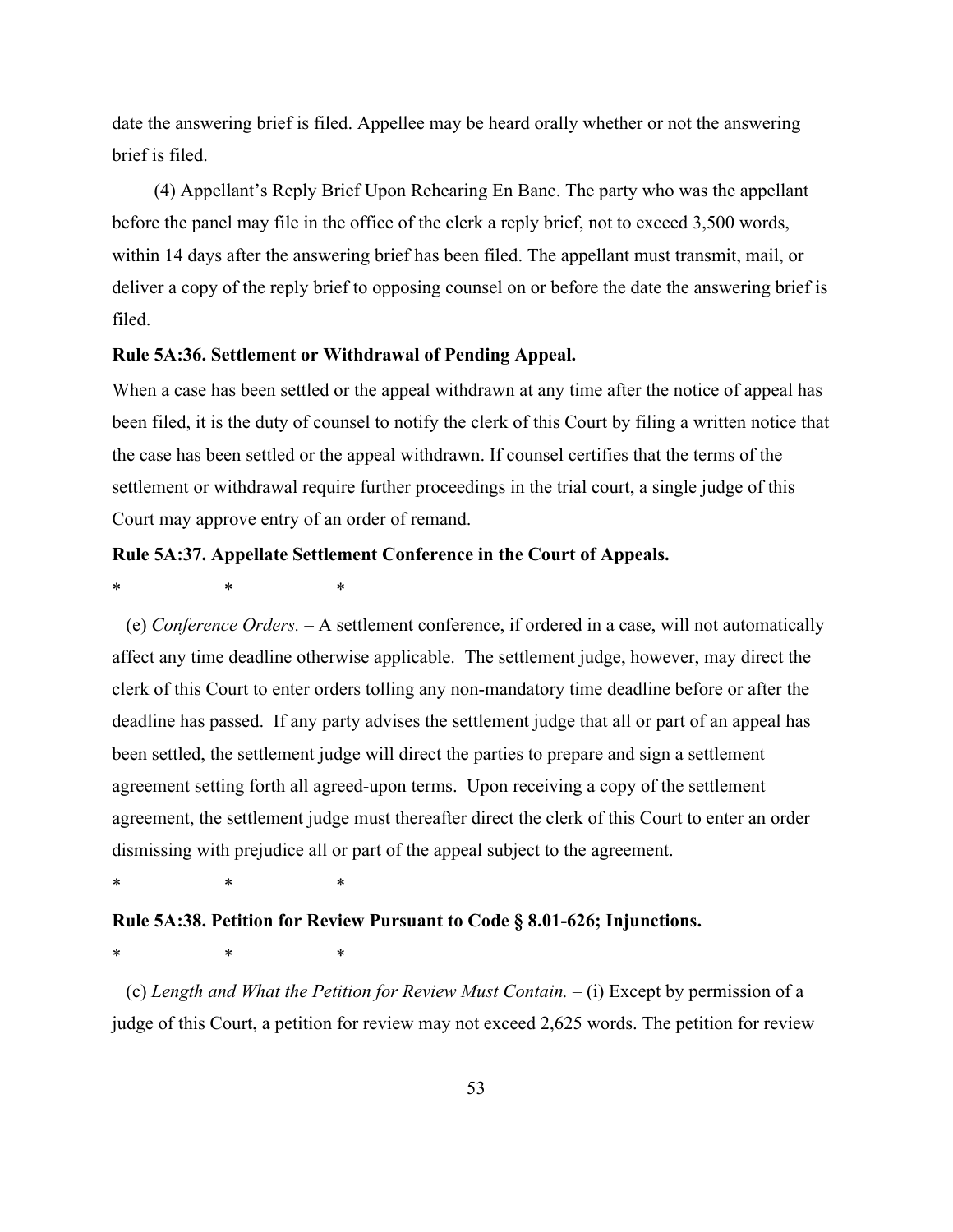must otherwise comply with the requirements for a petition for appeal in Rule  $5A:12(c)$ .

(ii) The petition must be accompanied by a copy of the pertinent portions of the record of the circuit court, including the relevant portions of any transcripts filed in the circuit court and the order(s) entered by the court respecting the injunction (hereafter "the record"). The copy of the record constitutes part of the petition for the purpose of paragraph (b), but does not count against the petition word limit.

(iii) The petition for review must contain a certificate:

(1) providing the names of all petitioners and respondents; the name, Virginia State Bar number, mailing address, telephone number, facsimile number (if any), and e-mail address of counsel for each party; and the mailing address, telephone number, facsimile number (if any), and e-mail address of any party not represented by counsel;

(2) certifying that a copy of the petition has been served on all opposing counsel and all parties not represented by counsel, and specifying the date and manner of service.

(3) certifying the number of words (headings, footnotes, and quotations count towards the word limitation; the cover page, table of contents, table of authorities, and certificate do not count towards the word count);

(4) certifying that the copy of the record being filed is an accurate copy of the record of the circuit court and contains everything therefrom necessary for a review of the petition.

(d) *Filing Fee.* – The petition must be accompanied by the \$50 filing fee required by statute. The clerk of this Court may file a petition for review that is not accompanied by such fee if the fee is received by the clerk within 5 days of the date the petition for review is filed. If the fee is not received within such time, the petition for review will be dismissed.

(e) *Scope and Review.* ‒ (i) a petition for review may be considered by this Court whether the circuit court's order, or that part of the order addressing the injunction, is temporary or permanent. If review is sought from a final order that addresses injunctive relief and other issues, a petition for review must address only that part of the final order that actually addresses injunctive relief. All other issues are governed by the normal rules and timetables that apply to appeals. If both a petition for review under Code § 8.01-626 and an appeal under § 8.01-675.3